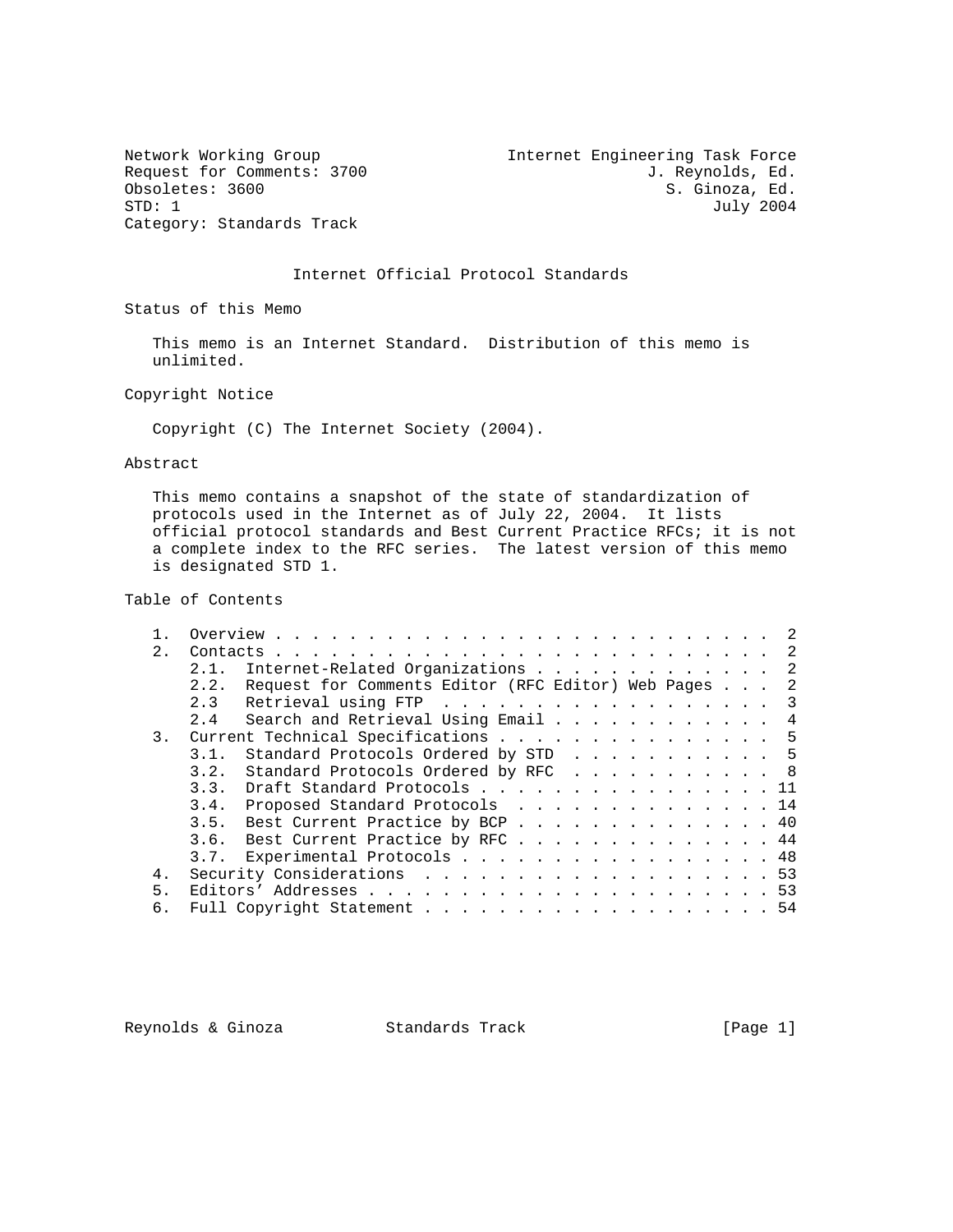#### 1. Overview

 This memo contains a snapshot of the state of standardization of protocols used in the Internet, as determined by the Internet Engineering Task Force (IETF). It is a July 22, 2004 snapshot of the current official protocol standards list and the Best Current Practice list, which is updated daily and is available from the RFC Editor Web site.

 The RFC Editor publishes Request for Comments (RFC) documents that are the output of the IETF process or are submitted individually via electronic mail. Further information about the RFC series is contained in section 2.1, RFC 2026 and at http://www.rfc-editor.org.

 This memo is published by the RFC Editor for the IESG and IAB in accordance with Section 2.1 of "The Internet Standards Process -- Revision 3", RFC 2026, which specifies the rules and procedures by which all Internet standards are set. Sections 3.1 - 3.7 of this memo contain the lists of protocols in each stage of standardization - Standard, Draft Standard, Proposed Standard, Experimental, as well as Best Current Practice documents. Protocols that are new to this document or have been moved from one protocol level to another, or that differ from the previous edition of this document are marked with an asterisk. Informational and Historic RFCs are not included. This memo lists the current standards track, Best Current Practice, and Experimental protocols; it is not a complete index to RFCs.

2. Resources

This section contains important contact information, for reference.

2.1. Internet-Related Organizations

 Internet Architecture Board (IAB) Contact: www.iab.org Internet Engineering Task Force (IETF) Contact: www.ietf.org Internet Research Task Force (IRTF) Contact: www.irtf.org Internet Assigned Numbers Authority (IANA) Contact: www.iana.org

2.2. Request for Comments Editor (RFC Editor) Web Pages

 The RFC Editor maintains the official repository of all RFCs and indexes to them. The RFC Editor web site is:

http://www.rfc-editor.org.

Reynolds & Ginoza Standards Track [Page 2]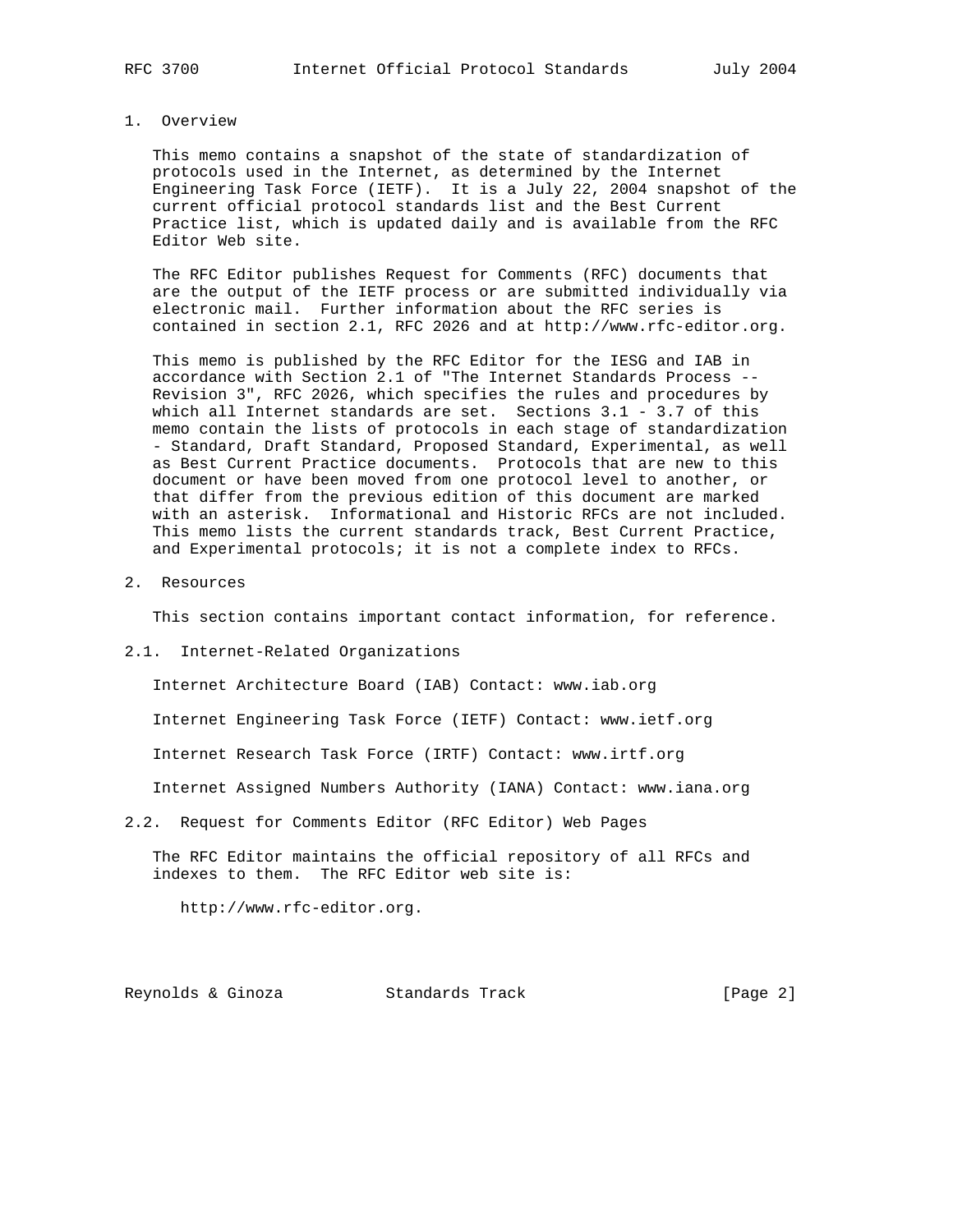At this URL, a user can:

 (a) Obtain the current "Internet Official Protocol Standards" list. See:

http://www.rfc-editor.org/rfcxx00.html

This hyper-linked listing is updated daily.

(b) Retrieve the latest version of this STD 1 memo. See:

http://www.rfc-editor.org/go.html, and select STD and "1".

(c) Retrieve text of any RFC. See:

http://www.rfc-editor.org/go.html

(d) Search for RFCs by category. See:

http://www.rfc-editor.org/category.html

 (e) Search the RFC index for document number, author, title, and/or keywords, and retrieve the text of any matching documents. See:

http://www.rfc-editor.org/rfcsearch.html

RFC information can also be retrieved using FTP or email.

2.3. Retrieval using FTP

 RFC-related files may be copied via FTP from the FTP.RFC-EDITOR.ORG computer using the FTP username "anonymous" and password "name@host.domain". An FTP user can:

(a) Retrieve the latest version of this STD 1 memo.

File: "in-notes/std/std1.txt"

(b) Retrieve text of any RFC.

 File: "in-notes/rfcnnnn.txt" will retrieve the ASCII version. Some RFCs also have secondary Postscript and/or PDF versions, available from File: "in-notes/rfcnnnn.ps" and/or "in-notes/rfcnnnn.pdf", respectively.

Here "nnnn" is a 1-4 digit RFC number, with no leading zeros.

Reynolds & Ginoza Standards Track [Page 3]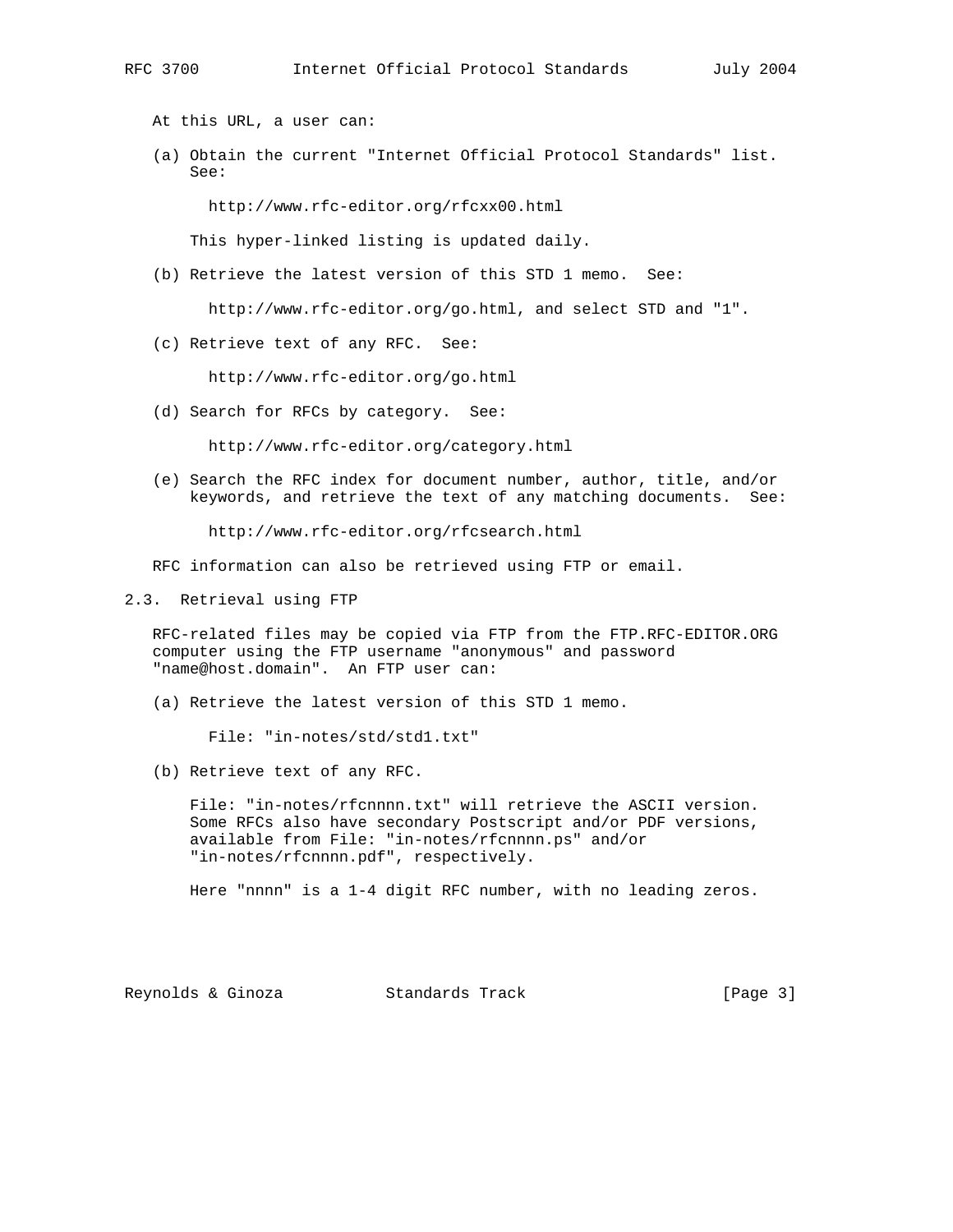2.4. Search and Retrieval Using Email

 To use the RFC Editor's email-based RFC-INFO service, send a request to:

RFC-INFO@RFC-EDITOR.ORG

 In the message body, include your information request. For example, the following message bodies may be used.

(a) To retrieve the latest version of this STD 1 memo:

 Retrieve: STD Doc-ID: STD0001

(b) To retrieve ASCII text of any RFC:

 Retrieve: RFC Doc-ID: RFCnnnn

Here "nnnn" must be filled with leading zeros to 4 digits.

 (c) The RFC-INFO@RFC-EDITOR.ORG server provides other capabilities, e.g., search and retrieval based on author, title, and/or keyword. For more information, send the following message body to the server:

help: help

The server will email back the results.

Reynolds & Ginoza  $S$  Standards Track  $[Page 4]$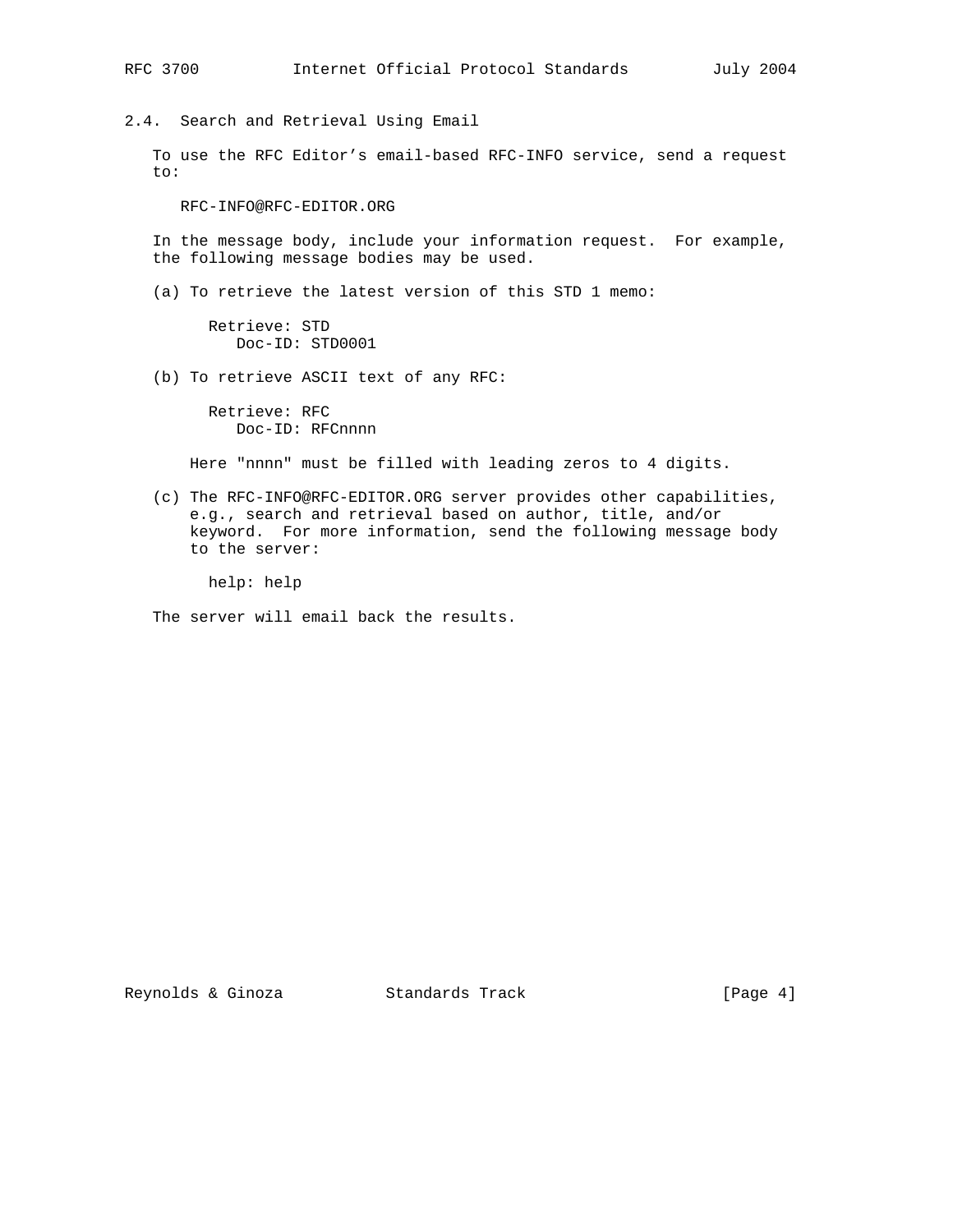# 3. Current Technical Specifications

3.1. Standard Protocols Ordered by STD

| Mnemonic          | Title                                                                                | RFC# STD# |      |
|-------------------|--------------------------------------------------------------------------------------|-----------|------|
| . <u>.</u>        | Internet Official Protocol Standards                                                 | 3700      | $1*$ |
| - - - - - - -     | [Reserved for Assigned Numbers. See RFC 1700 and<br>RFC 3232.1                       |           | 2    |
|                   | Requirements for Internet Hosts - Communication<br>Layers                            | 1122      | 3    |
| $- - - - - - -$   | Requirements for Internet Hosts - Application<br>and Support                         | 1123      | 3    |
|                   | [Reserved for Router Requirements. See RFC 1812.]                                    |           | 4    |
| IP                | Internet Protocol                                                                    | 791       | 5    |
| ICMP              | Internet Control Message Protocol                                                    | 792       | 5    |
| ---------         | Broadcasting Internet Datagrams                                                      | 919       | 5    |
| . _ _ _ _ _ _ _ _ | Broadcasting Internet datagrams in the presence<br>of subnets                        | 922       | 5    |
| --------          | Internet Standard Subnetting Procedure                                               | 950       | 5    |
| IGMP              | Host extensions for IP multicasting                                                  | 1112      | 5    |
| UDP               | User Datagram Protocol                                                               | 768       | 6    |
| TCP               | Transmission Control Protocol                                                        | 793       | 7    |
| TELNET            | Telnet Protocol Specification                                                        | 854       | 8    |
| TELNET            | Telnet Option Specifications                                                         | 855       | 8    |
| FTP               | File Transfer Protocol                                                               | 959       | 9    |
| SMTP              | Simple Mail Transfer Protocol                                                        | 821       | 10   |
| SMTP-SIZE         | SMTP Service Extension for Message Size                                              | 1870      | 10   |
|                   | Declaration                                                                          |           |      |
| MAIL              | Standard for the format of ARPA Internet text<br>messages                            | 822       | 11   |
|                   | [Reserved for Network Time Protocol (NTP).<br>See RFC 1305.]                         |           | 12   |
| DOMAIN            | Domain names - concepts and facilities                                               | 1034      | 13   |
| DOMAIN            | Domain names - implementation and specification                                      | 1035      | 13   |
|                   | [Was Mail Routing and the Domain System.<br>Now Historic.                            |           | 14   |
|                   | [Was Simple Network Management Protocol.<br>Now Historic.]                           |           | 15   |
| SMI               | Structure and identification of management<br>information for TCP/IP-based internets | 1155      | 16   |
|                   | Concise-MI Concise MIB definitions                                                   | 1212      | 16   |
| MIB-II            | Management Information Base for Network                                              | 1213      | 17   |
|                   | Management of TCP/IP-based internets: MIB-II                                         |           |      |
|                   | [Was Exterior Gateway Protocol (RFC 904).<br>Now Historic.l                          |           | 18   |

| Reynolds & Ginoza | Standards Track | [Page 5] |  |
|-------------------|-----------------|----------|--|
|-------------------|-----------------|----------|--|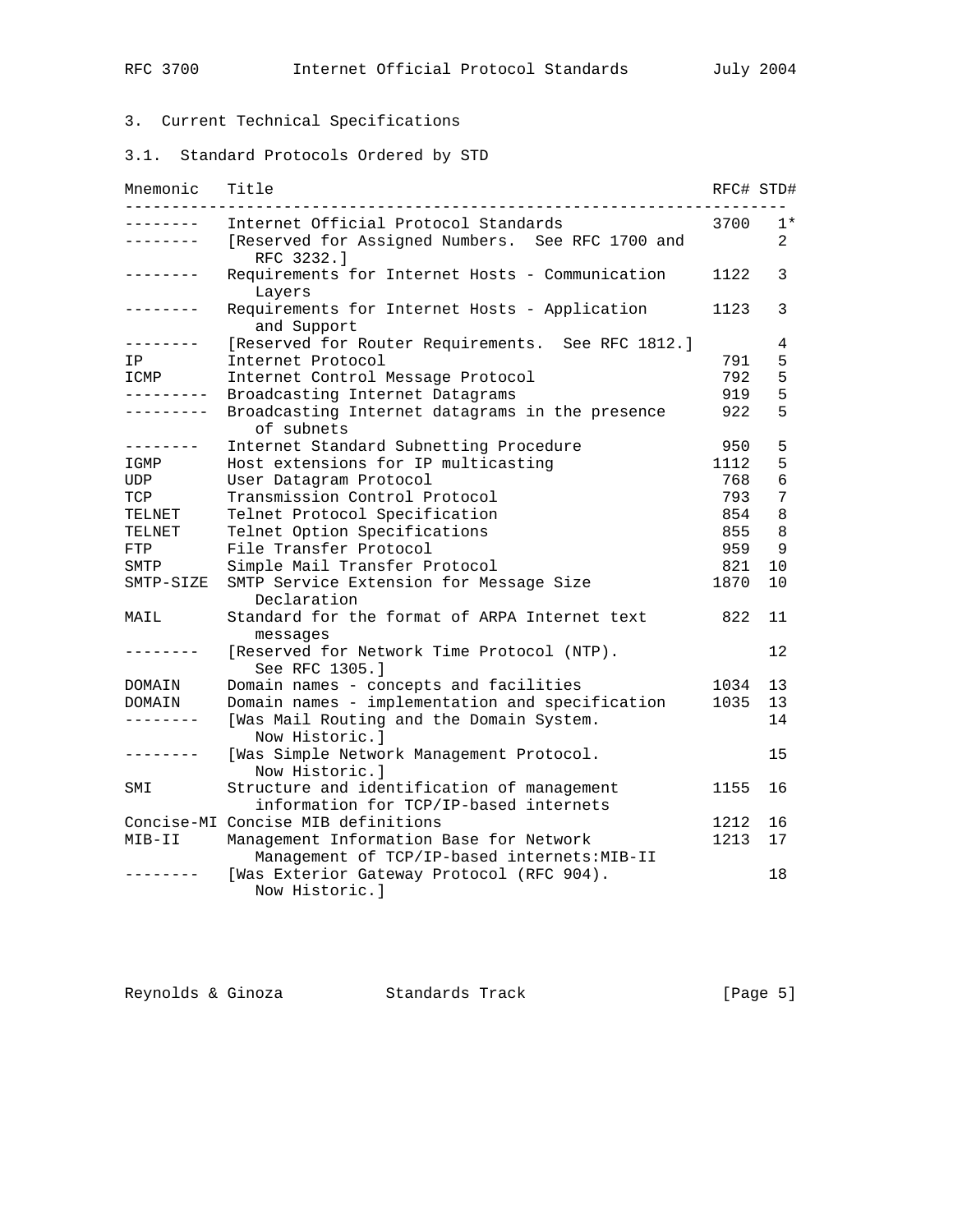| RFC 3700     | Internet Official Protocol Standards                                    |      | July 2004 |
|--------------|-------------------------------------------------------------------------|------|-----------|
|              |                                                                         |      |           |
| NETBIOS      | Protocol standard for a NetBIOS service on                              | 1001 | 19        |
|              | a TCP/UDP transport: Concepts and methods                               |      |           |
| NETBIOS      | Protocol standard for a NetBIOS service on                              | 1002 | 19        |
|              | a TCP/UDP transport: Detailed specifications                            |      |           |
| ECHO         | Echo Protocol                                                           | 862  | 20        |
| DISCARD      | Discard Protocol                                                        | 863  | 21        |
| CHARGEN      | Character Generator Protocol                                            | 864  | 22        |
| QUOTE        | Quote of the Day Protocol                                               | 865  | 23        |
| <b>USERS</b> | Active users                                                            | 866  | 24        |
| DAYTIME      | Daytime Protocol                                                        | 867  | 25        |
| TIME         | Time Protocol                                                           | 868  | 26        |
| TOPT-BIN     | Telnet Binary Transmission                                              | 856  | 27        |
| TOPT-ECHO    | Telnet Echo Option                                                      | 857  | 28        |
| TOPT-SUPP    | Telnet Suppress Go Ahead Option                                         | 858  | 29        |
| TOPT-STAT    | Telnet Status Option                                                    | 859  | 30        |
| TOPT-TIM     | Telnet Timing Mark Option                                               | 860  | 31        |
|              | TOPT-EXTOP Telnet Extended Options: List Option                         | 861  | 32        |
| TFTP         | The TFTP Protocol (Revision 2)                                          | 1350 | 33        |
| -------      | [Was Routing Information Protocol (RIP).<br>Replaced by STD 56.]        |      | 34        |
| TP-TCP       | ISO transport services on top of the TCP:<br>Version 3                  | 1006 | 35        |
| IP-FDDI      | Transmission of IP and ARP over FDDI Networks                           | 1390 | 36        |
| ARP          | Ethernet Address Resolution Protocol: Or                                | 826  | 37        |
|              | converting network protocol addresses to 48.                            |      |           |
|              | bit Ethernet address for transmission on                                |      |           |
|              | Ethernet hardware                                                       |      |           |
| RARP         | Reverse Address Resolution Protocol                                     | 903  | 38        |
| IP-ARPA      | [Was BBN Report 1822 (IMP/Host Interface).                              |      | 39        |
|              | Now Historic.]                                                          |      |           |
| $IP-WB$      | Host Access Protocol specification                                      | 907  | 40        |
| $IP-E$       | Standard for the transmission of IP datagrams                           | 894  | 41        |
|              | over Ethernet networks                                                  |      |           |
| $IP-EE$      | Standard for the transmission of IP datagrams                           | 895  | 42        |
|              | over experimental Ethernet networks                                     |      |           |
| IP-IEEE      | Standard for the transmission of IP datagrams<br>over IEEE 802 networks | 1042 | 43        |
| $IP-DC$      | DCN local-network protocols                                             | 891  | 44        |
| $IP-HC$      | Internet Protocol on Network System's                                   | 1044 | 45        |
|              | HYPERchannel: Protocol specification                                    |      |           |
| $IP-ARC$     | Transmitting IP traffic over ARCNET networks                            | 1201 | 46        |
| IP-SLIP      | Nonstandard for transmission of IP datagrams                            | 1055 | 47        |
|              | over serial lines: SLIP                                                 |      |           |
|              | IP-NETBIOS Standard for the transmission of IP datagrams                | 1088 | 48        |
|              | over NetBIOS networks                                                   |      |           |
| IP-IPX       | Standard for the transmission of 802.2 packets                          | 1132 | 49        |
|              | over IPX networks                                                       |      |           |
|              |                                                                         |      |           |

| Reynolds & Ginoza<br>Standards Track | [Page $6$ ] |  |  |  |
|--------------------------------------|-------------|--|--|--|
|--------------------------------------|-------------|--|--|--|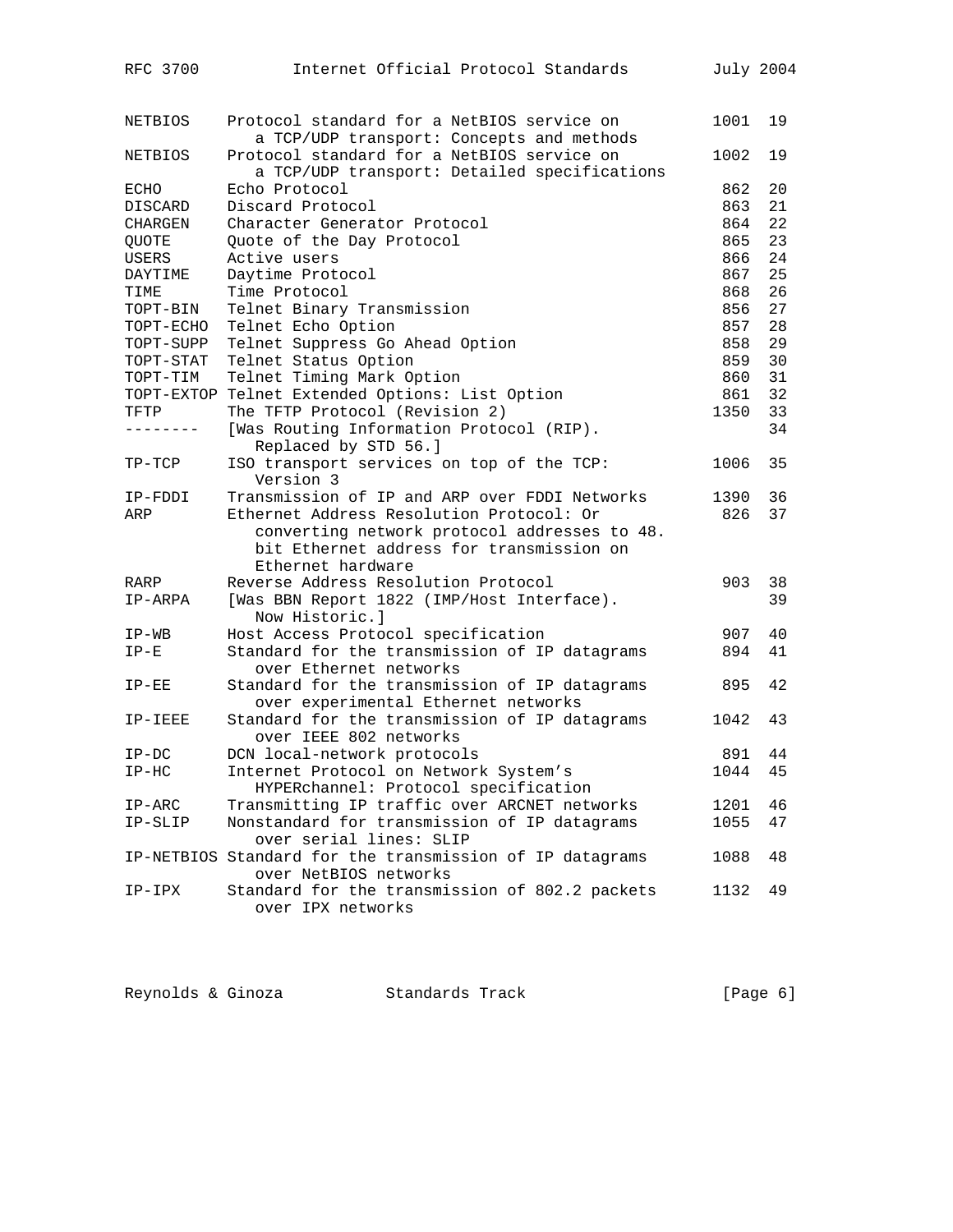|                     | [Reserved for Definitions of Managed Objects for<br>the Ethernet-like Interface Types.<br>See RFC 3638.1 |      | 50    |
|---------------------|----------------------------------------------------------------------------------------------------------|------|-------|
| $_{\rm PPP}$        | The Point-to-Point Protocol (PPP)                                                                        | 1661 | 51    |
|                     | PPP in HDLC-like Framing                                                                                 | 1662 | 51    |
| PPP-HDLC<br>IP-SMDS | Transmission of IP datagrams over the SMDS Service                                                       | 1209 | 52    |
| POP3                | Post Office Protocol - Version 3                                                                         | 1939 | 53    |
| OSPF2               | OSPF Version 2                                                                                           | 2328 | 54    |
|                     |                                                                                                          | 2427 | 55    |
| $IP-FR$<br>RIP2     | Multiprotocol Interconnect over Frame Relay<br>RIP Version 2                                             | 2453 | 56    |
| RIP2-APP            | RIP Version 2 Protocol Applicability Statement                                                           | 1722 | 57    |
|                     |                                                                                                          |      |       |
| SMIv2               | Structure of Management Information Version<br>$2$ (SMI $v2$ )                                           | 2578 | 58    |
| CONV-MIB            | Textual Conventions for SMIv2                                                                            | 2579 | 58    |
| CONF-MIB            | Conformance Statements for SMIv2                                                                         | 2580 | 58    |
| RMON-MIB            | Remote Network Monitoring Management Information                                                         | 2819 | 59    |
|                     | Base                                                                                                     |      |       |
| SMTP-Pipe           | SMTP Service Extension for Command Pipelining                                                            | 2920 | 60    |
| ONE-PASS            | A One-Time Password System                                                                               | 2289 | 61    |
| ARCH-SNMP           | An Architecture for Describing Simple Network                                                            | 3411 | 62    |
|                     | Management Protocol (SNMP) Management<br>Frameworks                                                      |      |       |
| MPD-SNMP            | Message Processing and Dispatching for the                                                               | 3412 | 62    |
|                     | Simple Network Management Protocol (SNMP)                                                                |      |       |
| SNMP-APP            | Simple Network Management Protocol (SNMP)                                                                | 3413 | 62    |
|                     | Applications                                                                                             |      |       |
|                     | USM-SNMPV3 User-based Security Model (USM) for version                                                   | 3414 | 62    |
|                     | 3 of the Simple Network Management Protocol<br>(SNMPv3)                                                  |      |       |
| VACM-SNMP           | View-based Access Control Model (VACM) for                                                               | 3415 | 62    |
|                     | the Simple Network Management Protocol (SNMP)                                                            |      |       |
| OPS-MIB             | Version 2 of the Protocol Operations for the                                                             | 3416 | 62    |
|                     | Simple Network Management Protocol (SNMP)                                                                |      |       |
| TRANS-MIB           | Transport Mappings for the Simple Network                                                                | 3417 | 62    |
|                     | Management Protocol (SNMP)                                                                               |      |       |
|                     | SNMPv2-MIB Management Information Base (MIB) for the                                                     | 3418 | 62    |
|                     | Simple Network Management Protocol (SNMP)                                                                |      |       |
| $UTF-8$             | UTF-8, a transformation format of ISO 10646                                                              | 3629 | 63*   |
| RTP                 | RTP: A Transport Protocol for Real-Time                                                                  | 3550 | $64*$ |
|                     | Applications                                                                                             |      |       |
| RTP-AV              | RTP Profile for Audio and Video Conferences                                                              | 3551 | 65*   |
|                     | with Minimal Control                                                                                     |      |       |
|                     |                                                                                                          |      |       |

 [Note: an asterisk at the end of a line indicates a change from the previous edition of this document.]

Reynolds & Ginoza Standards Track [Page 7]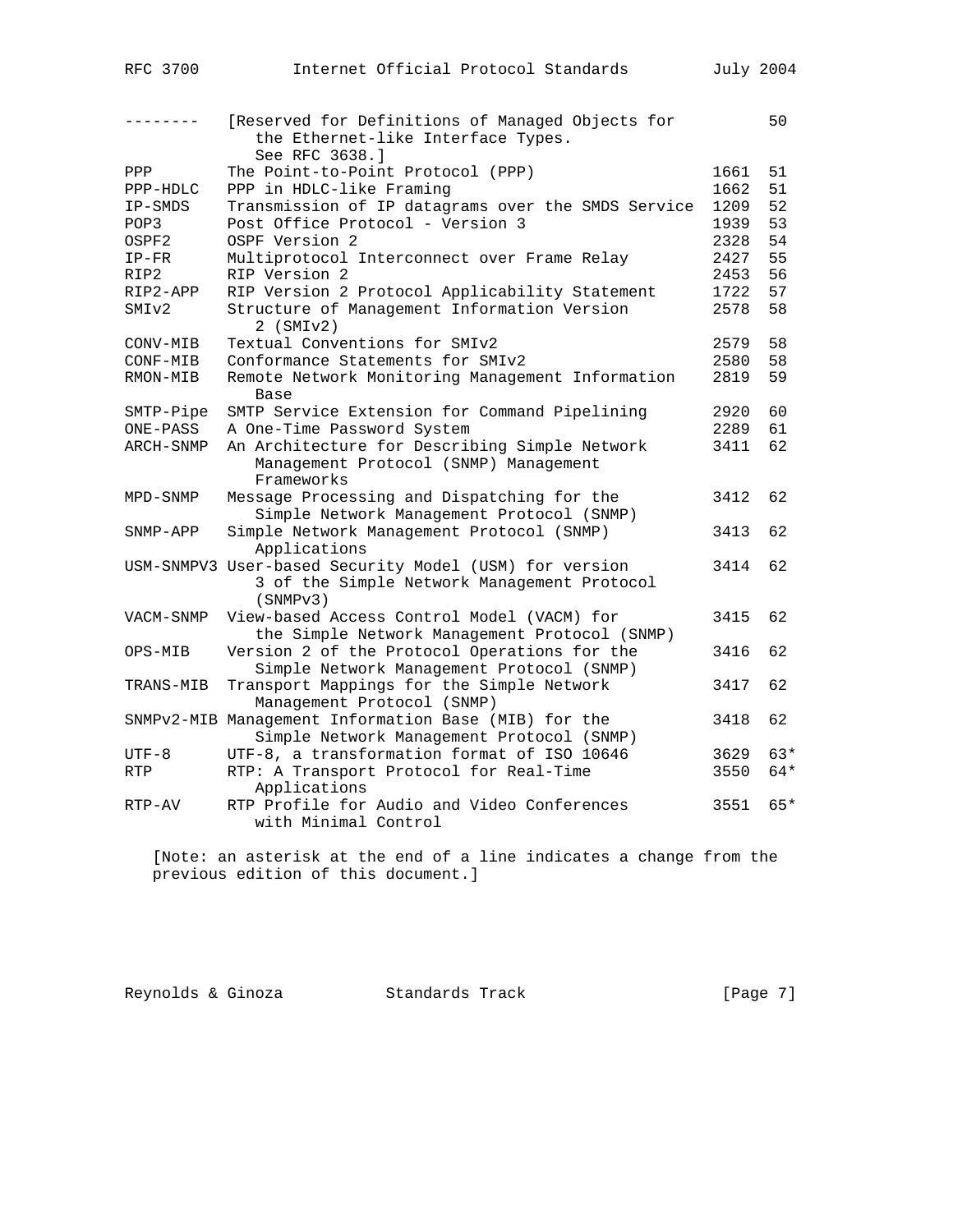## 3.2. Standard Protocols Ordered by RFC

| Mnemonic          | Title                                                                                                             |    | STD# RFC# |
|-------------------|-------------------------------------------------------------------------------------------------------------------|----|-----------|
| .                 | Internet Official Protocol Standards                                                                              | 1  | 3700*     |
| $UTF-8$           | UTF-8, a transformation format of ISO 10646                                                                       | 63 | $3629*$   |
| RTP-AV            | RTP Profile for Audio and Video Conferences<br>with Minimal Control                                               | 65 | 3551*     |
| <b>RTP</b>        | RTP: A Transport Protocol for Real-Time<br>Applications                                                           | 64 | $3550*$   |
|                   | SNMPv2-MIB Management Information Base (MIB) for the<br>Simple Network Management Protocol (SNMP)                 | 62 | 3418      |
| TRANS-MIB         | Transport Mappings for the Simple Network<br>Management Protocol (SNMP)                                           | 62 | 3417      |
| OPS-MIB           | Version 2 of the Protocol Operations for the<br>Simple Network Management Protocol (SNMP)                         | 62 | 3416      |
| VACM-SNMP         | View-based Access Control Model (VACM) for<br>the Simple Network Management Protocol (SNMP)                       | 62 | 3415      |
|                   | USM-SNMPV3 User-based Security Model (USM) for version<br>3 of the Simple Network Management Protocol<br>(SNMPv3) | 62 | 3414      |
| SNMP-APP          | Simple Network Management Protocol (SNMP)<br>Applications                                                         | 62 | 3413      |
| MPD-SNMP          | Message Processing and Dispatching for the<br>Simple Network Management Protocol (SNMP)                           | 62 | 3412      |
| ARCH-SNMP         | An Architecture for Describing Simple Network<br>Management Protocol (SNMP) Management Frameworks                 | 62 | 3411      |
| SMTP-Pipe         | SMTP Service Extension for Command Pipelining                                                                     | 60 | 2920      |
| RMON-MIB          | Remote Network Monitoring Management Information<br>Base                                                          | 59 | 2819      |
| CONF-MIB          | Conformance Statements for SMIv2                                                                                  | 58 | 2580      |
| CONV-MIB          | Textual Conventions for SMIv2                                                                                     | 58 | 2579      |
| SMI <sub>v2</sub> | Structure of Management Information Version<br>$2$ (SMI $v2$ )                                                    | 58 | 2578      |
| RIP2              | RIP Version 2                                                                                                     | 56 | 2453      |
| $IP-FR$           | Multiprotocol Interconnect over Frame Relay                                                                       | 55 | 2427      |
| OSPF2             | OSPF Version 2                                                                                                    | 54 | 2328      |
| ONE-PASS          | A One-Time Password System                                                                                        | 61 | 2289      |
| POP3              | Post Office Protocol - Version 3                                                                                  | 53 | 1939      |
| SMTP-SIZE         | SMTP Service Extension for Message Size Declaration                                                               | 10 | 1870      |
| RIP2-APP          | RIP Version 2 Protocol Applicability Statement                                                                    | 57 | 1722      |
| PPP-HDLC          | PPP in HDLC-like Framing                                                                                          | 51 | 1662      |
| PPP               | The Point-to-Point Protocol (PPP)                                                                                 | 51 | 1661      |
| IP-FDDI           | Transmission of IP and ARP over FDDI Networks                                                                     | 36 | 1390      |
| TFTP              | The TFTP Protocol (Revision 2)                                                                                    | 33 | 1350      |
| MIB-II            | Management Information Base for Network Management<br>of TCP/IP-based internets: MIB-II                           | 17 | 1213      |
|                   | Concise-MI Concise MIB definitions                                                                                | 16 | 1212      |

Reynolds & Ginoza Standards Track [Page 8]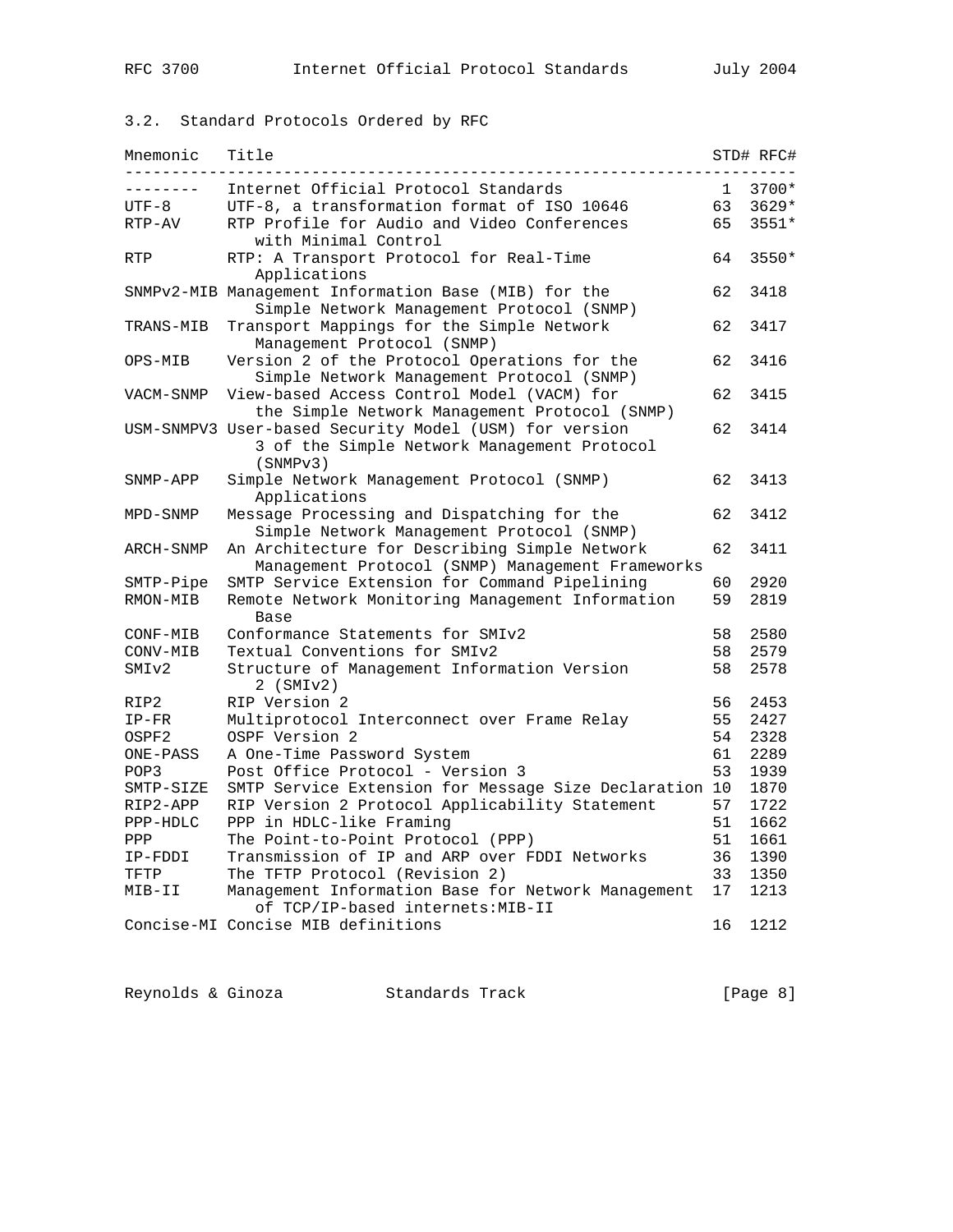| IP-SMDS      | Transmission of IP datagrams over the SMDS Service                                         | 52 | 1209 |
|--------------|--------------------------------------------------------------------------------------------|----|------|
| $IP-ARC$     | Transmitting IP traffic over ARCNET networks                                               | 46 | 1201 |
| SMI          | Structure and identification of management<br>information for TCP/IP-based internets       | 16 | 1155 |
| $IP-IPX$     | Standard for the transmission of 802.2 packets<br>over IPX networks                        | 49 | 1132 |
|              | Requirements for Internet Hosts - Application<br>and Support                               | 3  | 1123 |
| . <u>.</u> . | Requirements for Internet Hosts - Communication<br>Layers                                  | 3  | 1122 |
| IGMP         | Host extensions for IP multicasting                                                        | 5  | 1112 |
|              | IP-NETBIOS Standard for the transmission of IP datagrams<br>over NetBIOS networks          | 48 | 1088 |
| IP-SLIP      | Nonstandard for transmission of IP datagrams<br>over serial lines: SLIP                    | 47 | 1055 |
| $IP-HC$      | Internet Protocol on Network System's HYPERchannel: 45<br>Protocol specification           |    | 1044 |
| IP-IEEE      | Standard for the transmission of IP datagrams<br>over IEEE 802 networks                    | 43 | 1042 |
| DOMAIN       | Domain names - implementation and specification                                            | 13 | 1035 |
| DOMAIN       | Domain names - concepts and facilities                                                     | 13 | 1034 |
| $TP-TCP$     | ISO transport services on top of the TCP:<br>Version 3                                     | 35 | 1006 |
| NETBIOS      | Protocol standard for a NetBIOS service on<br>a TCP/UDP transport: Detailed specifications | 19 | 1002 |
| NETBIOS      | Protocol standard for a NetBIOS service on<br>a TCP/UDP transport: Concepts and methods    | 19 | 1001 |
| FTP          | File Transfer Protocol                                                                     | 9  | 959  |
| --------     | Internet Standard Subnetting Procedure                                                     | 5  | 950  |
| ----------   | Broadcasting Internet datagrams in the presence<br>of subnets                              | 5  | 922  |
| ---------    | Broadcasting Internet Datagrams                                                            | 5  | 919  |
| $IP-WB$      | Host Access Protocol specification                                                         | 40 | 907  |
| RARP         | Reverse Address Resolution Protocol                                                        | 38 | 903  |
| $IP-EE$      | Standard for the transmission of IP datagrams                                              | 42 | 895  |
|              | over experimental Ethernet networks                                                        |    |      |
| $IP-E$       | Standard for the transmission of IP datagrams<br>over Ethernet networks                    | 41 | 894  |
| $IP-DC$      | DCN local-network protocols                                                                | 44 | 891  |
| TIME         | Time Protocol                                                                              | 26 | 868  |
| DAYTIME      | Daytime Protocol                                                                           | 25 | 867  |
| USERS        | Active users                                                                               | 24 | 866  |
| QUOTE        | Quote of the Day Protocol                                                                  | 23 | 865  |
| CHARGEN      | Character Generator Protocol                                                               | 22 | 864  |
| DISCARD      | Discard Protocol                                                                           | 21 | 863  |
| ECHO         | Echo Protocol                                                                              | 20 | 862  |
|              | TOPT-EXTOP Telnet Extended Options: List Option                                            | 32 | 861  |
| TOPT-TIM     | Telnet Timing Mark Option                                                                  | 31 | 860  |

Reynolds & Ginoza Standards Track [Page 9]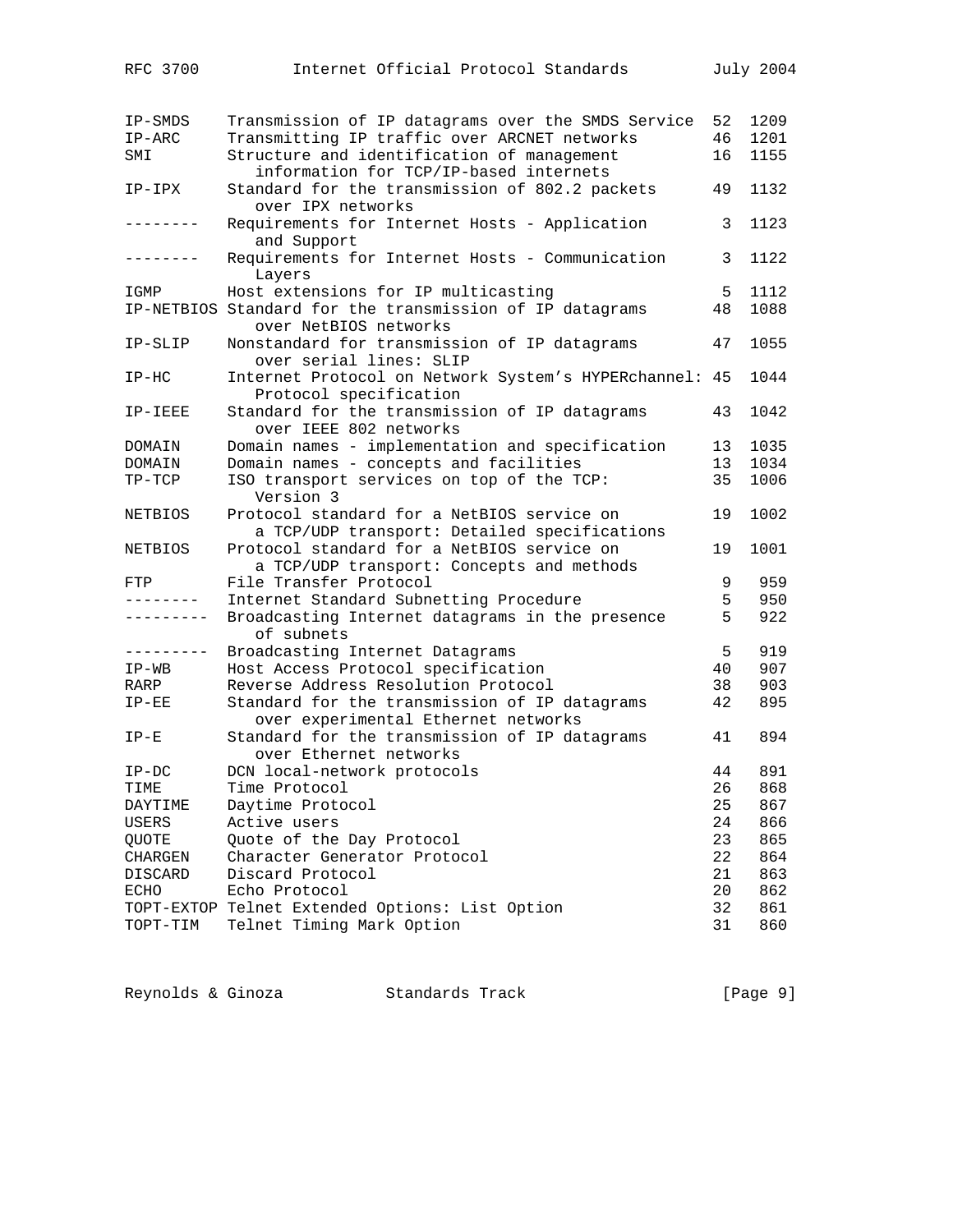| TOPT-STAT | Telnet Status Option                                                                                    | 30 | 859 |
|-----------|---------------------------------------------------------------------------------------------------------|----|-----|
| TOPT-SUPP | Telnet Suppress Go Ahead Option                                                                         | 29 | 858 |
| TOPT-ECHO | Telnet Echo Option                                                                                      | 28 | 857 |
| TOPT-BIN  | Telnet Binary Transmission                                                                              | 27 | 856 |
| TELNET    | Telnet Option Specifications                                                                            | 8  | 855 |
| TELNET    | Telnet Protocol Specification                                                                           | 8  | 854 |
| ARP       | Ethernet Address Resolution Protocol: Or converting 37<br>network protocol addresses to 48.bit Ethernet |    | 826 |
| MAIL      | address for transmission on Ethernet hardware<br>Standard for the format of ARPA Internet text          | 11 | 822 |
|           | messages                                                                                                |    |     |
| SMTP      | Simple Mail Transfer Protocol                                                                           | 10 | 821 |
| TCP       | Transmission Control Protocol                                                                           | 7  | 793 |
| ICMP      | Internet Control Message Protocol                                                                       | 5  | 792 |
| IP        | Internet Protocol                                                                                       | 5  | 791 |
| UDP       | User Datagram Protocol                                                                                  | 6  | 768 |
|           |                                                                                                         |    |     |

 [Note: an asterisk at the end of a line indicates a change from the previous edition of this document.]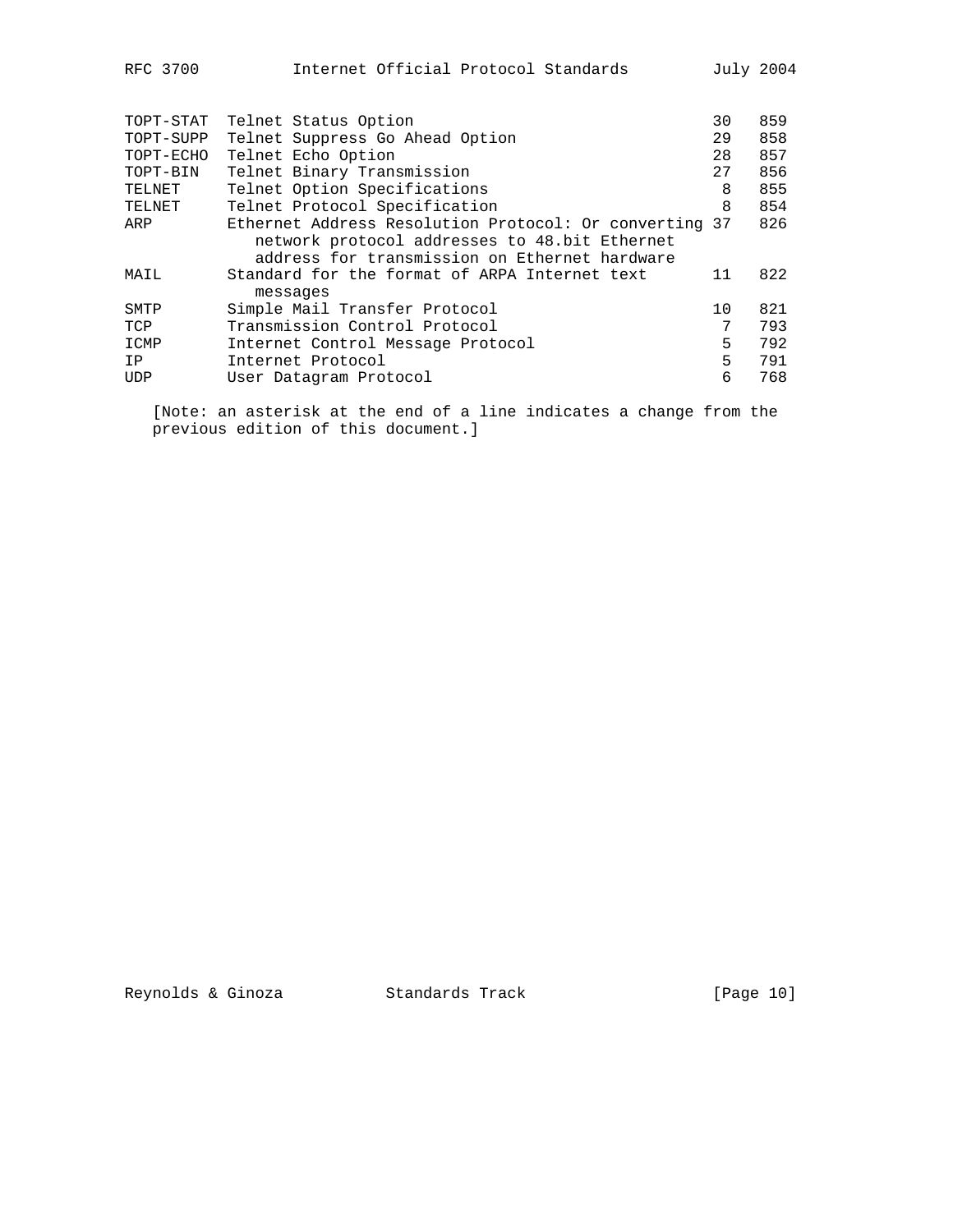## 3.3. Draft Standard Protocols

| Mnemonic          | Title                                                                                                                             | RFC#    |
|-------------------|-----------------------------------------------------------------------------------------------------------------------------------|---------|
| CONT-DUR          | Content Duration MIME Header Definition                                                                                           | 3803*   |
|                   | MIME-ADPCM Toll Ouality Voice - 32 kbit/s Adaptive Differential<br>Pulse Code Modulation (ADPCM) MIME Sub-type<br>Registration    | 3802*   |
| MIME-VP2          | Voice Profile for Internet Mail - version 2 (VPIMv2)                                                                              | 3801*   |
| EMF-MDN           | Message Disposition Notification                                                                                                  | $3798*$ |
| VRRP              | Virtual Router Redundancy Protocol (VRRP)                                                                                         | $3768*$ |
| $- - - - - - - -$ | DNS Extensions to Support IP Version 6                                                                                            | 3596    |
| -------           | Textual Conventions for MIB Modules Using<br>Performance History Based on 15 Minute Intervals                                     | 3593    |
|                   | Definitions of Managed Objects for the Synchronous<br>Optical Network/Synchronous Digital Hierarchy<br>(SONET/SDH) Interface Type | 3592    |
| DSN               | An Extensible Message Format for Delivery<br>Status Notifications                                                                 | 3464    |
| EMS-CODE          | Enhanced Mail System Status Codes                                                                                                 | 3463    |
| MIME-RPT          | The Multipart/Report Content Type for the<br>Reporting of Mail System Administrative Messages                                     | 3462    |
| SMTP-DSN          | Simple Mail Transfer Protocol (SMTP) Service<br>Extension for Delivery Status Notifications (DSNs)                                | 3461    |
| --------          | Capabilities Advertisement with BGP-4                                                                                             | 3392    |
| -------           | Content Language Headers                                                                                                          | 3282    |
|                   | (Extensible Markup Language) XML-Signature<br>Syntax and Processing                                                               | 3275    |
| MINFAX-IM         | Minimal FAX address format in Internet Mail                                                                                       | 3192    |
| MIN-PSTN          | Minimal GSTN address format in Internet Mail                                                                                      | 3191    |
| RMON-MIB          | Remote Network Monitoring MIB Protocol Identifier<br>Reference                                                                    | 2895    |
| RADIUS            | Remote Authentication Dial In User Service (RADIUS)                                                                               | 2865    |
|                   | INTERGRMIB The Interfaces Group MIB                                                                                               | 2863    |
| --------          | Host Resources MIB                                                                                                                | 2790    |
| SNMP              | Definitions of Managed Objects for Extensible<br>SNMP Agents                                                                      | 2742    |
|                   | Agent Extensibility (AgentX) Protocol Version 1                                                                                   | 2741    |
| -------           | HTTP Authentication: Basic and Digest Access<br>Authentication                                                                    | 2617    |
| HTTP              | Hypertext Transfer Protocol -- HTTP/1.1                                                                                           | 2616    |
| ICMPv6            | Internet Control Message Protocol (ICMPv6)<br>for the Internet Protocol Version 6 (IPv6)<br>Specification                         | 2463    |
| IPV6-AUTO         | IPv6 Stateless Address Autoconfiguration                                                                                          | 2462    |
| IPV6-ND           | Neighbor Discovery for IP Version 6 (IPv6)                                                                                        | 2461    |
| IPV6              | Internet Protocol, Version 6 (IPv6) Specification                                                                                 | 2460    |
| URI-GEN           | Uniform Resource Identifiers (URI): Generic Syntax                                                                                | 2396    |

Reynolds & Ginoza Standards Track [Page 11]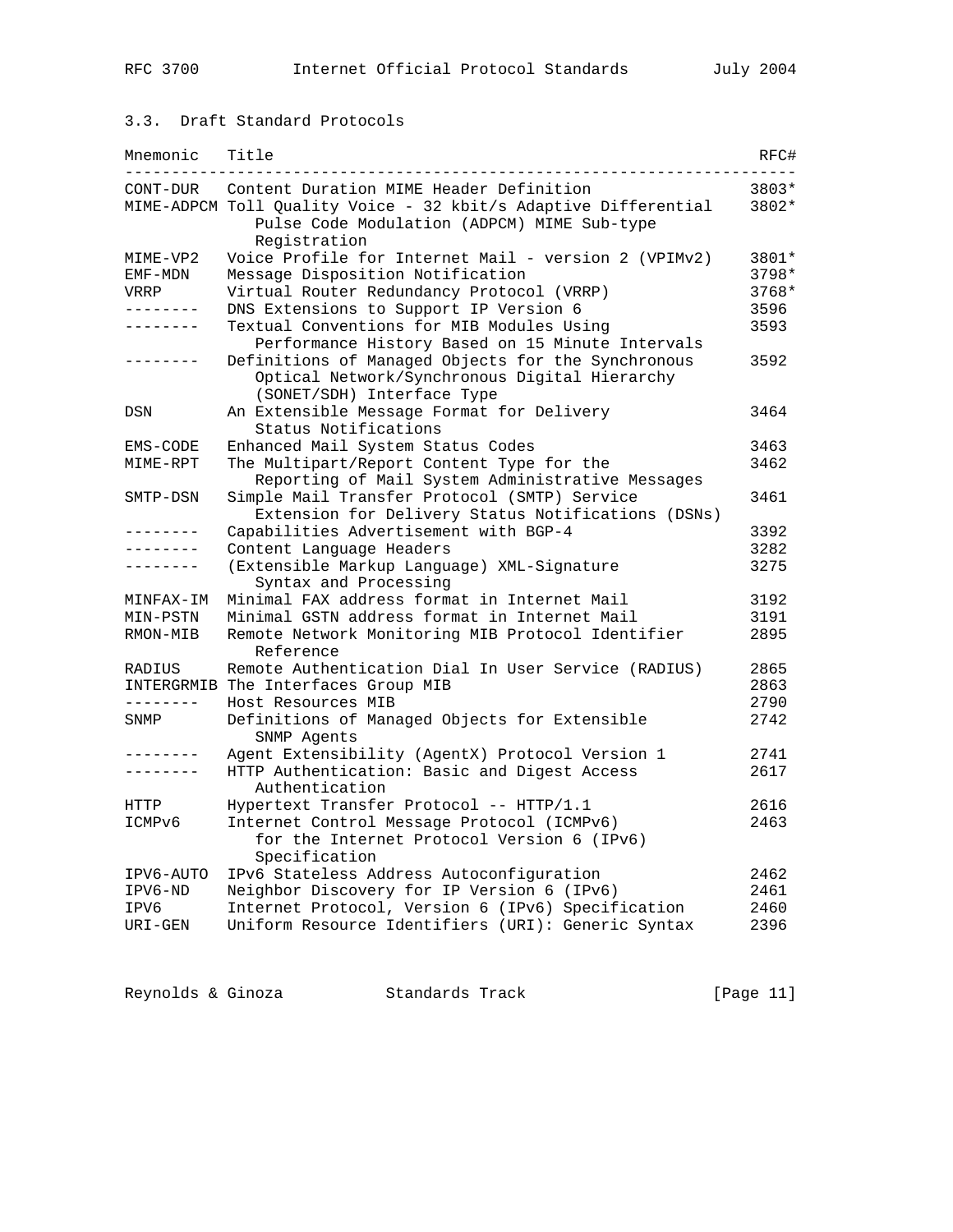| IARP           | Inverse Address Resolution Protocol                                                                             | 2390  |
|----------------|-----------------------------------------------------------------------------------------------------------------|-------|
| <b>TN3270E</b> | TN3270 Enhancements                                                                                             | 2355  |
| TFTP-Opt       | TFTP Timeout Interval and Transfer Size Options                                                                 | 2349  |
| TFTP-Blk       | TFTP Blocksize Option                                                                                           | 2348  |
| TFTP-Ext       | TFTP Option Extension                                                                                           | 2347  |
|                | DHCP-BOOTP DHCP Options and BOOTP Vendor Extensions                                                             | 2132  |
| DHCP           | Dynamic Host Configuration Protocol                                                                             | 2131  |
| FRAME-MIB      | Management Information Base for Frame Relay<br>DTEs Using SMIv2                                                 | 2115  |
| IP-HIPPI       | IP over HIPPI                                                                                                   | 2067  |
| MIME-CONF      | Multipurpose Internet Mail Extensions (MIME)<br>Part Five: Conformance Criteria and Examples                    | 2049  |
| MIME-MSG       | MIME (Multipurpose Internet Mail Extensions)<br>Part Three: Message Header Extensions for<br>Non-ASCII Text     | 2047  |
|                | MIME-MEDIA Multipurpose Internet Mail Extensions (MIME)<br>Part Two: Media Types                                | 2046  |
| MIME           | Multipurpose Internet Mail Extensions (MIME)<br>Part One: Format of Internet Message Bodies                     | 2045  |
| $PPP-CHAP$     | PPP Challenge Handshake Authentication Protocol (CHAP)                                                          | 1994  |
| PPP-MP         | The PPP Multilink Protocol (MP)                                                                                 | 1990  |
| PPP-LINK       | PPP Link Quality Monitoring                                                                                     | 1989  |
| MTU-IPV6       | Path MTU Discovery for IP version 6                                                                             | 1981* |
| CON-MD5        | The Content-MD5 Header Field                                                                                    | 1864  |
| OSPF-MIB       | OSPF Version 2 Management Information Base                                                                      | 1850  |
| XDR            | XDR: External Data Representation Standard                                                                      | 1832  |
| $BGP-4-APP$    | Application of the Border Gateway Protocol<br>in the Internet                                                   | 1772  |
| $BGP-4$        | A Border Gateway Protocol 4 (BGP-4)                                                                             | 1771  |
| PPP-DNCP       | The PPP DECnet Phase IV Control Protocol (DNCP)                                                                 | 1762  |
| 802.5-MIB      | IEEE 802.5 MIB using SMIv2                                                                                      | 1748  |
| RIP2-MIB       | RIP Version 2 MIB Extension                                                                                     | 1724  |
| SIP-MIB        | Definitions of Managed Objects for SMDS Interfaces<br>using SMIv2                                               | 1694  |
|                | Definitions of Managed Objects for Parallel-<br>printer-like Hardware Devices using SMIv2                       | 1660  |
| .              | Definitions of Managed Objects for RS-232-<br>like Hardware Devices using SMIv2                                 | 1659  |
|                | Definitions of Managed Objects for Character<br>Stream Devices using SMIv2                                      | 1658  |
| BGP-4-MIB      | Definitions of Managed Objects for the Fourth<br>Version of the Border Gateway Protocol (BGP-<br>4) using SMIv2 | 1657  |
|                | SMTP Service Extension for 8bit-MIMEtransport                                                                   | 1652  |
| OSI-NSAP       | Guidelines for OSI NSAP Allocation in the Internet                                                              | 1629  |
|                | ISO-TS-ECH An Echo Function for CLNP (ISO 8473)                                                                 | 1575  |
|                | DECNET-MIB DECnet Phase IV MIB Extensions                                                                       | 1559  |

| Reynolds & Ginoza |  | Standards Track |  | [Page 12] |  |
|-------------------|--|-----------------|--|-----------|--|
|-------------------|--|-----------------|--|-----------|--|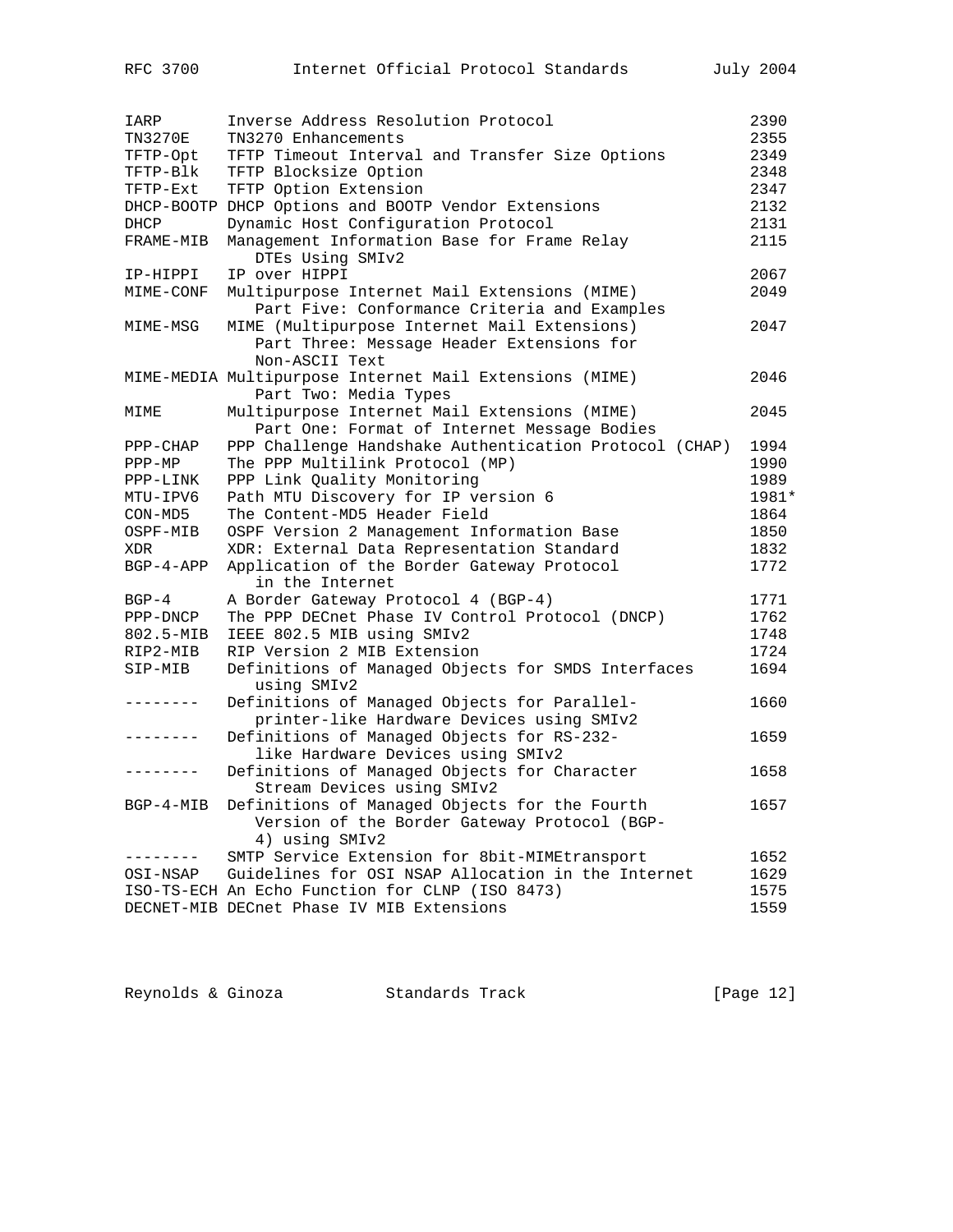| Internet Official Protocol Standards<br>July 2004<br>RFC 3700 |  |
|---------------------------------------------------------------|--|
|---------------------------------------------------------------|--|

|              | Clarifications and Extensions for the Bootstrap<br>Protocol | 1542 |
|--------------|-------------------------------------------------------------|------|
|              | DHCP-BOOTP Interoperation Between DHCP and BOOTP            | 1534 |
|              | BRIDGE-MIB Definitions of Managed Objects for Bridges       | 1493 |
| $IP-X.25$    | Multiprotocol Interconnect on X.25 and ISDN                 | 1356 |
|              | in the Packet Mode                                          |      |
| NTPV3        | Network Time Protocol (Version 3) Specification,            | 1305 |
|              | Implementation                                              |      |
| FINGER       | The Finger User Information Protocol                        | 1288 |
| IP-MTU       | Path MTU discovery                                          | 1191 |
|              | Proposed Standard for the Transmission of                   | 1188 |
|              | IP Datagrams over FDDI Networks                             |      |
| TOPT-LINE    | Telnet Linemode Option                                      | 1184 |
| NICNAME      | NICNAME/WHOIS                                               | 954  |
| <b>BOOTP</b> | Bootstrap Protocol                                          | 951  |
|              |                                                             |      |

 [Note: an asterisk at the end of a line indicates a change from the previous edition of this document.]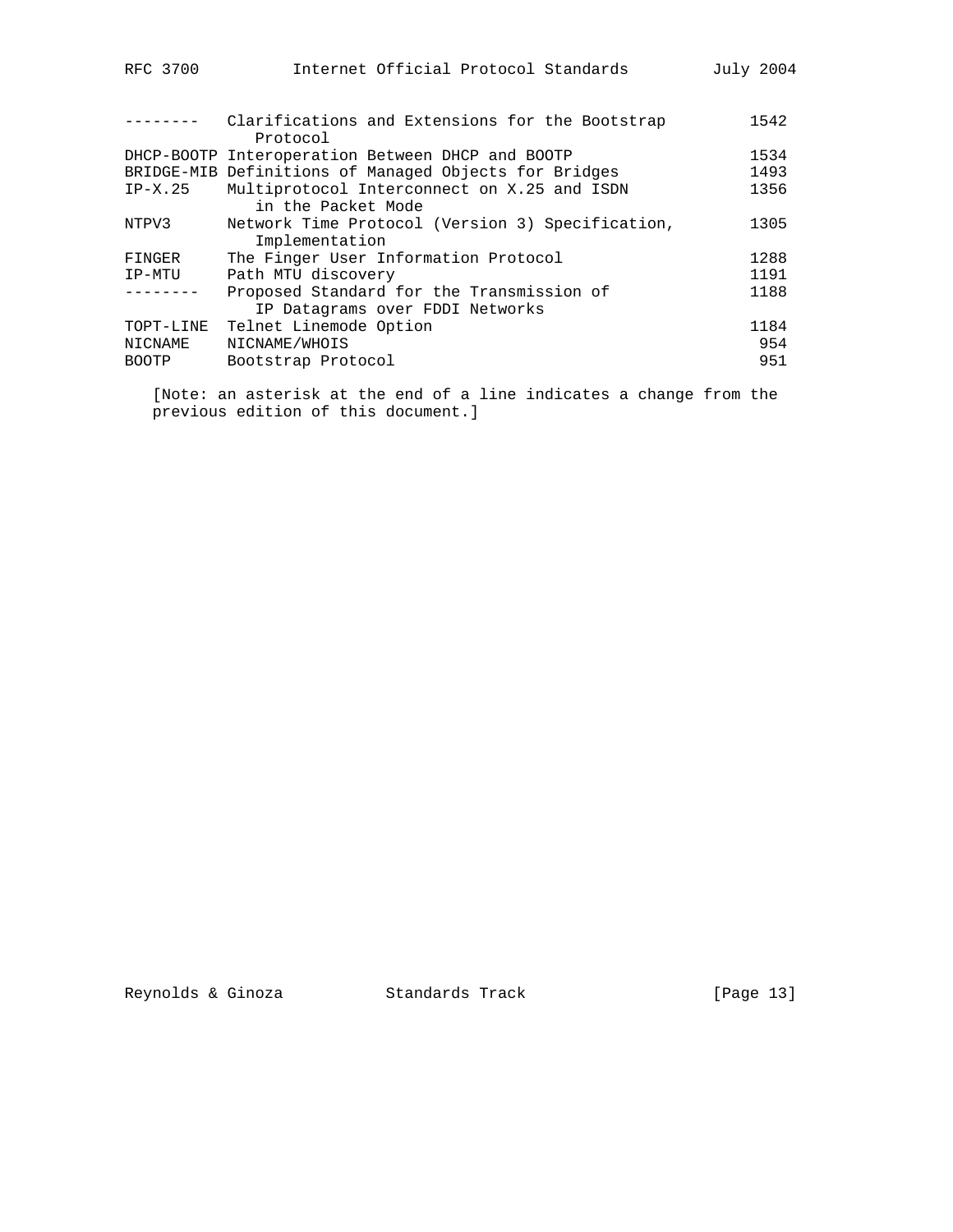## 3.4. Proposed Standard Protocols

| Mnemonic        | Title                                                                                                                                                       | RFC#    |
|-----------------|-------------------------------------------------------------------------------------------------------------------------------------------------------------|---------|
|                 | Language Tags and Ranges in the Lightweight Directory<br>Access Protocol (LDAP)                                                                             | 3866*   |
| SIP             | S/MIME Advanced Encryption Standard (AES) Requirement<br>for the Session Initiation Protocol (SIP)                                                          | 3853*   |
|                 | Cryptographic Message Syntax (CMS)                                                                                                                          | 3852*   |
|                 | Secure/Multipurpose Internet Mail Extensions (S/MIME)<br>Version 3.1 Message Specification                                                                  | 3851*   |
| $- - - - - - -$ | Secure/Multipurpose Internet Mail Extensions (S/MIME)<br>Version 3.1 Certificate Handling                                                                   | 3850*   |
|                 | ESMTP and LMTP Transmission Types Registration                                                                                                              | 3848*   |
|                 | Mobile IPv4 Extension for Carrying Network Access<br>Identifiers                                                                                            | 3846*   |
| $- - - - - - -$ | RObust Header Compression (ROHC): A Compression<br>Profile for IP                                                                                           | $3843*$ |
| -------         | MIME Type Registrations for 3rd Generation Partnership<br>Project (3GPP) Multimedia files                                                                   | 3839*   |
|                 | Transmission of IPv6 Packets over Fibre Channel                                                                                                             | 3831*   |
|                 | The Lightweight User Datagram Protocol (UDP-Lite)                                                                                                           | 3828*   |
| $\frac{1}{2}$   | The Advanced Encryption Standard (AES) Cipher<br>Algorithm in the SNMP User-based Security Model                                                            | 3826*   |
|                 | Dynamic Host Configuration Protocol Option for<br>Coordinate-based Location Configuration Information                                                       | 3825*   |
|                 | Finding Fibre Channel over TCP/IP (FCIP) Entities<br>Using Service Location Protocol version 2 (SLPv2)                                                      | 3822*   |
|                 | Fibre Channel Over TCP/IP (FCIP)                                                                                                                            | 3821*   |
| -------         | Internet X.509 Public Key Infrastructure (PKI) Proxy<br>Certificate Profile                                                                                 | 3820*   |
|                 | Definitions of Managed Objects for RObust Header<br>Compression (ROHC)                                                                                      | 3816*   |
|                 | Definitions of Managed Objects for the Multiprotocol<br>Label Switching (MPLS), Label Distribution Protocol<br>(LDP)                                        | 3815*   |
|                 | Multiprotocol Label Switching (MPLS) Forwarding<br>Equivalence Class To Next Hop Label Forwarding Entry<br>(FEC-To-NHLFE) Management Information Base (MIB) | $3814*$ |
|                 | Multiprotocol Label Switching (MPLS) Traffic<br>Engineering (TE) Management Information Base (MIB)                                                          | 3812*   |
|                 | Definitions of Textual Conventions (TCs) for<br>Multiprotocol Label Switching (MPLS) Management                                                             | 3811*   |
|                 | Multicast Listener Discovery Version 2 (MLDv2) for<br>TPv6                                                                                                  | 3810*   |
|                 | V5.2-User Adaptation Layer (V5UA)                                                                                                                           | 3807*   |
| Print-MIB       | Printer MIB v2                                                                                                                                              | 3805*   |
|                 | Voice Profile for Internet Mail (VPIM) Addressing                                                                                                           | 3804*   |

Reynolds & Ginoza Standards Track [Page 14]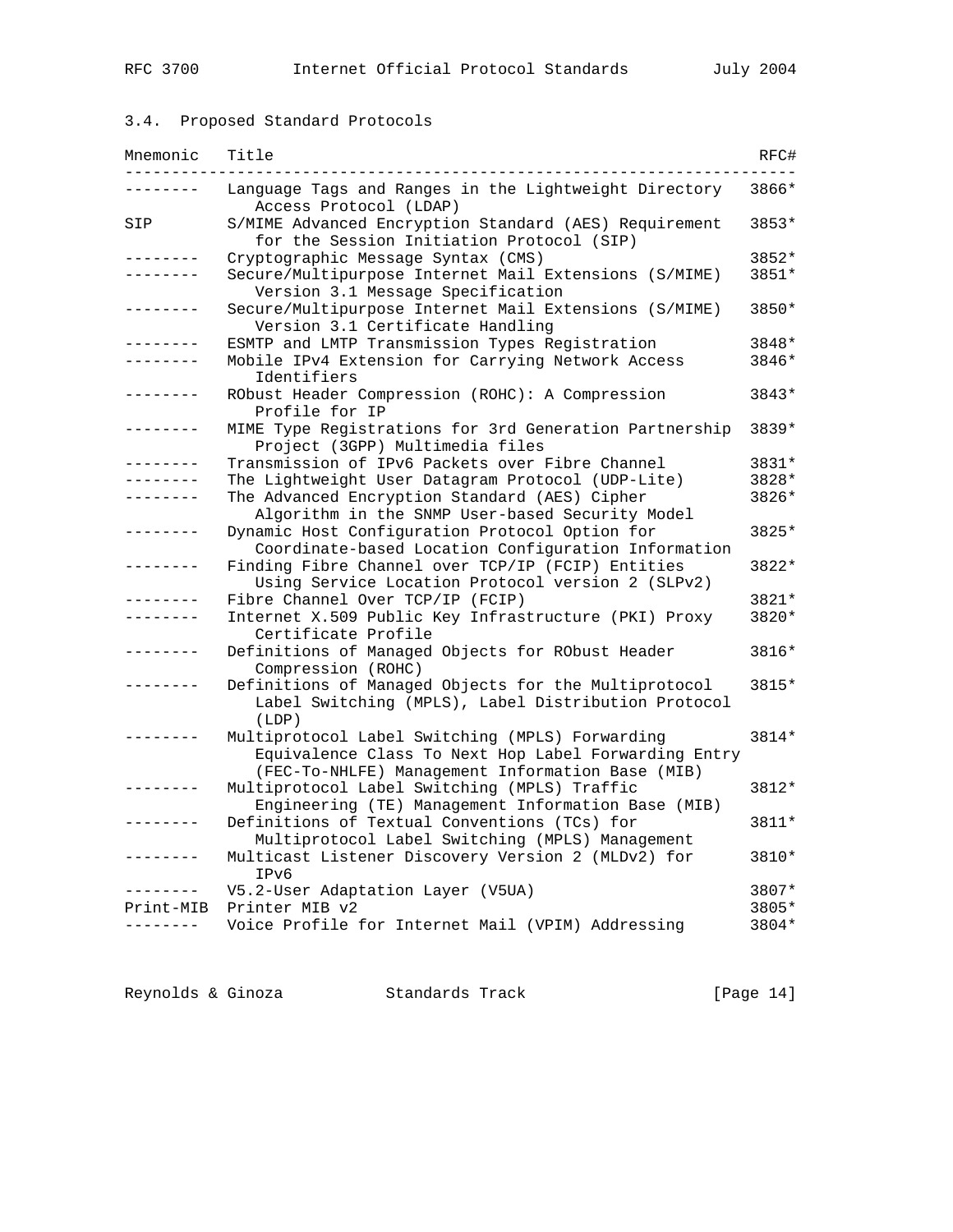| RFC 3700        | Internet Official Protocol Standards                                                                                                           | <b>July 2004</b> |
|-----------------|------------------------------------------------------------------------------------------------------------------------------------------------|------------------|
|                 |                                                                                                                                                |                  |
| $- - - - - - -$ | Security Considerations for Signaling Transport<br>(SIGTRAN) Protocols                                                                         | 3788*            |
| . <u>.</u> .    | The NewReno Modification to TCP's Fast Recovery<br>Algorithm                                                                                   | 3782*            |
| . <u>.</u> .    | X.509 Extensions for IP Addresses and AS Identifiers                                                                                           | $3779*$          |
| --------        | Using IPsec to Protect Mobile IPv6 Signaling Between<br>Mobile Nodes and Home Agents                                                           | 3776*            |
| . <u>.</u>      | Mobility Support in IPv6                                                                                                                       | $3775*$          |
| --------        | Point-to-Point Protocol (PPP) Vendor Protocol                                                                                                  | $3772*$          |
|                 | The Lightweight Directory Access Protocol (LDAP)                                                                                               | $3771*$          |
|                 | Intermediate Response Message                                                                                                                  |                  |
| --------        | Certificate Extensions and Attributes Supporting<br>Authentication in Point-to-Point Protocol (PPP) and<br>Wireless Local Area Networks (WLAN) | $3770*$          |
| . - - - - - - - | Securely Available Credentials Protocol                                                                                                        | $3767*$          |
|                 | enumservice registration for Session Initiation                                                                                                | $3764*$          |
|                 | Protocol (SIP) Addresses-of-Record                                                                                                             |                  |
| --------        | Telephone Number Mapping (ENUM) Service Registration<br>for H.323                                                                              | $3762*$          |
| -------         | The E.164 to Uniform Resource Identifiers (URI)                                                                                                | $3761*$          |
|                 | Dynamic Delegation Discovery System (DDDS)<br>Application (ENUM)                                                                               |                  |
| $- - - - - - -$ | Stream Control Transmission Protocol (SCTP) Partial                                                                                            | $3758*$          |
|                 | Reliability Extension                                                                                                                          |                  |
|                 | Domain Name System KEY (DNSKEY) Resource Record (RR)<br>Secure Entry Point (SEP) Flag                                                          | $3757*$          |
| - - - - - - - - | Legacy Resolver Compatibility for Delegation Signer<br>(DS)                                                                                    | 3755*            |
| . <u>.</u> .    | Transport Layer Security Protocol Compression Methods                                                                                          | $3749*$          |
| $PPP-EAP$       | Extensible Authentication Protocol (EAP)                                                                                                       | $3748*$          |
| --------        | The Differentiated Services Configuration MIB                                                                                                  | $3747*$          |
| --------        | MIME Type Registrations for JPEG 2000 (ISO/IEC 15444)                                                                                          | $3745*$          |
| --------        | Web Distributed Authoring and Versioning (WebDAV)<br>Access Control Protocol                                                                   | $3744*$          |
| --------        | Internet X.509 Public Key Infrastructure: Qualified                                                                                            | $3739*$          |
|                 | Certificates Profile                                                                                                                           |                  |
|                 | IANA Guidelines for the Registry of Remote Monitoring<br>(RMON) MIB modules                                                                    | $3737*$          |
| --------        | Stateless Dynamic Host Configuration Protocol (DHCP)<br>Service for IPv6                                                                       | 3736*            |
| . <u>.</u> .    | Extensible Provisioning Protocol (EPP) Transport Over<br>TCP                                                                                   | $3734*$          |
|                 | Extensible Provisioning Protocol (EPP) Contact Mapping                                                                                         | $3733*$          |
|                 | Extensible Provisioning Protocol (EPP) Host Mapping                                                                                            | $3732*$          |
| . _ _ _ _ _ _ _ | Extensible Provisioning Protocol (EPP) Domain Name                                                                                             | $3731*$          |
|                 | Mapping                                                                                                                                        |                  |
| . <u>.</u> .    | Extensible Provisioning Protocol (EPP)                                                                                                         | $3730*$          |
| --------        | Application Performance Measurement MIB                                                                                                        | $3729*$          |
|                 |                                                                                                                                                |                  |

Reynolds & Ginoza Standards Track [Page 15]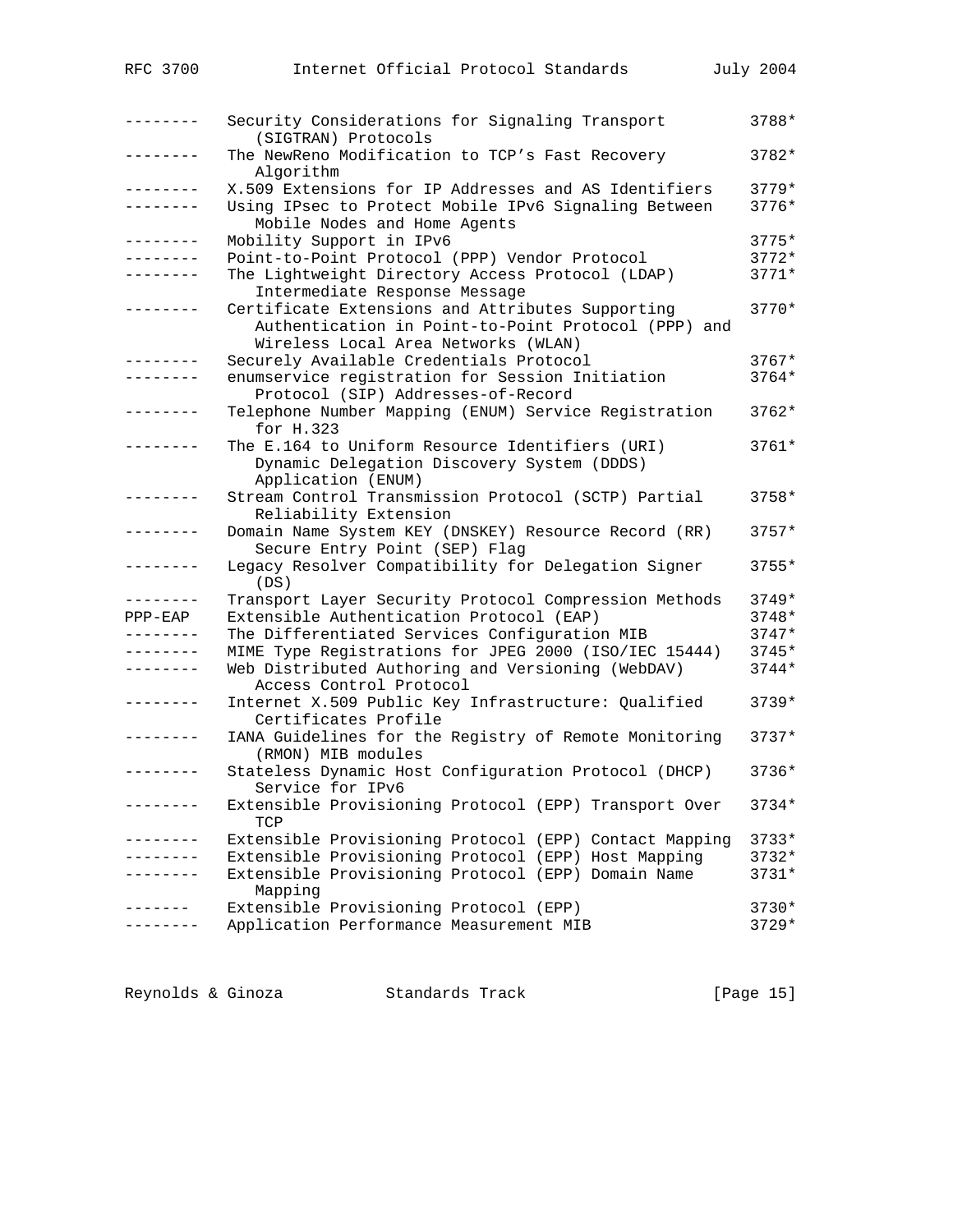| RFC 3700            | Internet Official Protocol Standards                                                                           | July 2004 |
|---------------------|----------------------------------------------------------------------------------------------------------------|-----------|
| . – – – – – – –     | Definitions of Managed Objects for Very High Speed<br>Digital Subscriber Lines (VDSL)                          | 3728*     |
| .                   | Securing Block Storage Protocols over IP                                                                       | $3723*$   |
| . _ _ _ _ _ _ _     | String Profile for Internet Small Computer Systems<br>Interface (iSCSI) Names                                  | $3722*$   |
| . <u>.</u> .        | Internet Small Computer Systems Interface (iSCSI)                                                              | $3720*$   |
| --------            | The Secure Real-time Transport Protocol (SRTP)                                                                 | $3711*$   |
| --------            | Internet X.509 Public Key Infrastructure: Logotypes in<br>X.509 Certificates                                   | 3709*     |
| . <u>.</u> .        | High Capacity Textual Conventions for MIB Modules<br>Using Performance History Based on 15 Minute<br>Intervals | 3705*     |
| -------             | Policy Core Lightweight Directory Access Protocol<br>(LDAP) Schema                                             | 3703*     |
| $- - - - - - - - -$ | Lightweight Directory Access Protocol (LDAP):<br>Additional Matching Rules                                     | $3698*$   |
|                     | IPv6 Flow Label Specification                                                                                  | $3697*$   |
| ب کا کا کا کا کا کا | Internet Message Access Protocol (IMAP) UNSELECT<br>command                                                    | 3691*     |
| . _ _ _ _ _ _ _     | Lightweight Directory Access Protocol (LDAP) and X.500<br>Component Matching Rules                             | $3687*$   |
| .                   | Using Advanced Encryption Standard (AES) Counter Mode<br>With IPsec Encapsulating Security Payload (ESP)       | 3686*     |
| -------             | SIEVE Email Filtering: Spamtest and VirusTest<br>Extensions                                                    | 3685*     |
| .                   | A Session Initiation Protocol (SIP) Event Package for<br>Registrations                                         | 3680*     |
| -------             | The Text/Plain Format and DelSp Parameters                                                                     | $3676*$   |
| .                   | Feature Discovery in Lightweight Directory Access<br>Protocol (LDAP)                                           | 3674*     |
|                     | Lightweight Directory Access Protocol version 3<br>(LDAPv3): All Operational Attributes                        | $3673*$   |
| .                   | Subentries in the Lightweight Directory Access<br>Protocol (LDAP)                                              | $3672*$   |
|                     | Collective Attributes in the Lightweight Directory<br>Access Protocol (LDAP)                                   | $3671*$   |
|                     | Information Model for Describing Network Device OoS<br>Datapath Mechanisms                                     | $3670*$   |
| .                   | The AES-XCBC-PRF-128 Algorithm for the Internet Key<br>Exchange Protocol (IKE)                                 | $3664*$   |
|                     | Delegation Signer (DS) Resource Record (RR)                                                                    | $3658*$   |
|                     | Use of the Camellia Encryption Algorithm in<br>Cryptographic Message Syntax (CMS)                              | 3657*     |
| -------             | Redefinition of DNS Authenticated Data (AD) bit                                                                | $3655*$   |
|                     | Web Distributed Authoring and Versioning (WebDAV)<br>Ordered Collections Protocol                              | 3648*     |
|                     | DNS Configuration options for Dynamic Host<br>Configuration Protocol for IPv6 (DHCPv6)                         | 3646*     |

Reynolds & Ginoza Standards Track [Page 16]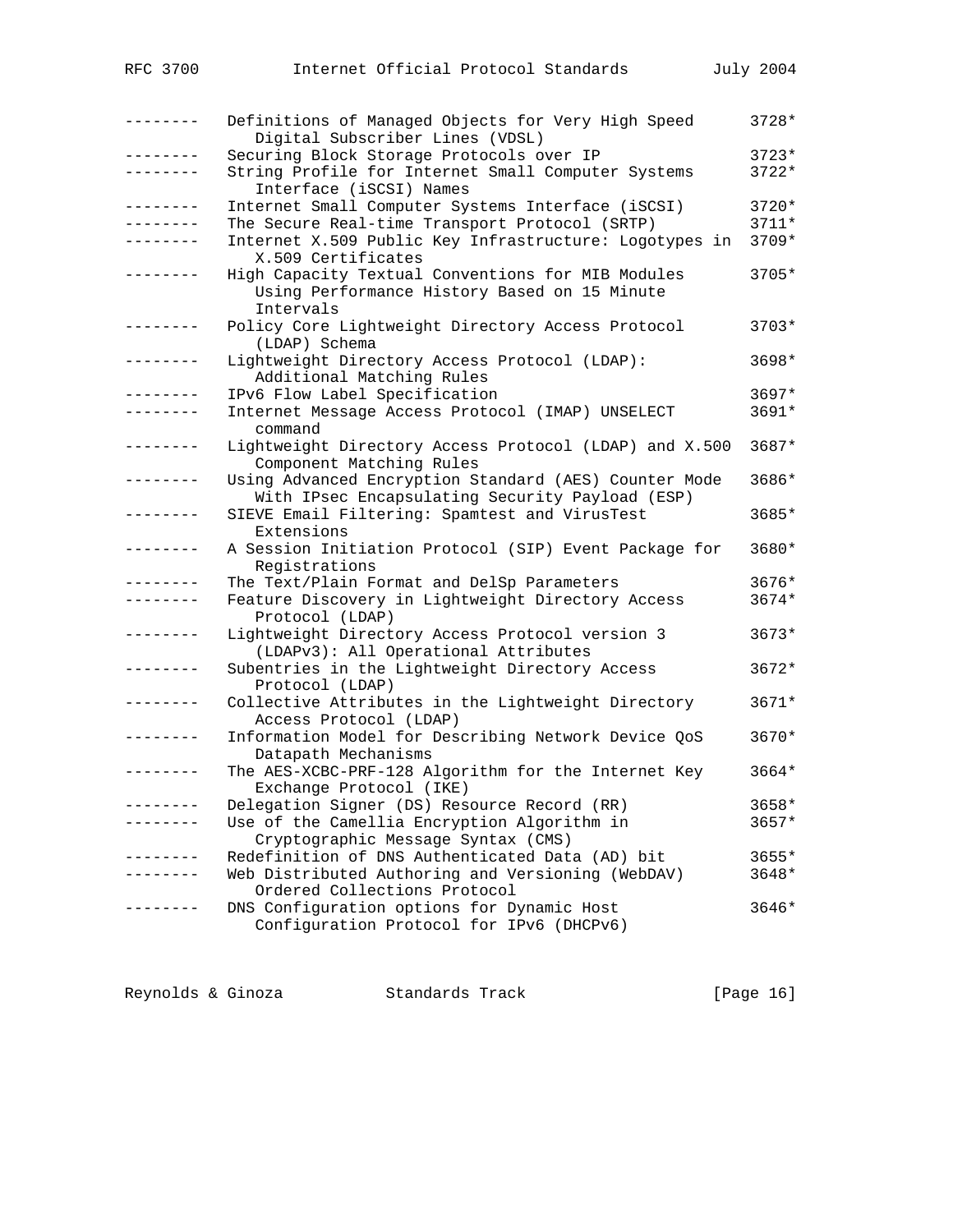| --------        | Generic Security Service Algorithm for Secret Key<br>Transaction Authentication for DNS (GSS-TSIG)              | 3645*   |
|-----------------|-----------------------------------------------------------------------------------------------------------------|---------|
| .               | Policy Quality of Service (QoS) Information Model                                                               | 3644*   |
| --------        | Fibre Channel (FC) Frame Encapsulation                                                                          | $3643*$ |
| -------         | Common Elements of Generic String Encoding Rules<br>(GSER) Encodings                                            | $3642*$ |
| .               | Generic String Encoding Rules (GSER) for ASN.1 Types                                                            | 3641*   |
| . <u>.</u> .    | RTP Payload Format for Transport of MPEG-4 Elementary<br>Streams                                                | 3640*   |
| . <u>.</u> .    | Definitions of Managed Objects for the Ethernet WAN<br>Interface Sublayer                                       | 3637    |
| MAU-MIB         | Definitions of Managed Objects for IEEE 802.3 Medium<br>Attachment Units (MAUs)                                 | 3636    |
| --------        | Definitions of Managed Objects for the Ethernet-like<br>Interface Types                                         | 3635    |
| . <i>.</i> .    | Key Distribution Center (KDC) Server Address                                                                    | $3634*$ |
|                 | Sub-option for the Dynamic Host Configuration<br>Protocol (DHCP) CableLabs Client Configuration (CCC)<br>Option |         |
| $- - - - - - -$ | IPv6 Prefix Options for Dynamic Host Configuration<br>Protocol (DHCP) version 6                                 | $3633*$ |
| . <u>.</u> .    | Traffic Engineering (TE) Extensions to OSPF Version 2                                                           | 3630    |
| --------        | Graceful OSPF Restart                                                                                           | $3623*$ |
| --------        | Power Ethernet MIB                                                                                              | 3621*   |
| --------        | The TUNNEL Profile                                                                                              | 3620*   |
| --------        | RTP Control Protocol Extended Reports (RTCP XR)                                                                 | 3611*   |
| --------        | Session Initiation Protocol (SIP) Extension Header<br>Field for Service Route Discovery During<br>Registration  | 3608*   |
| $- - - - - - -$ | Definitions of Supplemental Managed Objects for ATM<br>Interface                                                | 3606*   |
| .               | Real Time Control Protocol (RTCP) attribute in Session<br>Description Protocol (SDP)                            | 3605*   |
| -------         | The AES-CBC Cipher Algorithm and Its Use with IPsec                                                             | 3602    |
| --------        | Text String Notation for Dial Sequences and Global<br>Switched Telephone Network (GSTN) / E.164 Addresses       | 3601    |
| . <u>.</u> .    | Sieve Email Filtering -- Subaddress Extension                                                                   | 3598    |
|                 | Handling of Unknown DNS Resource Record (RR) Types                                                              | 3597    |
| --------        | Textual Conventions for IPv6 Flow Label                                                                         | 3595    |
|                 | PacketCable Security Ticket Control Sub-Option for the<br>DHCP CableLabs Client Configuration (CCC) Option      | 3594    |
|                 | Definitions of Managed Objects for the Optical<br>Interface Type                                                | 3591    |
| $- - - - - -$   | Source Address Selection for the Multicast Listener<br>Discovery (MLD) Protocol                                 | 3590    |
|                 | Diameter Base Protocol                                                                                          | 3588    |
|                 | IP Security Policy (IPSP) Requirements                                                                          | 3586    |
|                 | IPsec Configuration Policy Information Model                                                                    | 3585    |

| Reynolds & Ginoza | Standards Track | [Page 17] |  |
|-------------------|-----------------|-----------|--|
|                   |                 |           |  |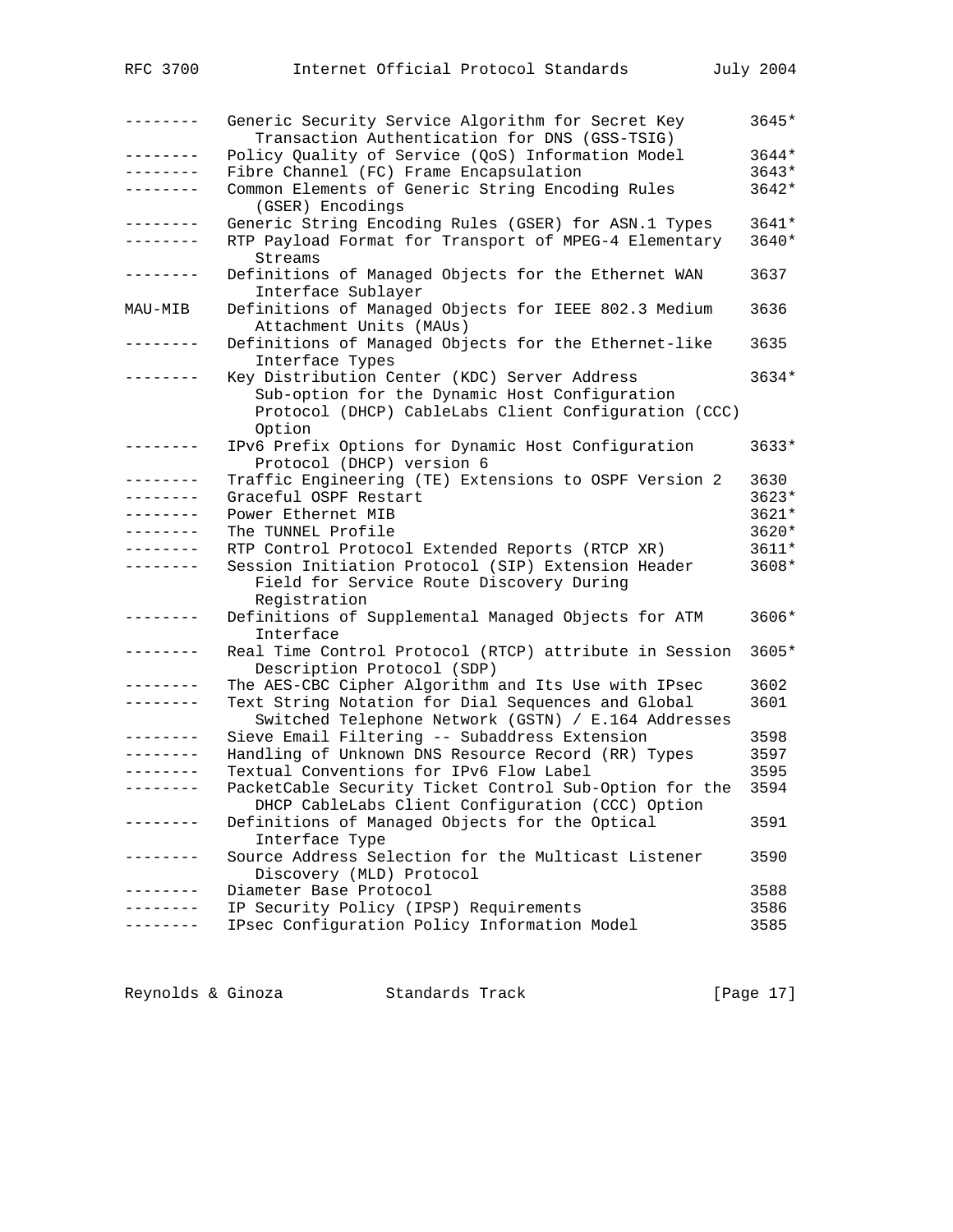| RFC 3700        | Internet Official Protocol Standards                                                     | July 2004    |
|-----------------|------------------------------------------------------------------------------------------|--------------|
|                 |                                                                                          |              |
| -------         | An Extension to the Session Initiation Protocol (SIP)                                    | 3581         |
|                 | for Symmetric Response Routing                                                           |              |
| .               | Mapping of Integrated Services Digital Network (ISDN)                                    | 3578         |
|                 | User Part (ISUP) Overlap Signalling to the Session                                       |              |
|                 | Initiation Protocol (SIP)                                                                |              |
| -------         | IANA Considerations for RADIUS (Remote Authentication<br>Dial In User Service)           | 3575         |
| .               | Signalling of Modem-On-Hold status in Layer 2                                            | 3573         |
|                 | Tunneling Protocol (L2TP)                                                                |              |
| . <i>.</i> .    | The AES-XCBC-MAC-96 Algorithm and Its Use With IPsec                                     | 3566         |
| -------         | Use of the Advanced Encryption Standard (AES)                                            | 3565         |
|                 | Encryption Algorithm in Cryptographic Message Syntax<br>(CMS)                            |              |
| . – – – – – – – | Use of the RSAES-OAEP Key Transport Algorithm in                                         | 3560         |
| $- - - - - - -$ | Cryptographic Message Syntax (CMS)                                                       |              |
| . _ _ _ _ _ _ _ | Multicast Address Allocation MIB<br>RTP Payload Format for Enhanced Variable Rate Codecs | 3559<br>3558 |
|                 | (EVRC) and Selectable Mode Vocoders (SMV)                                                |              |
| .               | RTP Payload Format for European Telecommunications                                       | 3557         |
|                 | Standards Institute (ETSI) European Standard ES 201                                      |              |
|                 | 108 Distributed Speech Recognition Encoding                                              |              |
| $- - - - - - -$ | Session Description Protocol (SDP) Bandwidth Modifiers                                   | 3556         |
|                 | for RTP Control Protocol (RTCP) Bandwidth                                                |              |
| . <u>.</u> .    | MIME Type Registration of RTP Payload Formats                                            | 3555         |
| - - - - - - - - | On the Use of Stream Control Transmission Protocol<br>(SCTP) with IPsec                  | 3554         |
| ---------       | The Group Domain of Interpretation                                                       | 3547         |
| .               | Transport Layer Security (TLS) Extensions                                                | 3546         |
| --------        | Enhanced Compressed RTP (CRTP) for Links with High                                       | 3545         |
|                 | Delay, Packet Loss and Reordering                                                        |              |
| IPCOM-PPP       | IP Header Compression over PPP                                                           | 3544         |
| --------        | Registration Revocation in Mobile IPv4                                                   | 3543         |
| --------        | Authentication, Authorization and Accounting (AAA)                                       | 3539         |
| --------        | Transport Profile<br>Wrapping a Hashed Message Authentication Code (HMAC)                | 3537         |
|                 | key with a Triple-Data Encryption Standard (DES) Key                                     |              |
|                 | or an Advanced Encryption Standard (AES) Key                                             |              |
| --------        | The application/ogg Media Type                                                           | 3534         |
| NFSv4           | Network File System (NFS) version 4 Protocol                                             | 3530         |
|                 | Link Selection sub-option for the Relay Agent                                            | 3527         |
|                 | Information Option for DHCPv4                                                            |              |
|                 | More Modular Exponential (MODP) Diffie-Hellman groups<br>for Internet Key Exchange (IKE) | 3526         |
| MEGACO          | Gateway Control Protocol Version 1                                                       | 3525         |
| --------        | Mapping of Media Streams to Resource Reservation Flows                                   | 3524         |
| ------          | Session Authorization Policy Element                                                     | 3520         |
| $PPP-BCP$       | Point-to-Point Protocol (PPP) Bridging Control                                           | 3518         |
|                 | Protocol (BCP)                                                                           |              |

Reynolds & Ginoza Standards Track [Page 18]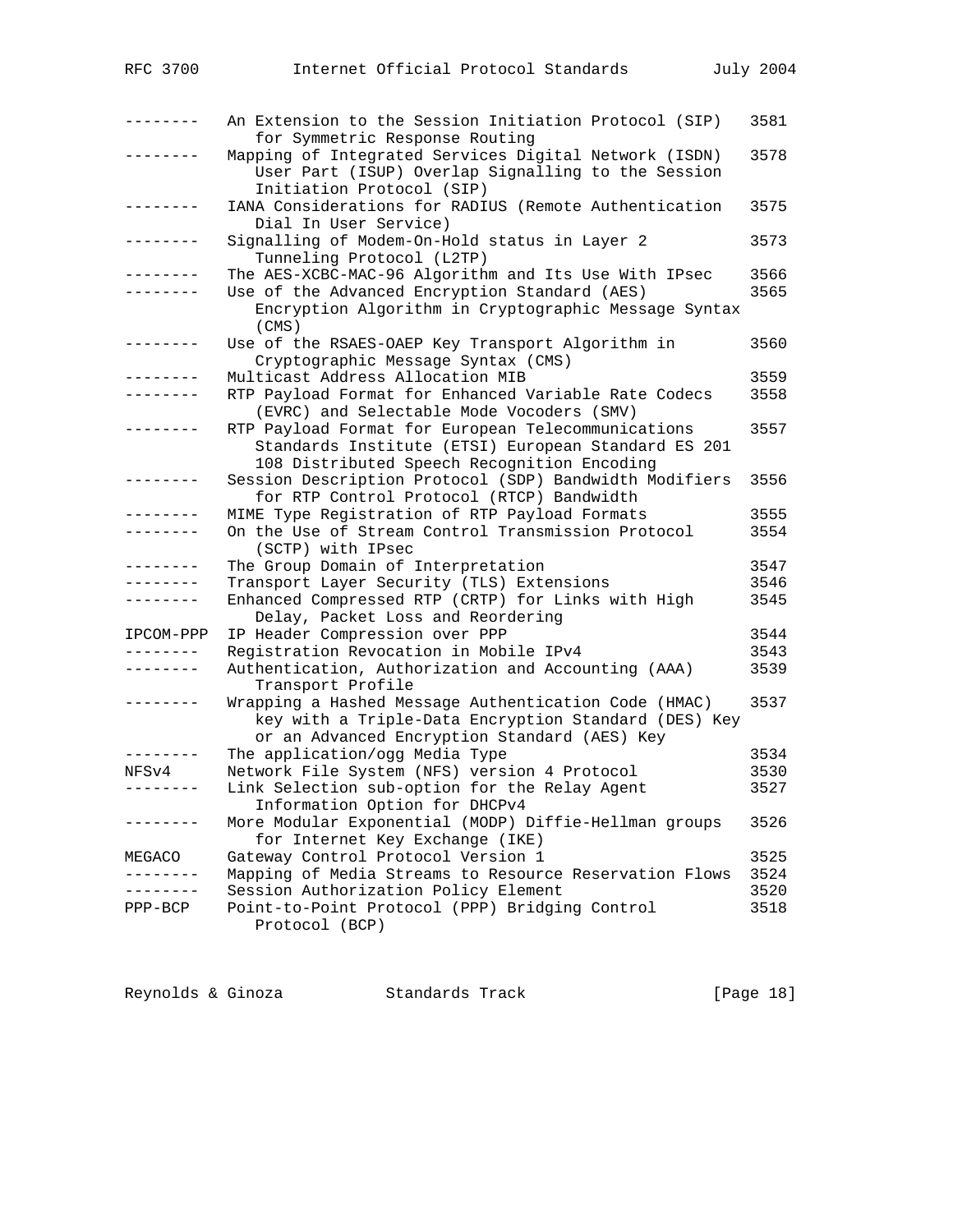| RFC 3700        | Internet Official Protocol Standards                                                                                                       | July 2004 |
|-----------------|--------------------------------------------------------------------------------------------------------------------------------------------|-----------|
| $- - - - - - -$ | A Conservative Selective Acknowledgment (SACK)-based<br>Loss Recovery Algorithm for TCP                                                    | 3517      |
| .               | IMAP4 Binary Content Extension                                                                                                             | 3516      |
| --------        | The Session Initiation Protocol (SIP) Refer Method                                                                                         | 3515      |
| - - - - - - - - | Internet Protocol Version 6 (IPv6) Addressing<br>Architecture                                                                              | 3513      |
| $IPP-E-T$       | Internet Printing Protocol/1.1: IPP URL Scheme                                                                                             | 3510      |
|                 | Message Disposition Notification (MDN) profile for<br>Internet Message Access Protocol (IMAP)                                              | 3503      |
| $- - - - - - -$ | Internet Message Access Protocol (IMAP) - MULTIAPPEND<br>Extension                                                                         | 3502      |
| IMAPv4          | INTERNET MESSAGE ACCESS PROTOCOL - VERSION 4rev1                                                                                           | 3501      |
|                 | Definitions of Managed Objects for Synchronous Optical<br>Network (SONET) Linear Automatic Protection<br>Switching (APS) Architectures     | 3498      |
| -------         | RTP Payload Format for Society of Motion Picture and<br>Television Engineers (SMPTE) 292M Video                                            | 3497      |
| $- - - - - - -$ | Dynamic Host Configuration Protocol (DHCP) Option for<br>CableLabs Client Configuration                                                    | 3495      |
|                 | Punycode: A Bootstring encoding of Unicode for<br>Internationalized Domain Names in Applications<br>(IDNA)                                 | 3492      |
| $- - - - - - -$ | Nameprep: A Stringprep Profile for Internationalized<br>Domain Names (IDN)                                                                 | 3491      |
| $- - - - - - -$ | Internationalizing Domain Names in Applications (IDNA)                                                                                     | 3490      |
| .               | STUN - Simple Traversal of User Datagram Protocol<br>(UDP) Through Network Address Translators (NATs)                                      | 3489      |
|                 | Compressing the Session Initiation Protocol (SIP)                                                                                          | 3486      |
| --------        | The Session Initiation Protocol (SIP) and Session<br>Description Protocol (SDP) Static Dictionary for<br>Signaling Compression (SigComp)   | 3485      |
|                 | Default Address Selection for Internet Protocol<br>version 6 (IPv6)                                                                        | 3484      |
|                 | Signalling Unnumbered Links in CR-LDP<br>(Constraint-Routing Label Distribution Protocol)                                                  | 3480      |
| --------        | Fault Tolerance for the Label Distribution Protocol<br>(LDP)                                                                               | 3479      |
|                 | Graceful Restart Mechanism for Label Distribution<br>Protocol                                                                              | 3478      |
|                 | Signalling Unnumbered Links in Resource ReSerVation<br>Protocol - Traffic Engineering (RSVP-TE)                                            | 3477      |
| - - - - - -     | Generalized Multi-Protocol Label Switching (GMPLS)<br>Signaling Resource ReserVation Protocol-Traffic<br>Engineering (RSVP-TE) Extensions  | 3473      |
|                 | Generalized Multi-Protocol Label Switching (GMPLS)<br>Signaling Constraint-based Routed Label Distribution<br>Protocol (CR-LDP) Extensions | 3472      |
|                 |                                                                                                                                            |           |

| Reynolds & Ginoza<br>Standards Track | [Page 19] |  |
|--------------------------------------|-----------|--|
|--------------------------------------|-----------|--|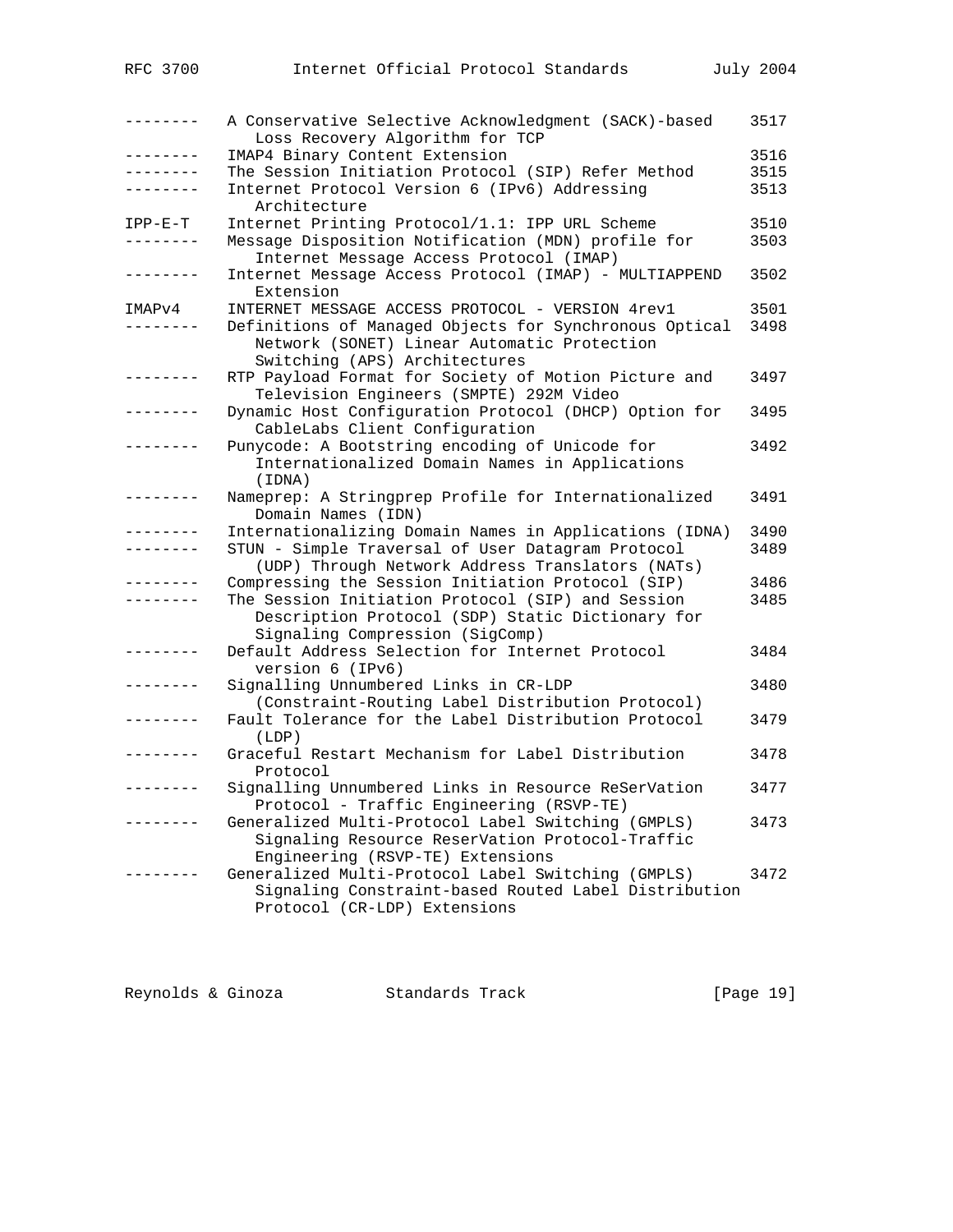| --------        | Generalized Multi-Protocol Label Switching (GMPLS)<br>Signaling Functional Description                                                    | 3471 |
|-----------------|-------------------------------------------------------------------------------------------------------------------------------------------|------|
| CIM             | Policy Core Information Model (PCIM) Extensions                                                                                           | 3460 |
| $- - - - - - -$ | Critical Content Multi-purpose Internet Mail<br>Extensions (MIME) Parameter                                                               | 3459 |
| -------         | Message Context for Internet Mail                                                                                                         | 3458 |
| .               | Dynamic Host Configuration Protocol (DHCPv4)<br>Configuration of IPsec Tunnel Mode                                                        | 3456 |
| $- - - - - - -$ | Preparation of Internationalized Strings<br>("stringprep")                                                                                | 3454 |
| --------        | TCP Friendly Rate Control (TFRC): Protocol<br>Specification                                                                               | 3448 |
| . <u>.</u> .    | Limiting the Scope of the KEY Resource Record (RR)                                                                                        | 3445 |
| --------        | Time To Live (TTL) Processing in Multi-Protocol Label<br>Switching (MPLS) Networks                                                        | 3443 |
| ----------      | The Classless Static Route Option for Dynamic Host<br>Configuration Protocol (DHCP) version 4                                             | 3442 |
| -------         | Definitions of Extension Managed Objects for<br>Asymmetric Digital Subscriber Lines                                                       | 3440 |
|                 | Layer-Two Tunneling Protocol Extensions for PPP Link<br>Control Protocol Negotiation                                                      | 3437 |
| --------        | Transport Layer Security over Stream Control<br>Transmission Protocol                                                                     | 3436 |
| --------        | Remote Monitoring MIB Extensions for High Capacity<br>Alarms                                                                              | 3434 |
| --------        | Entity Sensor Management Information Base                                                                                                 | 3433 |
| .               | Network performance measurement with periodic streams                                                                                     | 3432 |
| . <u>.</u> .    | Sieve Extension: Relational Tests                                                                                                         | 3431 |
|                 | Session Initiation Protocol (SIP) Extension for<br>Instant Messaging                                                                      | 3428 |
| --------        | Obsoleting IQUERY                                                                                                                         | 3425 |
| --------        | Internet Media Type message/sipfrag                                                                                                       | 3420 |
| -------         | Textual Conventions for Transport Addresses                                                                                               | 3419 |
| --------        | Zero-byte Support for Bidirectional Reliable Mode<br>(R-mode) in Extended Link-Layer Assisted RObust<br>Header Compression (ROHC) Profile | 3408 |
| --------        | Session Description Protocol (SDP) Simple Capability<br>Declaration                                                                       | 3407 |
| NAPTR           | Dynamic Delegation Discovery System (DDDS) Part Four:<br>The Uniform Resource Identifiers (URI)                                           | 3404 |
| NAPTR           | Dynamic Delegation Discovery System (DDDS) Part Three:<br>The Domain Name System (DNS) Database                                           | 3403 |
| NAPTR           | Dynamic Delegation Discovery System (DDDS) Part Two:<br>The Algorithm                                                                     | 3402 |
|                 | Integrated Services Digital Network (ISDN) User Part<br>(ISUP) to Session Initiation Protocol (SIP) Mapping                               | 3398 |
|                 | Dynamic Host Configuration Protocol (DHCP) Domain<br>Search Option                                                                        | 3397 |
|                 |                                                                                                                                           |      |

Reynolds & Ginoza Standards Track [Page 20]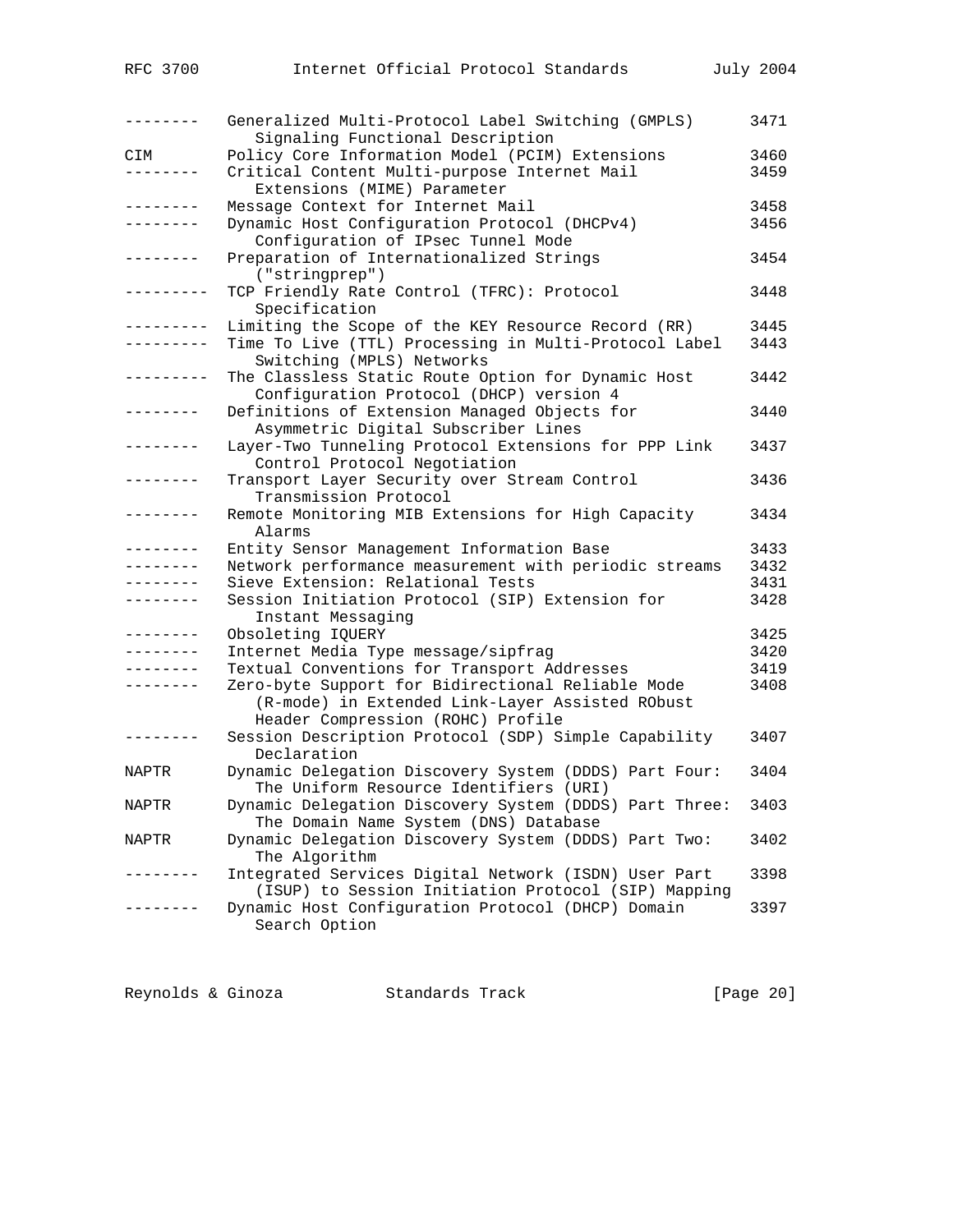| RFC 3700                  | Internet Official Protocol Standards                                                                                | July 2004    |
|---------------------------|---------------------------------------------------------------------------------------------------------------------|--------------|
| $- - - - - - - - -$       | Encoding Long Options in the Dynamic Host<br>Configuration Protocol (DHCPv4)                                        | 3396         |
| RMON-MIB                  | Remote Network Monitoring MIB Protocol Identifier<br>Reference Extensions                                           | 3395         |
| --------                  | IP Packet Delay Variation Metric for IP Performance<br>Metrics (IPPM)                                               | 3393         |
| ---------<br>. <u>.</u> . | Increasing TCP's Initial Window<br>Real-time Transport Protocol (RTP) Payload for Comfort<br>Noise (CN)             | 3390<br>3389 |
| --------                  | Grouping of Media Lines in the Session Description<br>Protocol (SDP)                                                | 3388         |
| $IPP-E-T$                 | Internet Printing Protocol (IPP): The 'collection'<br>attribute syntax                                              | 3382         |
| $IPP-E-T$                 | Internet Printing Protocol (IPP): Job Progress<br>Attributes                                                        | 3381         |
| $IPP-E-T$                 | Internet Printing Protocol (IPP): Job and Printer Set<br>Operations                                                 | 3380         |
| . <u>.</u> .              | Delegated Path Validation and Delegated Path Discovery<br>Protocol Requirements                                     | 3379         |
| --------                  | Lightweight Directory Access Protocol (v3): Technical<br>Specification                                              | 3377         |
| IGMP<br>--------          | Internet Group Management Protocol, Version 3<br>Layer Two Tunneling Protocol "L2TP" Management<br>Information Base | 3376<br>3371 |
| .<br>--------             | Cryptographic Message Syntax (CMS) Algorithms<br>The 'go' URI Scheme for the Common Name Resolution<br>Protocol     | 3370<br>3368 |
| --------                  | Common Name Resolution Protocol (CNRP)                                                                              | 3367         |
| --------                  | Real-time Facsimile (T.38) - image/t38 MIME Sub-type<br>Registration                                                | 3362         |
| --------                  | Dynamic Host Configuration Protocol (DHCP-for-IPv4)<br>Option for Session Initiation Protocol (SIP) Servers         | 3361         |
| . <i>.</i> .              | Layer Two Tunnelling Protocol (L2TP) Over ATM<br>Adaptation Layer 5 (AAL5)                                          | 3355         |
| --------                  | Small Computer Systems Interface protocol over the<br>Internet (iSCSI) Requirements and Design<br>Considerations    | 3347         |
|                           | MOBILEIPSU IP Mobility Support for IPv4                                                                             | 3344         |
|                           | The Application Exchange (APEX) Option Party Pack,<br>Part Deux!                                                    | 3342         |
| --------                  | The Application Exchange (APEX) Access Service                                                                      | 3341         |
| --------                  | The Application Exchange Core                                                                                       | 3340         |
|                           | Date and Time on the Internet: Timestamps                                                                           | 3339         |
| . <u>.</u> .              | Class Extensions for PPP over Asynchronous Transfer<br>Mode Adaptation Layer 2                                      | 3337         |
|                           | PPP Over Asynchronous Transfer Mode Adaptation Layer 2<br>(AAL2)                                                    | 3336         |

| Reynolds & Ginoza |  | Standards Track | [Page 21] |  |
|-------------------|--|-----------------|-----------|--|
|-------------------|--|-----------------|-----------|--|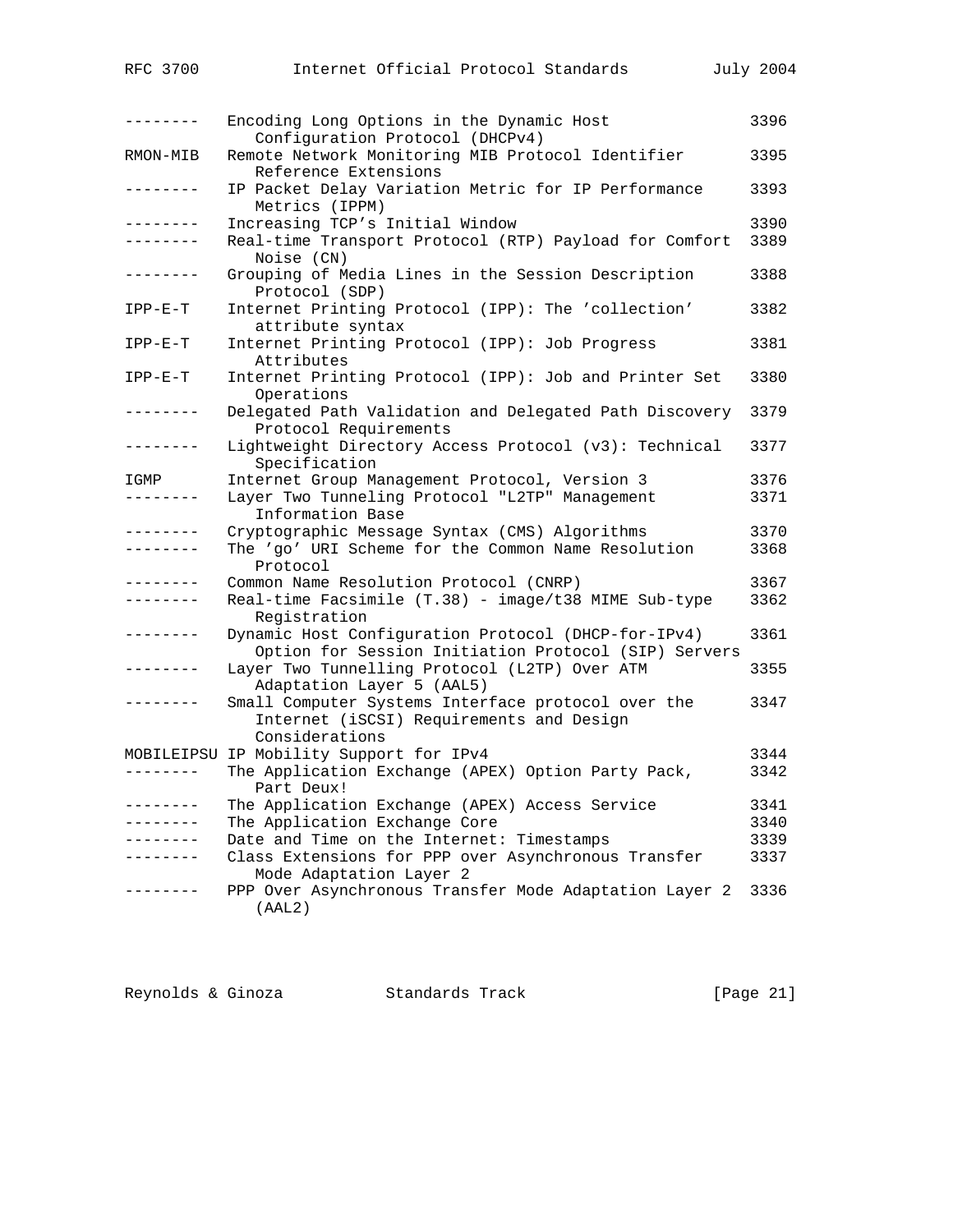| --------        | MIME-based Secure Peer-to-Peer Business Data                                                                                                                 | 3335 |
|-----------------|--------------------------------------------------------------------------------------------------------------------------------------------------------------|------|
| -------         | Interchange over the Internet<br>Signaling System 7 (SS7) Message Transfer Part 3                                                                            | 3332 |
| -------         | (MTP3) - User Adaptation Layer (M3UA)<br>Signaling System 7 (SS7) Message Transfer Part 2                                                                    | 3331 |
| ---------       | (MTP2) - User Adaptation Layer<br>Security Mechanism Agreement for the Session<br>Initiation Protocol (SIP)                                                  | 3329 |
| -------         | Session Initiation Protocol (SIP) Extension Header<br>Field for Registering Non-Adjacent Contacts                                                            | 3327 |
| -------         | The Reason Header Field for the Session Initiation<br>Protocol (SIP)                                                                                         | 3326 |
| --------        | A Privacy Mechanism for the Session Initiation<br>Protocol (SIP)                                                                                             | 3323 |
| -------         | Signaling Compression (SigComp)                                                                                                                              | 3320 |
| --------        | Dynamic Host Configuration Protocol (DHCPv6) Options<br>for Session Initiation Protocol (SIP) Servers                                                        | 3319 |
| -------         | Dynamic Host Configuration Protocol for IPv6 (DHCPv6)                                                                                                        | 3315 |
| --------        | Integration of Resource Management and Session                                                                                                               | 3312 |
|                 | Initiation Protocol (SIP)                                                                                                                                    |      |
| -------         | The Session Initiation Protocol (SIP) UPDATE Method                                                                                                          | 3311 |
| . <u>.</u> .    | Stream Control Transmission Protocol (SCTP) Checksum                                                                                                         | 3309 |
|                 | Change                                                                                                                                                       |      |
| . _ _ _ _ _ _ _ | Layer Two Tunneling Protocol (L2TP) Differentiated<br>Services Extension                                                                                     | 3308 |
| --------        | Allocation Guidelines for IPv6 Multicast Addresses                                                                                                           | 3307 |
| -------         | Unicast-Prefix-based IPv6 Multicast Addresses                                                                                                                | 3306 |
| TIFF            | Tag Image File Format (TIFF) - image/tiff MIME<br>Sub-type Registration                                                                                      | 3302 |
| -------         | Layer Two Tunnelling Protocol (L2TP): ATM access<br>network extensions                                                                                       | 3301 |
| . <u>.</u> .    | Content Negotiation for Messaging Services based on<br>Email                                                                                                 | 3297 |
| -------         | Named Subordinate References in Lightweight Directory<br>Access Protocol (LDAP) Directories                                                                  | 3296 |
|                 | Definitions of Managed Objects for the General Switch<br>Management Protocol (GSMP)                                                                          | 3295 |
|                 | General Switch Management Protocol (GSMP) Packet<br>Encapsulations for Asynchronous Transfer Mode (ATM),<br>Ethernet and Transmission Control Protocol (TCP) | 3293 |
|                 | General Switch Management Protocol (GSMP) V3                                                                                                                 | 3292 |
|                 | Textual Conventions for Internet Network Addresses                                                                                                           | 3291 |
|                 | Management Information Base for the Differentiated<br>Services Architecture                                                                                  | 3289 |
|                 | Using the Simple Object Access Protocol (SOAP) in<br>Blocks Extensible Exchange Protocol (BEEP)                                                              | 3288 |
|                 | Remote Monitoring MIB Extensions for Differentiated<br>Services                                                                                              | 3287 |
|                 |                                                                                                                                                              |      |

Reynolds & Ginoza Standards Track [Page 22]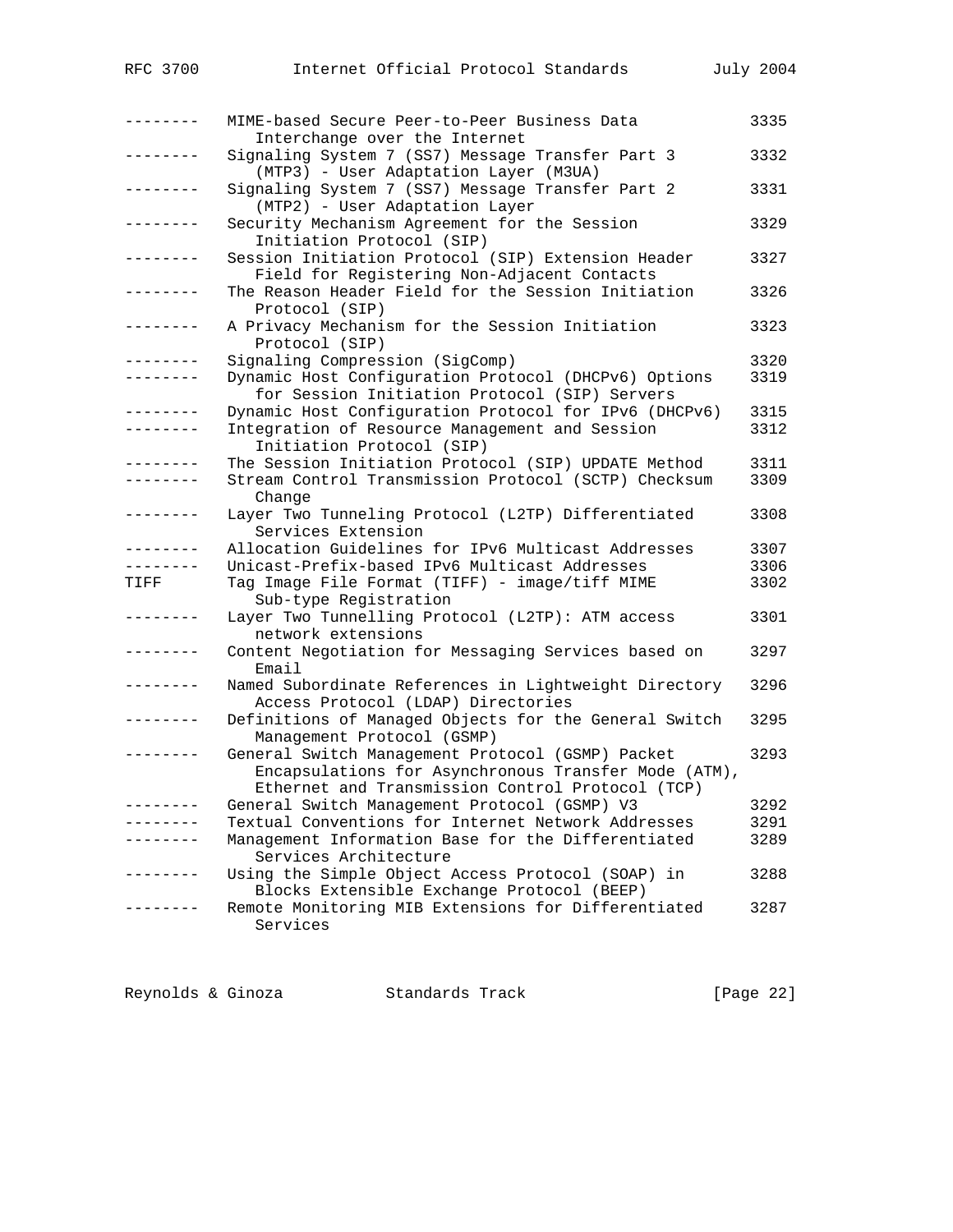| -------   | The VCDIFF Generic Differencing and Compression Data<br>Format                                                                                                                                        | 3284         |
|-----------|-------------------------------------------------------------------------------------------------------------------------------------------------------------------------------------------------------|--------------|
| -------   | An Internet Attribute Certificate Profile for<br>Authorization                                                                                                                                        | 3281         |
| --------- | Internet X.509 Public Key Infrastructure Certificate<br>and Certificate Revocation List (CRL) Profile                                                                                                 | 3280         |
|           | Algorithms and Identifiers for the Internet X.509<br>Public Key Infrastructure Certificate and<br>Certificate Revocation List (CRL) Profile                                                           | 3279         |
|           | Definitions of Managed Objects for High Bit-Rate DSL -<br>2nd generation (HDSL2) and Single-Pair High-Speed<br>Digital Subscriber Line (SHDSL) Lines Processing                                       | 3276         |
| -------   | Compressed Data Content Type for Cryptographic Message<br>Syntax (CMS)                                                                                                                                | 3274         |
| -------   | Remote Network Monitoring Management Information Base<br>for High Capacity Networks                                                                                                                   | 3273         |
| --------- | Multi-Protocol Label Switching (MPLS) Support of<br>Differentiated Services                                                                                                                           | 3270         |
|           | Advanced Encryption Standard (AES) Ciphersuites for<br>Transport Layer Security (TLS)                                                                                                                 | 3268         |
|           | Real-Time Transport Protocol (RTP) Payload Format and<br>File Storage Format for the Adaptive Multi-Rate<br>(AMR) and Adaptive Multi-Rate Wideband (AMR-WB)<br>Audio Codecs                           | 3267         |
|           | Support for IPv6 in Session Description Protocol (SDP)                                                                                                                                                | 3266         |
| SIP       | Session Initiation Protocol (SIP)-Specific Event<br>Notification                                                                                                                                      | 3265         |
| SIP       | An Offer/Answer Model with Session Description<br>Protocol (SDP)                                                                                                                                      | 3264         |
| SIP       | Session Initiation Protocol (SIP): Locating SIP<br>Servers                                                                                                                                            | 3263         |
| SIP       | Reliability of Provisional Responses in Session<br>Initiation Protocol (SIP)                                                                                                                          | 3262         |
| SIP       | SIP: Session Initiation Protocol<br>The DOCSIS (Data-Over-Cable Service Interface<br>Specifications) Device Class DHCP (Dynamic Host<br>Configuration Protocol) Relay Agent Information<br>Sub-option | 3261<br>3256 |
|           | Extending Point-to-Point Protocol (PPP) over<br>Synchronous Optical NETwork/Synchronous Digital<br>Hierarchy (SONET/SDH) with virtual concatenation,<br>high order and low order payloads             | 3255         |
|           | Versioning Extensions to WebDAV (Web Distributed<br>Authoring and Versioning)                                                                                                                         | 3253         |
| FFIF      | Tag Image File Format Fax eXtended (TIFF-FX) -<br>image/tiff-fx MIME Sub-type Registration                                                                                                            | 3250         |
|           | An Expedited Forwarding PHB (Per-Hop Behavior)                                                                                                                                                        | 3246         |

| Reynolds & Ginoza | Standards Track | [Page 23] |
|-------------------|-----------------|-----------|
|-------------------|-----------------|-----------|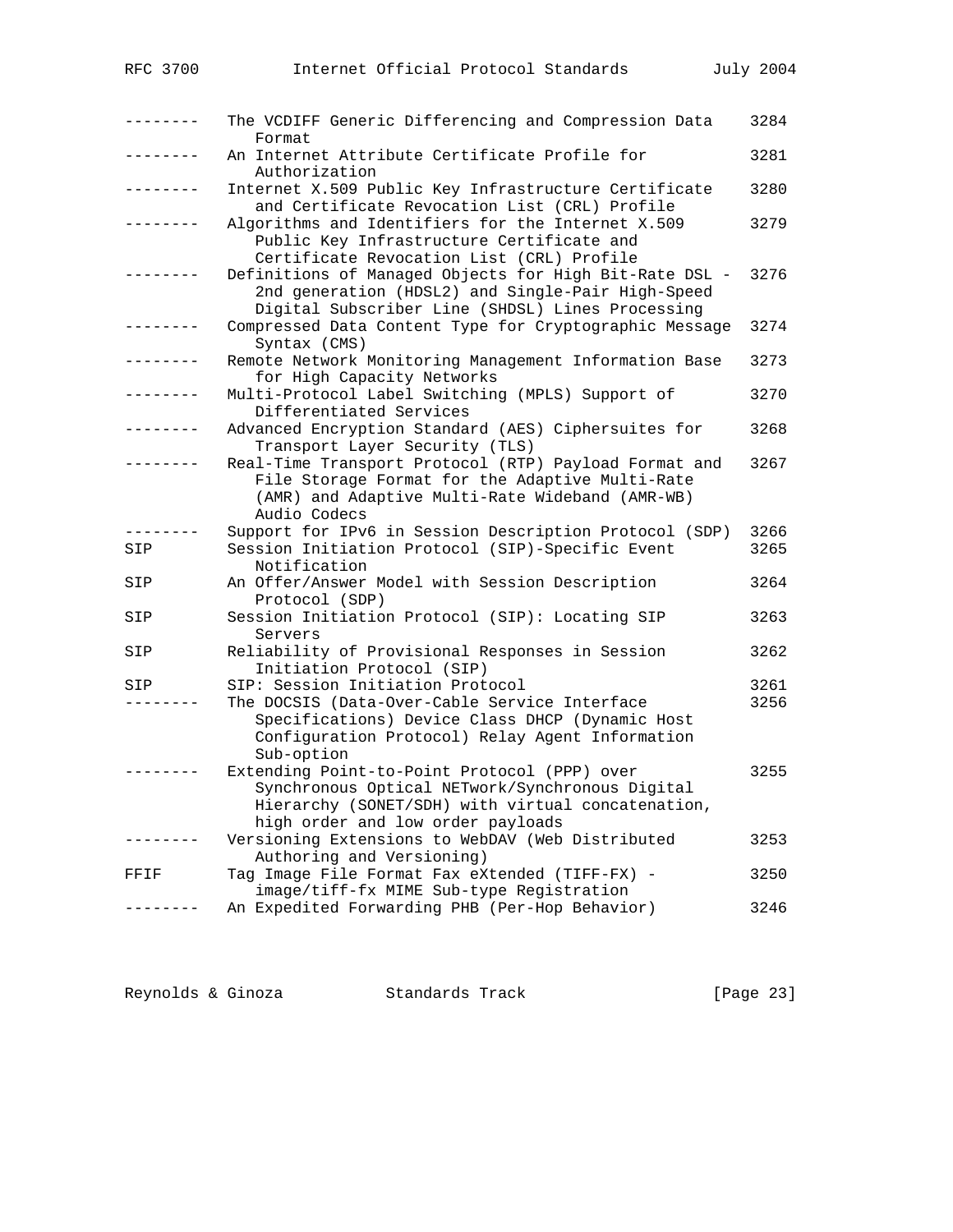| RFC 3700            | Internet Official Protocol Standards                                               | July 2004 |
|---------------------|------------------------------------------------------------------------------------|-----------|
| --------            | RObust Header Compression (ROHC): A Link-Layer<br>Assisted Profile for IP/UDP/RTP  | 3242      |
| . _ _ _ _ _ _ _     | Robust Header Compression (ROHC) over PPP                                          | 3241      |
| --------            | Definitions of Managed Objects for Scheduling<br>Management Operations             | 3231      |
| . <u>.</u> .        | Instance Digests in HTTP                                                           | 3230      |
|                     | Delta encoding in HTTP                                                             | 3229      |
| - - - - - - - -     | DNSSEC and IPv6 A6 aware server/resolver message size<br>requirements              | 3226      |
| --------            | Indicating Resolver Support of DNSSEC                                              | 3225      |
| SLP                 | Vendor Extensions for Service Location Protocol,<br>Version 2                      | 3224      |
| . <u>.</u> .        | Telephony Routing over IP (TRIP)                                                   | 3219      |
| --------            | LSP Modification Using CR-LDP                                                      | 3214      |
| .                   | Constraint-Based LSP Setup using LDP                                               | 3212      |
| $- - - - - - - - -$ | RSVP-TE: Extensions to RSVP for LSP Tunnels                                        | 3209      |
| --------            | SMTP Service Extension for Secure SMTP over Transport<br>Layer Security            | 3207      |
| - - - - - - - - -   | The SYS and AUTH POP Response Codes                                                | 3206      |
| --------            | MIME media types for ISUP and QSIG Objects                                         | 3204      |
| ________            | Definitions of Managed Objects for Frame Relay Service<br>Level Definitions        | 3202      |
| --------            | Definitions of Managed Objects for Circuit to<br>Interface Translation             | 3201      |
| - - - - - - - -     | Reliable Delivery for syslog                                                       | 3195      |
|                     | Securing L2TP using IPsec                                                          | 3193      |
| . <u>.</u> .        | RTP Payload Format for 12-bit DAT Audio and 20- and<br>24-bit Linear Sampled Audio | 3190      |
| --------            | RTP Payload Format for DV (IEC 61834) Video                                        | 3189      |
| --------            | Reuse of CMS Content Encryption Keys                                               | 3185      |
| .                   | Identity Representation for RSVP                                                   | 3182      |
| --------            | Signaled Preemption Priority Policy Element                                        | 3181      |
| --------            | Aggregation of RSVP for IPv4 and IPv6 Reservations                                 | 3175      |
| <b>IPCOMP</b>       | IP Payload Compression Protocol (IPComp)                                           | 3173      |
| ---------           | The Addition of Explicit Congestion Notification (ECN)<br>to IP                    | 3168      |
| --------            | Definitions of Managed Objects for the Delegation of<br>Management Scripts         | 3165      |
| $- - - - -$         | RADIUS and IPv6                                                                    | 3162      |
| TSA                 | Internet X.509 Public Key Infrastructure Time-Stamp<br>Protocol (TSP)              | 3161      |
| PIB                 | Structure of Policy Provisioning Information (SPPI)                                | 3159      |
| MIME-PGP            | MIME Security with OpenPGP                                                         | 3156      |
| --------            | PPP Multiplexing                                                                   | 3153      |
|                     | Transmission of IPv6 Packets over IEEE 1394 Networks                               | 3146      |
|                     | L2TP Disconnect Cause Information                                                  | 3145      |
| - - - - - - -       | Remote Monitoring MIB Extensions for Interface<br>Parameters Monitoring            | 3144      |
|                     |                                                                                    |           |

Reynolds & Ginoza Standards Track [Page 24]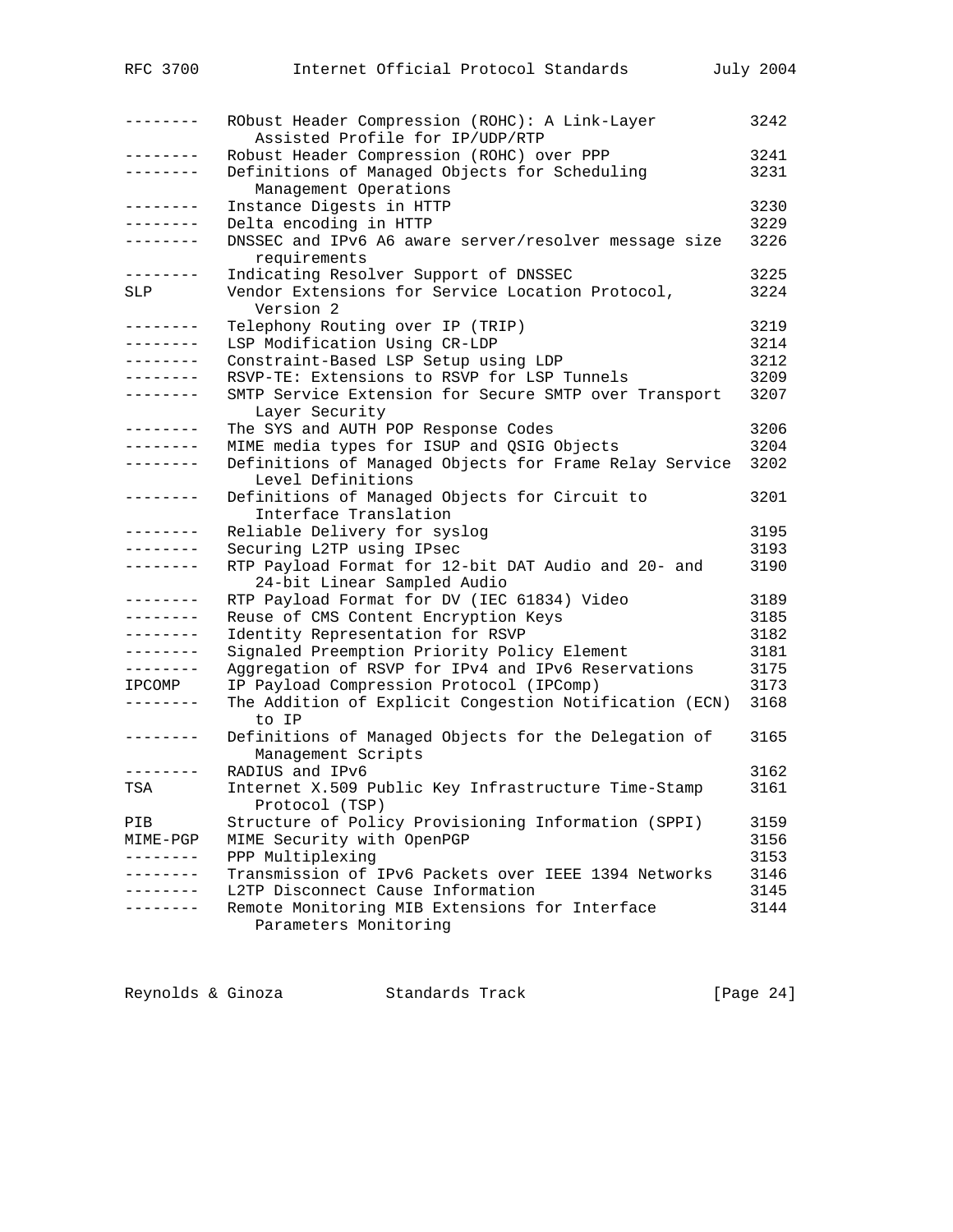| .         | Per Hop Behavior Identification Codes                                          | 3140 |
|-----------|--------------------------------------------------------------------------------|------|
| -------   | The Congestion Manager                                                         | 3124 |
|           | Extensions to IPv6 Neighbor Discovery for Inverse<br>Discovery Specification   | 3122 |
| --------- | A More Loss-Tolerant RTP Payload Format for MP3 Audio                          | 3119 |
| --------  | Authentication for DHCP Messages                                               | 3118 |
| --------  | Mobile IP Vendor/Organization-Specific Extensions                              | 3115 |
| --------  | Service Location Protocol Modifications for IPv6                               | 3111 |
| --------  | RSA/SHA-1 SIGs and RSA KEYs in the Domain Name System<br>(DNS)                 | 3110 |
| --------  | Conventions for the use of the Session Description                             | 3108 |
|           | Protocol (SDP) for ATM Bearer Connections                                      |      |
| SDP       | Carrying Label Information in BGP-4                                            | 3107 |
| OSPF-NSSA | The OSPF Not-So-Stubby Area (NSSA) Option                                      | 3101 |
| RSVP      | RSVP Cryptographic Authentication -- Updated Message<br>Type Value             | 3097 |
| --------  | RObust Header Compression (ROHC): Framework and four<br>profiles               | 3095 |
| --------  | DNS Security Extension Clarification on Zone Status                            | 3090 |
| COPS-PR   | COPS Usage for Policy Provisioning (COPS-PR)                                   | 3084 |
| --------  | Mapping the BEEP Core onto TCP                                                 | 3081 |
| BEEP      | The Blocks Extensible Exchange Protocol Core                                   | 3080 |
| --------  | A Link-Layer Tunneling Mechanism for Unidirectional<br>Links                   | 3077 |
| --------  | DHC Load Balancing Algorithm                                                   | 3074 |
| L2TP-FR   | Layer Two Tunneling Protocol (L2TP) over Frame Relay                           | 3070 |
| --------  | An Anycast Prefix for 6to4 Relay Routers                                       | 3068 |
| BGP-ASC   | Autonomous System Confederations for BGP                                       | 3065 |
| --------  | LDAP Password Modify Extended Operation                                        | 3062 |
| CIM       | Policy Core Information Model -- Version 1                                     | 3060 |
| SLPv2     | Specification<br>Attribute List Extension for the Service Location<br>Protocol | 3059 |
| .         | ISDN Q.921-User Adaptation Layer                                               | 3057 |
| .         | Connection of IPv6 Domains via IPv4 Clouds                                     | 3056 |
| --------  | Management Information Base for the PINT Services<br>Architecture              | 3055 |
| --------  | TN3270E Service Location and Session Balancing                                 | 3049 |
| --------  | RTP Payload Format for ITU-T Recommendation G.722.1                            | 3047 |
| --------  | DHCP Relay Agent Information Option                                            | 3046 |
| --------  | Enhancing TCP's Loss Recovery Using Limited Transmit                           | 3042 |
| -------   | Privacy Extensions for Stateless Address                                       | 3041 |
|           | Autoconfiguration in IPv6                                                      |      |
| -------   | VCID Notification over ATM link for LDP                                        | 3038 |
|           | LDP Specification                                                              | 3036 |
|           | MPLS using LDP and ATM VC Switching                                            | 3035 |
|           | Use of Label Switching on Frame Relay Networks                                 | 3034 |
|           | Specification                                                                  |      |

Reynolds & Ginoza Standards Track [Page 25]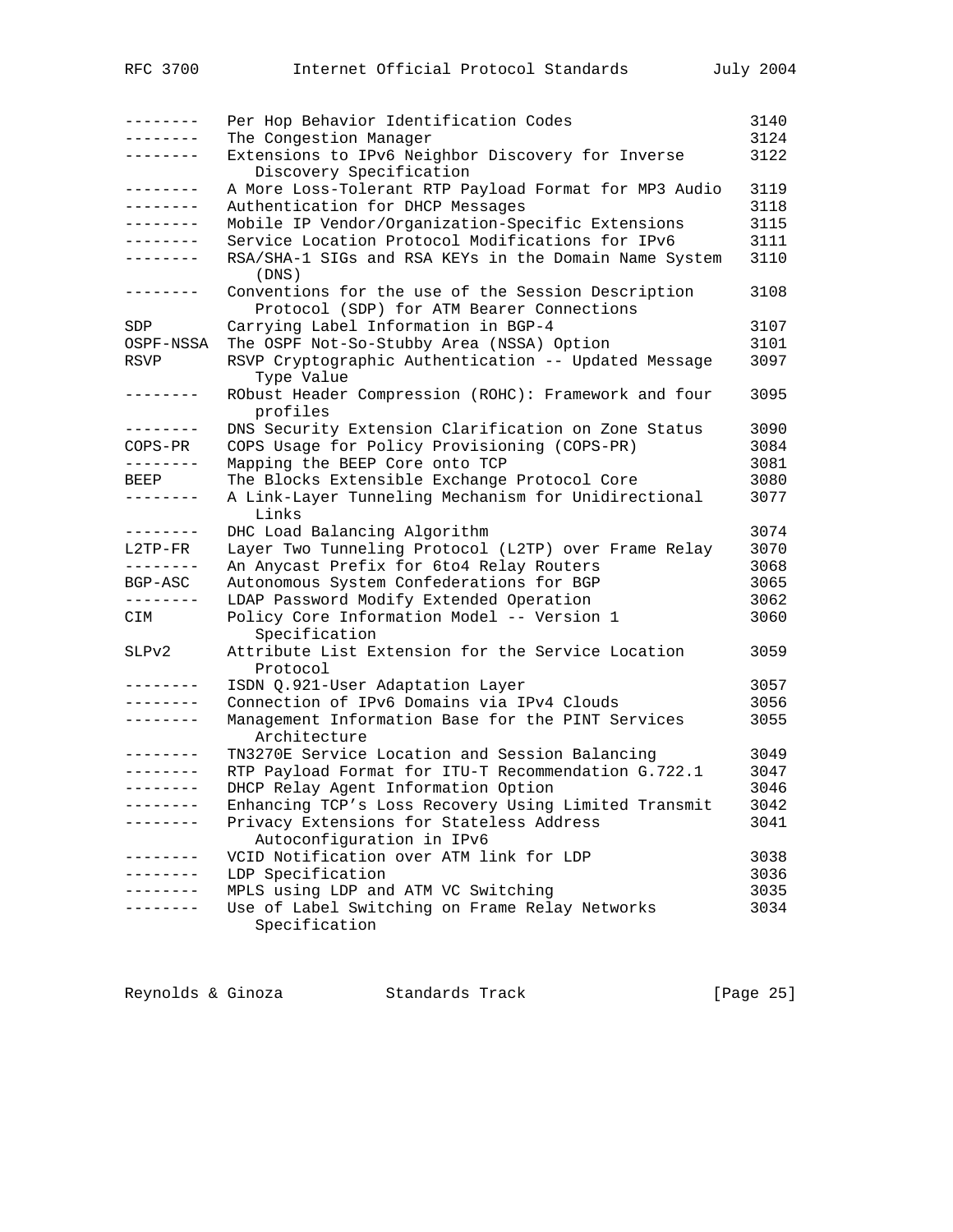|                   | The Assignment of the Information Field and Protocol<br>Identifier in the Q.2941 Generic Identifier and<br>Q.2957 User-to-user Signaling for the Internet<br>Protocol | 3033 |
|-------------------|-----------------------------------------------------------------------------------------------------------------------------------------------------------------------|------|
| - - - - - - - -   | MPLS Label Stack Encoding                                                                                                                                             | 3032 |
| MPLS              | Multiprotocol Label Switching Architecture                                                                                                                            | 3031 |
| -------           | SMTP Service Extensions for Transmission of Large and<br>Binary MIME Messages                                                                                         | 3030 |
| - - - - - - - -   | Sieve: A Mail Filtering Language                                                                                                                                      | 3028 |
| --------          | Reverse Tunneling for Mobile IP, revised                                                                                                                              | 3024 |
| .                 | XML Media Types                                                                                                                                                       | 3023 |
| --------          | Using 31-Bit Prefixes on IPv4 Point-to-Point Links                                                                                                                    | 3021 |
| --------          | Definitions of Managed Objects for Monitoring and<br>Controlling the UNI/NNI Multilink Frame Relay<br>Function                                                        | 3020 |
| $- - - - - - - -$ | IP Version 6 Management Information Base for The<br>Multicast Listener Discovery Protocol                                                                             | 3019 |
| .                 | XML DTD for Roaming Access Phone Book                                                                                                                                 | 3017 |
| $- - - - - - - -$ | RTP Payload Format for MPEG-4 Audio/Visual Streams                                                                                                                    | 3016 |
| --------          | Notification Log MIB                                                                                                                                                  | 3014 |
| --------          | Mobile IPv4 Challenge/Response Extensions                                                                                                                             | 3012 |
| --------          | The IPv4 Subnet Selection Option for DHCP                                                                                                                             | 3011 |
| --------          | Registration of parityfec MIME types                                                                                                                                  | 3009 |
| DNSSEC            | Domain Name System Security (DNSSEC) Signing Authority                                                                                                                | 3008 |
| . <u>.</u> .      | Secure Domain Name System (DNS) Dynamic Update                                                                                                                        | 3007 |
| . <u>.</u>        | Integrated Services in the Presence of Compressible<br>Flows                                                                                                          | 3006 |
| . <u>.</u> .      | The User Class Option for DHCP                                                                                                                                        | 3004 |
|                   | The audio/mpeg Media Type                                                                                                                                             | 3003 |
| . _ _ _ _ _ _ _   | Specification of the Null Service Type                                                                                                                                | 2997 |
| --------          | Format of the RSVP DCLASS Object                                                                                                                                      | 2996 |
| .                 | Computing TCP's Retransmission Timer                                                                                                                                  | 2988 |
| . <u>.</u>        | Registration of Charset and Languages Media Features<br>Tags                                                                                                          | 2987 |
| . <u>.</u> .      | Use of the CAST-128 Encryption Algorithm in CMS                                                                                                                       | 2984 |
| --------          | Distributed Management Expression MIB                                                                                                                                 | 2982 |
| --------          | Event MIB                                                                                                                                                             | 2981 |
| . _ _ _ _ _ _ _   | The SIP INFO Method                                                                                                                                                   | 2976 |
| $- - - - - - - -$ | IMAP4 ID extension                                                                                                                                                    | 2971 |
|                   | HTTP State Management Mechanism                                                                                                                                       | 2965 |
|                   | RSVP Refresh Overhead Reduction Extensions                                                                                                                            | 2961 |
|                   | Stream Control Transmission Protocol                                                                                                                                  | 2960 |
| --------          | Real-Time Transport Protocol Management Information<br>Base                                                                                                           | 2959 |
| . <u>.</u> .      | Definitions of Managed Objects for Monitoring and<br>Controlling the Frame Relay/ATM PVC Service<br>Interworking Function                                             | 2955 |
| FR-MIB            | Definitions of Managed Objects for Frame Relay Service                                                                                                                | 2954 |

Reynolds & Ginoza Standards Track [Page 26]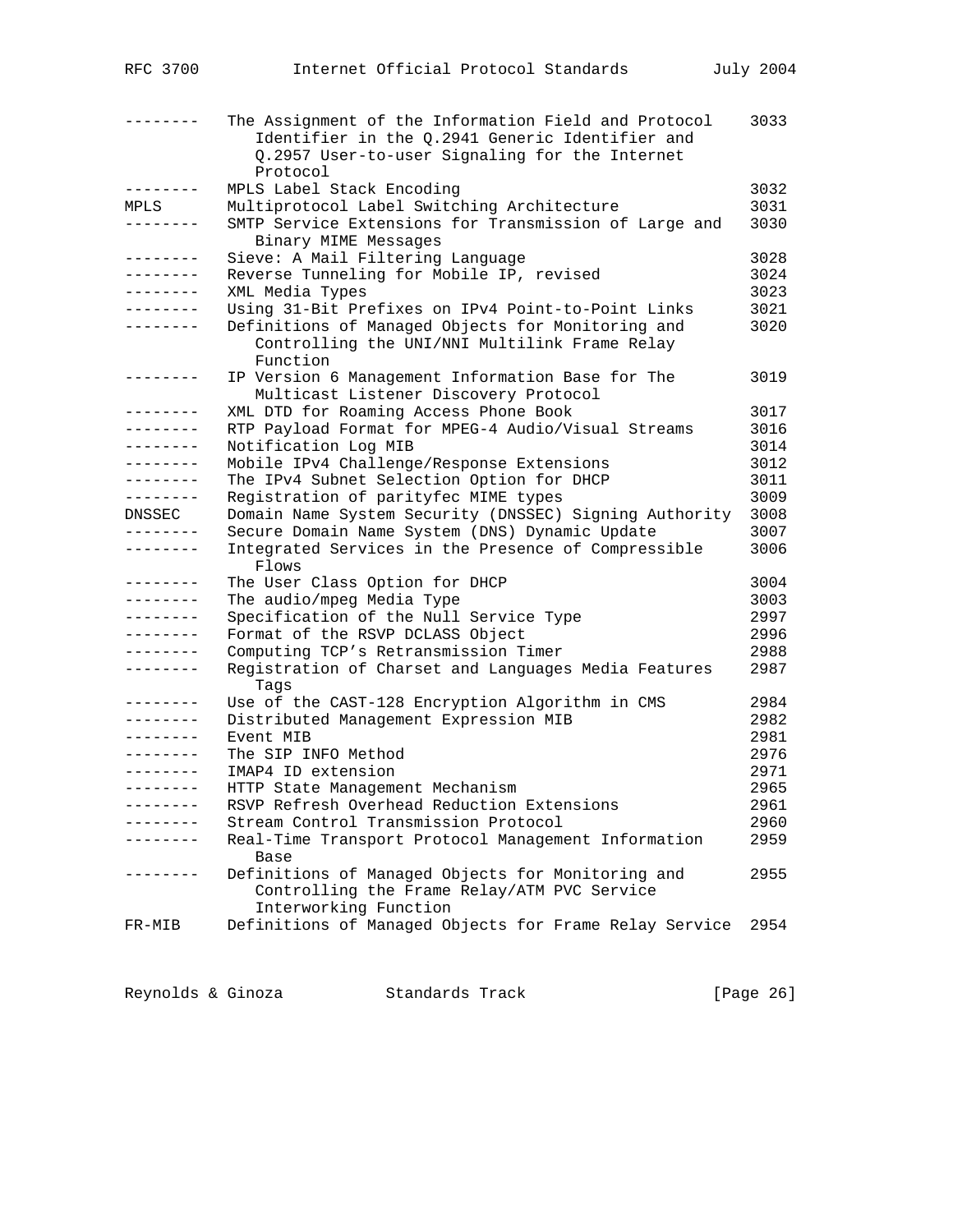| $- - - - - - -$ | Telnet Encryption: CAST-128 64 bit Cipher Feedback                  | 2950 |
|-----------------|---------------------------------------------------------------------|------|
| . <u>.</u>      | Telnet Encryption: CAST-128 64 bit Output Feedback                  | 2949 |
| --------        | Telnet Encryption: DES3 64 bit Output Feedback                      | 2948 |
| --------        | Telnet Encryption: DES3 64 bit Cipher Feedback                      | 2947 |
| --------        | Telnet Data Encryption Option                                       | 2946 |
| ---------       | The SRP Authentication and Key Exchange System                      | 2945 |
| --------        | Telnet Authentication: SRP                                          | 2944 |
| --------        | TELNET Authentication Using DSA                                     | 2943 |
| --------        | Telnet Authentication: Kerberos Version 5                           | 2942 |
| TOPT-AUTH       | Telnet Authentication Option                                        | 2941 |
| ---------       | Definitions of Managed Objects for Common Open Policy               | 2940 |
|                 | Service (COPS) Protocol Clients                                     |      |
| --------        | Identifying Composite Media Features                                | 2938 |
| --------        | The Name Service Search Option for DHCP                             | 2937 |
| IOTP-HTTP       | Internet Open Trading Protocol (IOTP) HTTP Supplement               | 2935 |
| --------        | Internet Group Management Protocol MIB                              | 2933 |
| --------        | IPv4 Multicast Routing MIB                                          | 2932 |
| --------        | DNS Request and Transaction Signatures (SIG(0)s)                    | 2931 |
| TKEY-RR         | Secret Key Establishment for DNS (TKEY RR)                          | 2930 |
| --------        | Definitions of Managed Objects for Remote Ping,                     | 2925 |
|                 | Traceroute, and Lookup Operations                                   |      |
| --------        | List-Id: A Structured Field and Namespace for the                   | 2919 |
|                 | Identification of Mailing Lists                                     |      |
| - - - - - - - - | Route Refresh Capability for BGP-4                                  | 2918 |
| . _ _ _ _ _ _ _ | MIME Content Types in Media Feature Expressions                     | 2913 |
| --------        | Indicating Media Features for MIME Content                          | 2912 |
| $IPP-M-S$       | Internet Printing Protocol/1.1: Model and Semantics                 | 2911 |
| $IPP-E-T$       | Internet Printing Protocol/1.1: Encoding and Transport              | 2910 |
| --------        | MADCAP Multicast Scope Nesting State Option                         | 2907 |
| --------        | Router Renumbering for IPv6                                         | 2894 |
|                 | TRANS-IPV6 Transition Mechanisms for IPv6 Hosts and Routers         | 2893 |
| --------        | LDAP Control Extension for Server Side Sorting of<br>Search Results | 2891 |
| --------        | Key and Sequence Number Extensions to GRE                           | 2890 |
| SACK            | An Extension to the Selective Acknowledgement (SACK)                | 2883 |
|                 | Option for TCP                                                      |      |
|                 | Content Feature Schema for Internet Fax (V2)                        | 2879 |
| --------        | Diffie-Hellman Proof-of-Possession Algorithms                       | 2875 |
| --------        | TCP Processing of the IPv4 Precedence Field                         | 2873 |
| --------        | Application and Sub Application Identity Policy                     | 2872 |
|                 | Element for Use with RSVP                                           |      |
| -------         | The Inverted Stack Table Extension to the Interfaces                | 2864 |
|                 | Group MIB<br>RTP Payload Format for Real-Time Pointers              | 2862 |
| MEXT-BGP4       | Multiprotocol Extensions for BGP-4                                  | 2858 |
|                 | The Use of HMAC-RIPEMD-160-96 within ESP and AH                     | 2857 |
| - - - - - -     | Textual Conventions for Additional High Capacity Data               | 2856 |
|                 | Types                                                               |      |
|                 |                                                                     |      |

Reynolds & Ginoza Standards Track [Page 27]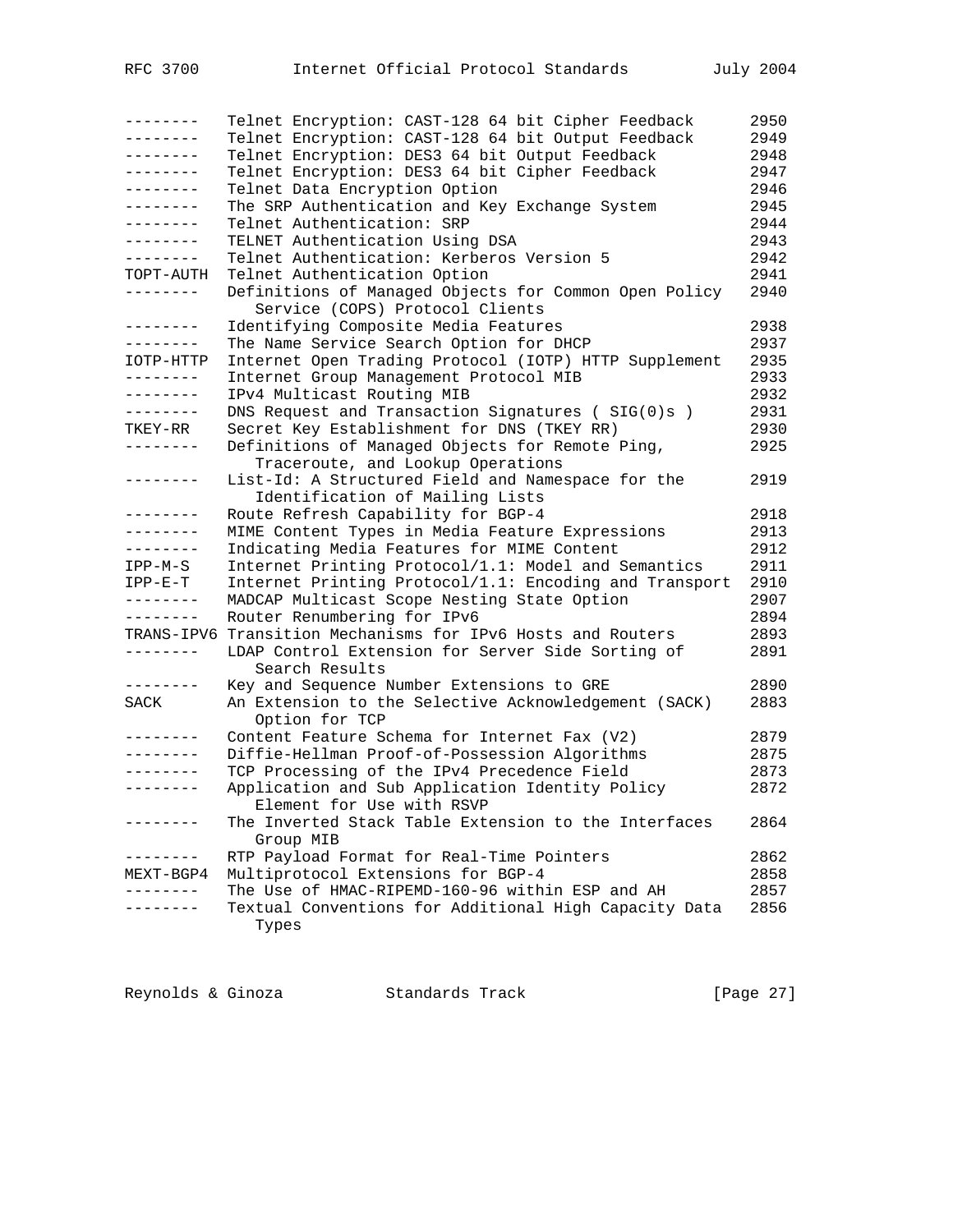| 2853<br>Generic Security Service API Version 2 : Java Bindings<br>-------<br>Deliver By SMTP Service Extension<br>2852<br>The LDAP Data Interchange Format (LDIF) - Technical<br>2849<br>LDIF<br>Specification<br>The PINT Service Protocol: Extensions to SIP and SDP<br>2848<br>-------<br>for IP Access to Telephone Call Services<br>LIPKEY - A Low Infrastructure Public Key Mechanism<br>2847<br>LIPKEY<br>Using SPKM<br>GSTN Address Element Extensions in E-mail Services<br>2846<br>--------<br>Secret Key Transaction Authentication for DNS (TSIG)<br>2845<br>TSIG<br>Definitions of Managed Objects for the Fabric Element<br>2837<br>--------<br>in Fibre Channel Standard<br>IP and ARP over HIPPI-6400 (GSN)<br>2835<br>GSN<br>ARP and IP Broadcast over HIPPI-800<br>2834<br>.<br>RTP Payload for DTMF Digits, Telephony Tones and<br>2833<br>--------<br>Telephony Signals<br>Using Digest Authentication as a SASL Mechanism<br>2831<br>--------<br>2830<br>Lightweight Directory Access Protocol (v3): Extension<br>LDAP<br>for Transport Layer Security<br>Authentication Methods for LDAP<br>2829<br>--------<br>2822<br>Internet Message Format<br>MAIL<br>Simple Mail Transfer Protocol<br>2821<br>SMTP<br>2815<br>Integrated Service Mappings on IEEE 802 Networks<br>. <u>.</u><br>SBM (Subnet Bandwidth Manager): A Protocol for<br>2814<br>RSVP-based Admission Control over IEEE 802-style<br>networks<br>2806<br>URLs for Telephone Calls<br>.<br>2797<br>Certificate Management Messages over CMS<br>$- - - - - - - -$<br>2796<br>BGP Route Reflection - An Alternative to Full Mesh<br>.<br>IBGP<br>Mobile IP Network Access Identifier Extension for IPv4<br>2794<br>$- - - - - - -$<br>RTP Payload for Text Conversation<br>2793<br>--------<br>2789<br>Mail Monitoring MIB<br>--------<br>Network Services Monitoring MIB<br>2788<br>--------<br>Definitions of Managed Objects for the Virtual Router<br>2787<br>--------<br>Redundancy Protocol<br>2784<br>Generic Routing Encapsulation (GRE)<br>GRE<br>A DNS RR for specifying the location of services (DNS<br>2782<br>DNS-SRV<br>SRV)<br>2776<br>Multicast-Scope Zone Announcement Protocol (MZAP)<br>MZAP<br>Routing Policy System Replication<br>2769<br>RPSL<br>Network Address Translation - Protocol Translation<br>2766<br>NAT-PT<br>$(NAT-PT)$<br>2765<br>Stateless IP/ICMP Translation Algorithm (SIIT)<br>SIIT<br>RSVP Extensions for Policy Control<br>2750<br>COPS usage for RSVP<br>2749<br>The COPS (Common Open Policy Service) Protocol<br>2748<br>COPS | $- - - - - - - -$ | DHCP for IEEE 1394 | 2855 |
|----------------------------------------------------------------------------------------------------------------------------------------------------------------------------------------------------------------------------------------------------------------------------------------------------------------------------------------------------------------------------------------------------------------------------------------------------------------------------------------------------------------------------------------------------------------------------------------------------------------------------------------------------------------------------------------------------------------------------------------------------------------------------------------------------------------------------------------------------------------------------------------------------------------------------------------------------------------------------------------------------------------------------------------------------------------------------------------------------------------------------------------------------------------------------------------------------------------------------------------------------------------------------------------------------------------------------------------------------------------------------------------------------------------------------------------------------------------------------------------------------------------------------------------------------------------------------------------------------------------------------------------------------------------------------------------------------------------------------------------------------------------------------------------------------------------------------------------------------------------------------------------------------------------------------------------------------------------------------------------------------------------------------------------------------------------------------------------------------------------------------------------------------------------------------------------------------------------------------------------------------------------------------------------------------------------------------------------------------------------------------------------------------------------------------------------------------------------------------------------------------------------------------------------------------------------|-------------------|--------------------|------|
|                                                                                                                                                                                                                                                                                                                                                                                                                                                                                                                                                                                                                                                                                                                                                                                                                                                                                                                                                                                                                                                                                                                                                                                                                                                                                                                                                                                                                                                                                                                                                                                                                                                                                                                                                                                                                                                                                                                                                                                                                                                                                                                                                                                                                                                                                                                                                                                                                                                                                                                                                                |                   |                    |      |
|                                                                                                                                                                                                                                                                                                                                                                                                                                                                                                                                                                                                                                                                                                                                                                                                                                                                                                                                                                                                                                                                                                                                                                                                                                                                                                                                                                                                                                                                                                                                                                                                                                                                                                                                                                                                                                                                                                                                                                                                                                                                                                                                                                                                                                                                                                                                                                                                                                                                                                                                                                |                   |                    |      |
|                                                                                                                                                                                                                                                                                                                                                                                                                                                                                                                                                                                                                                                                                                                                                                                                                                                                                                                                                                                                                                                                                                                                                                                                                                                                                                                                                                                                                                                                                                                                                                                                                                                                                                                                                                                                                                                                                                                                                                                                                                                                                                                                                                                                                                                                                                                                                                                                                                                                                                                                                                |                   |                    |      |
|                                                                                                                                                                                                                                                                                                                                                                                                                                                                                                                                                                                                                                                                                                                                                                                                                                                                                                                                                                                                                                                                                                                                                                                                                                                                                                                                                                                                                                                                                                                                                                                                                                                                                                                                                                                                                                                                                                                                                                                                                                                                                                                                                                                                                                                                                                                                                                                                                                                                                                                                                                |                   |                    |      |
|                                                                                                                                                                                                                                                                                                                                                                                                                                                                                                                                                                                                                                                                                                                                                                                                                                                                                                                                                                                                                                                                                                                                                                                                                                                                                                                                                                                                                                                                                                                                                                                                                                                                                                                                                                                                                                                                                                                                                                                                                                                                                                                                                                                                                                                                                                                                                                                                                                                                                                                                                                |                   |                    |      |
|                                                                                                                                                                                                                                                                                                                                                                                                                                                                                                                                                                                                                                                                                                                                                                                                                                                                                                                                                                                                                                                                                                                                                                                                                                                                                                                                                                                                                                                                                                                                                                                                                                                                                                                                                                                                                                                                                                                                                                                                                                                                                                                                                                                                                                                                                                                                                                                                                                                                                                                                                                |                   |                    |      |
|                                                                                                                                                                                                                                                                                                                                                                                                                                                                                                                                                                                                                                                                                                                                                                                                                                                                                                                                                                                                                                                                                                                                                                                                                                                                                                                                                                                                                                                                                                                                                                                                                                                                                                                                                                                                                                                                                                                                                                                                                                                                                                                                                                                                                                                                                                                                                                                                                                                                                                                                                                |                   |                    |      |
|                                                                                                                                                                                                                                                                                                                                                                                                                                                                                                                                                                                                                                                                                                                                                                                                                                                                                                                                                                                                                                                                                                                                                                                                                                                                                                                                                                                                                                                                                                                                                                                                                                                                                                                                                                                                                                                                                                                                                                                                                                                                                                                                                                                                                                                                                                                                                                                                                                                                                                                                                                |                   |                    |      |
|                                                                                                                                                                                                                                                                                                                                                                                                                                                                                                                                                                                                                                                                                                                                                                                                                                                                                                                                                                                                                                                                                                                                                                                                                                                                                                                                                                                                                                                                                                                                                                                                                                                                                                                                                                                                                                                                                                                                                                                                                                                                                                                                                                                                                                                                                                                                                                                                                                                                                                                                                                |                   |                    |      |
|                                                                                                                                                                                                                                                                                                                                                                                                                                                                                                                                                                                                                                                                                                                                                                                                                                                                                                                                                                                                                                                                                                                                                                                                                                                                                                                                                                                                                                                                                                                                                                                                                                                                                                                                                                                                                                                                                                                                                                                                                                                                                                                                                                                                                                                                                                                                                                                                                                                                                                                                                                |                   |                    |      |
|                                                                                                                                                                                                                                                                                                                                                                                                                                                                                                                                                                                                                                                                                                                                                                                                                                                                                                                                                                                                                                                                                                                                                                                                                                                                                                                                                                                                                                                                                                                                                                                                                                                                                                                                                                                                                                                                                                                                                                                                                                                                                                                                                                                                                                                                                                                                                                                                                                                                                                                                                                |                   |                    |      |
|                                                                                                                                                                                                                                                                                                                                                                                                                                                                                                                                                                                                                                                                                                                                                                                                                                                                                                                                                                                                                                                                                                                                                                                                                                                                                                                                                                                                                                                                                                                                                                                                                                                                                                                                                                                                                                                                                                                                                                                                                                                                                                                                                                                                                                                                                                                                                                                                                                                                                                                                                                |                   |                    |      |
|                                                                                                                                                                                                                                                                                                                                                                                                                                                                                                                                                                                                                                                                                                                                                                                                                                                                                                                                                                                                                                                                                                                                                                                                                                                                                                                                                                                                                                                                                                                                                                                                                                                                                                                                                                                                                                                                                                                                                                                                                                                                                                                                                                                                                                                                                                                                                                                                                                                                                                                                                                |                   |                    |      |
|                                                                                                                                                                                                                                                                                                                                                                                                                                                                                                                                                                                                                                                                                                                                                                                                                                                                                                                                                                                                                                                                                                                                                                                                                                                                                                                                                                                                                                                                                                                                                                                                                                                                                                                                                                                                                                                                                                                                                                                                                                                                                                                                                                                                                                                                                                                                                                                                                                                                                                                                                                |                   |                    |      |
|                                                                                                                                                                                                                                                                                                                                                                                                                                                                                                                                                                                                                                                                                                                                                                                                                                                                                                                                                                                                                                                                                                                                                                                                                                                                                                                                                                                                                                                                                                                                                                                                                                                                                                                                                                                                                                                                                                                                                                                                                                                                                                                                                                                                                                                                                                                                                                                                                                                                                                                                                                |                   |                    |      |
|                                                                                                                                                                                                                                                                                                                                                                                                                                                                                                                                                                                                                                                                                                                                                                                                                                                                                                                                                                                                                                                                                                                                                                                                                                                                                                                                                                                                                                                                                                                                                                                                                                                                                                                                                                                                                                                                                                                                                                                                                                                                                                                                                                                                                                                                                                                                                                                                                                                                                                                                                                |                   |                    |      |
|                                                                                                                                                                                                                                                                                                                                                                                                                                                                                                                                                                                                                                                                                                                                                                                                                                                                                                                                                                                                                                                                                                                                                                                                                                                                                                                                                                                                                                                                                                                                                                                                                                                                                                                                                                                                                                                                                                                                                                                                                                                                                                                                                                                                                                                                                                                                                                                                                                                                                                                                                                |                   |                    |      |
|                                                                                                                                                                                                                                                                                                                                                                                                                                                                                                                                                                                                                                                                                                                                                                                                                                                                                                                                                                                                                                                                                                                                                                                                                                                                                                                                                                                                                                                                                                                                                                                                                                                                                                                                                                                                                                                                                                                                                                                                                                                                                                                                                                                                                                                                                                                                                                                                                                                                                                                                                                |                   |                    |      |
|                                                                                                                                                                                                                                                                                                                                                                                                                                                                                                                                                                                                                                                                                                                                                                                                                                                                                                                                                                                                                                                                                                                                                                                                                                                                                                                                                                                                                                                                                                                                                                                                                                                                                                                                                                                                                                                                                                                                                                                                                                                                                                                                                                                                                                                                                                                                                                                                                                                                                                                                                                |                   |                    |      |
|                                                                                                                                                                                                                                                                                                                                                                                                                                                                                                                                                                                                                                                                                                                                                                                                                                                                                                                                                                                                                                                                                                                                                                                                                                                                                                                                                                                                                                                                                                                                                                                                                                                                                                                                                                                                                                                                                                                                                                                                                                                                                                                                                                                                                                                                                                                                                                                                                                                                                                                                                                |                   |                    |      |
|                                                                                                                                                                                                                                                                                                                                                                                                                                                                                                                                                                                                                                                                                                                                                                                                                                                                                                                                                                                                                                                                                                                                                                                                                                                                                                                                                                                                                                                                                                                                                                                                                                                                                                                                                                                                                                                                                                                                                                                                                                                                                                                                                                                                                                                                                                                                                                                                                                                                                                                                                                |                   |                    |      |
|                                                                                                                                                                                                                                                                                                                                                                                                                                                                                                                                                                                                                                                                                                                                                                                                                                                                                                                                                                                                                                                                                                                                                                                                                                                                                                                                                                                                                                                                                                                                                                                                                                                                                                                                                                                                                                                                                                                                                                                                                                                                                                                                                                                                                                                                                                                                                                                                                                                                                                                                                                |                   |                    |      |
|                                                                                                                                                                                                                                                                                                                                                                                                                                                                                                                                                                                                                                                                                                                                                                                                                                                                                                                                                                                                                                                                                                                                                                                                                                                                                                                                                                                                                                                                                                                                                                                                                                                                                                                                                                                                                                                                                                                                                                                                                                                                                                                                                                                                                                                                                                                                                                                                                                                                                                                                                                |                   |                    |      |
|                                                                                                                                                                                                                                                                                                                                                                                                                                                                                                                                                                                                                                                                                                                                                                                                                                                                                                                                                                                                                                                                                                                                                                                                                                                                                                                                                                                                                                                                                                                                                                                                                                                                                                                                                                                                                                                                                                                                                                                                                                                                                                                                                                                                                                                                                                                                                                                                                                                                                                                                                                |                   |                    |      |
|                                                                                                                                                                                                                                                                                                                                                                                                                                                                                                                                                                                                                                                                                                                                                                                                                                                                                                                                                                                                                                                                                                                                                                                                                                                                                                                                                                                                                                                                                                                                                                                                                                                                                                                                                                                                                                                                                                                                                                                                                                                                                                                                                                                                                                                                                                                                                                                                                                                                                                                                                                |                   |                    |      |
|                                                                                                                                                                                                                                                                                                                                                                                                                                                                                                                                                                                                                                                                                                                                                                                                                                                                                                                                                                                                                                                                                                                                                                                                                                                                                                                                                                                                                                                                                                                                                                                                                                                                                                                                                                                                                                                                                                                                                                                                                                                                                                                                                                                                                                                                                                                                                                                                                                                                                                                                                                |                   |                    |      |
|                                                                                                                                                                                                                                                                                                                                                                                                                                                                                                                                                                                                                                                                                                                                                                                                                                                                                                                                                                                                                                                                                                                                                                                                                                                                                                                                                                                                                                                                                                                                                                                                                                                                                                                                                                                                                                                                                                                                                                                                                                                                                                                                                                                                                                                                                                                                                                                                                                                                                                                                                                |                   |                    |      |
|                                                                                                                                                                                                                                                                                                                                                                                                                                                                                                                                                                                                                                                                                                                                                                                                                                                                                                                                                                                                                                                                                                                                                                                                                                                                                                                                                                                                                                                                                                                                                                                                                                                                                                                                                                                                                                                                                                                                                                                                                                                                                                                                                                                                                                                                                                                                                                                                                                                                                                                                                                |                   |                    |      |
|                                                                                                                                                                                                                                                                                                                                                                                                                                                                                                                                                                                                                                                                                                                                                                                                                                                                                                                                                                                                                                                                                                                                                                                                                                                                                                                                                                                                                                                                                                                                                                                                                                                                                                                                                                                                                                                                                                                                                                                                                                                                                                                                                                                                                                                                                                                                                                                                                                                                                                                                                                |                   |                    |      |
|                                                                                                                                                                                                                                                                                                                                                                                                                                                                                                                                                                                                                                                                                                                                                                                                                                                                                                                                                                                                                                                                                                                                                                                                                                                                                                                                                                                                                                                                                                                                                                                                                                                                                                                                                                                                                                                                                                                                                                                                                                                                                                                                                                                                                                                                                                                                                                                                                                                                                                                                                                |                   |                    |      |
|                                                                                                                                                                                                                                                                                                                                                                                                                                                                                                                                                                                                                                                                                                                                                                                                                                                                                                                                                                                                                                                                                                                                                                                                                                                                                                                                                                                                                                                                                                                                                                                                                                                                                                                                                                                                                                                                                                                                                                                                                                                                                                                                                                                                                                                                                                                                                                                                                                                                                                                                                                |                   |                    |      |
|                                                                                                                                                                                                                                                                                                                                                                                                                                                                                                                                                                                                                                                                                                                                                                                                                                                                                                                                                                                                                                                                                                                                                                                                                                                                                                                                                                                                                                                                                                                                                                                                                                                                                                                                                                                                                                                                                                                                                                                                                                                                                                                                                                                                                                                                                                                                                                                                                                                                                                                                                                |                   |                    |      |
|                                                                                                                                                                                                                                                                                                                                                                                                                                                                                                                                                                                                                                                                                                                                                                                                                                                                                                                                                                                                                                                                                                                                                                                                                                                                                                                                                                                                                                                                                                                                                                                                                                                                                                                                                                                                                                                                                                                                                                                                                                                                                                                                                                                                                                                                                                                                                                                                                                                                                                                                                                |                   |                    |      |
|                                                                                                                                                                                                                                                                                                                                                                                                                                                                                                                                                                                                                                                                                                                                                                                                                                                                                                                                                                                                                                                                                                                                                                                                                                                                                                                                                                                                                                                                                                                                                                                                                                                                                                                                                                                                                                                                                                                                                                                                                                                                                                                                                                                                                                                                                                                                                                                                                                                                                                                                                                |                   |                    |      |
|                                                                                                                                                                                                                                                                                                                                                                                                                                                                                                                                                                                                                                                                                                                                                                                                                                                                                                                                                                                                                                                                                                                                                                                                                                                                                                                                                                                                                                                                                                                                                                                                                                                                                                                                                                                                                                                                                                                                                                                                                                                                                                                                                                                                                                                                                                                                                                                                                                                                                                                                                                |                   |                    |      |
|                                                                                                                                                                                                                                                                                                                                                                                                                                                                                                                                                                                                                                                                                                                                                                                                                                                                                                                                                                                                                                                                                                                                                                                                                                                                                                                                                                                                                                                                                                                                                                                                                                                                                                                                                                                                                                                                                                                                                                                                                                                                                                                                                                                                                                                                                                                                                                                                                                                                                                                                                                |                   |                    |      |
|                                                                                                                                                                                                                                                                                                                                                                                                                                                                                                                                                                                                                                                                                                                                                                                                                                                                                                                                                                                                                                                                                                                                                                                                                                                                                                                                                                                                                                                                                                                                                                                                                                                                                                                                                                                                                                                                                                                                                                                                                                                                                                                                                                                                                                                                                                                                                                                                                                                                                                                                                                |                   |                    |      |
|                                                                                                                                                                                                                                                                                                                                                                                                                                                                                                                                                                                                                                                                                                                                                                                                                                                                                                                                                                                                                                                                                                                                                                                                                                                                                                                                                                                                                                                                                                                                                                                                                                                                                                                                                                                                                                                                                                                                                                                                                                                                                                                                                                                                                                                                                                                                                                                                                                                                                                                                                                |                   |                    |      |
|                                                                                                                                                                                                                                                                                                                                                                                                                                                                                                                                                                                                                                                                                                                                                                                                                                                                                                                                                                                                                                                                                                                                                                                                                                                                                                                                                                                                                                                                                                                                                                                                                                                                                                                                                                                                                                                                                                                                                                                                                                                                                                                                                                                                                                                                                                                                                                                                                                                                                                                                                                |                   |                    |      |
|                                                                                                                                                                                                                                                                                                                                                                                                                                                                                                                                                                                                                                                                                                                                                                                                                                                                                                                                                                                                                                                                                                                                                                                                                                                                                                                                                                                                                                                                                                                                                                                                                                                                                                                                                                                                                                                                                                                                                                                                                                                                                                                                                                                                                                                                                                                                                                                                                                                                                                                                                                |                   |                    |      |
|                                                                                                                                                                                                                                                                                                                                                                                                                                                                                                                                                                                                                                                                                                                                                                                                                                                                                                                                                                                                                                                                                                                                                                                                                                                                                                                                                                                                                                                                                                                                                                                                                                                                                                                                                                                                                                                                                                                                                                                                                                                                                                                                                                                                                                                                                                                                                                                                                                                                                                                                                                |                   |                    |      |
|                                                                                                                                                                                                                                                                                                                                                                                                                                                                                                                                                                                                                                                                                                                                                                                                                                                                                                                                                                                                                                                                                                                                                                                                                                                                                                                                                                                                                                                                                                                                                                                                                                                                                                                                                                                                                                                                                                                                                                                                                                                                                                                                                                                                                                                                                                                                                                                                                                                                                                                                                                |                   |                    |      |
|                                                                                                                                                                                                                                                                                                                                                                                                                                                                                                                                                                                                                                                                                                                                                                                                                                                                                                                                                                                                                                                                                                                                                                                                                                                                                                                                                                                                                                                                                                                                                                                                                                                                                                                                                                                                                                                                                                                                                                                                                                                                                                                                                                                                                                                                                                                                                                                                                                                                                                                                                                |                   |                    |      |
|                                                                                                                                                                                                                                                                                                                                                                                                                                                                                                                                                                                                                                                                                                                                                                                                                                                                                                                                                                                                                                                                                                                                                                                                                                                                                                                                                                                                                                                                                                                                                                                                                                                                                                                                                                                                                                                                                                                                                                                                                                                                                                                                                                                                                                                                                                                                                                                                                                                                                                                                                                |                   |                    |      |
|                                                                                                                                                                                                                                                                                                                                                                                                                                                                                                                                                                                                                                                                                                                                                                                                                                                                                                                                                                                                                                                                                                                                                                                                                                                                                                                                                                                                                                                                                                                                                                                                                                                                                                                                                                                                                                                                                                                                                                                                                                                                                                                                                                                                                                                                                                                                                                                                                                                                                                                                                                |                   |                    |      |
|                                                                                                                                                                                                                                                                                                                                                                                                                                                                                                                                                                                                                                                                                                                                                                                                                                                                                                                                                                                                                                                                                                                                                                                                                                                                                                                                                                                                                                                                                                                                                                                                                                                                                                                                                                                                                                                                                                                                                                                                                                                                                                                                                                                                                                                                                                                                                                                                                                                                                                                                                                |                   |                    |      |
|                                                                                                                                                                                                                                                                                                                                                                                                                                                                                                                                                                                                                                                                                                                                                                                                                                                                                                                                                                                                                                                                                                                                                                                                                                                                                                                                                                                                                                                                                                                                                                                                                                                                                                                                                                                                                                                                                                                                                                                                                                                                                                                                                                                                                                                                                                                                                                                                                                                                                                                                                                |                   |                    |      |
|                                                                                                                                                                                                                                                                                                                                                                                                                                                                                                                                                                                                                                                                                                                                                                                                                                                                                                                                                                                                                                                                                                                                                                                                                                                                                                                                                                                                                                                                                                                                                                                                                                                                                                                                                                                                                                                                                                                                                                                                                                                                                                                                                                                                                                                                                                                                                                                                                                                                                                                                                                |                   |                    |      |

Reynolds & Ginoza Standards Track [Page 28]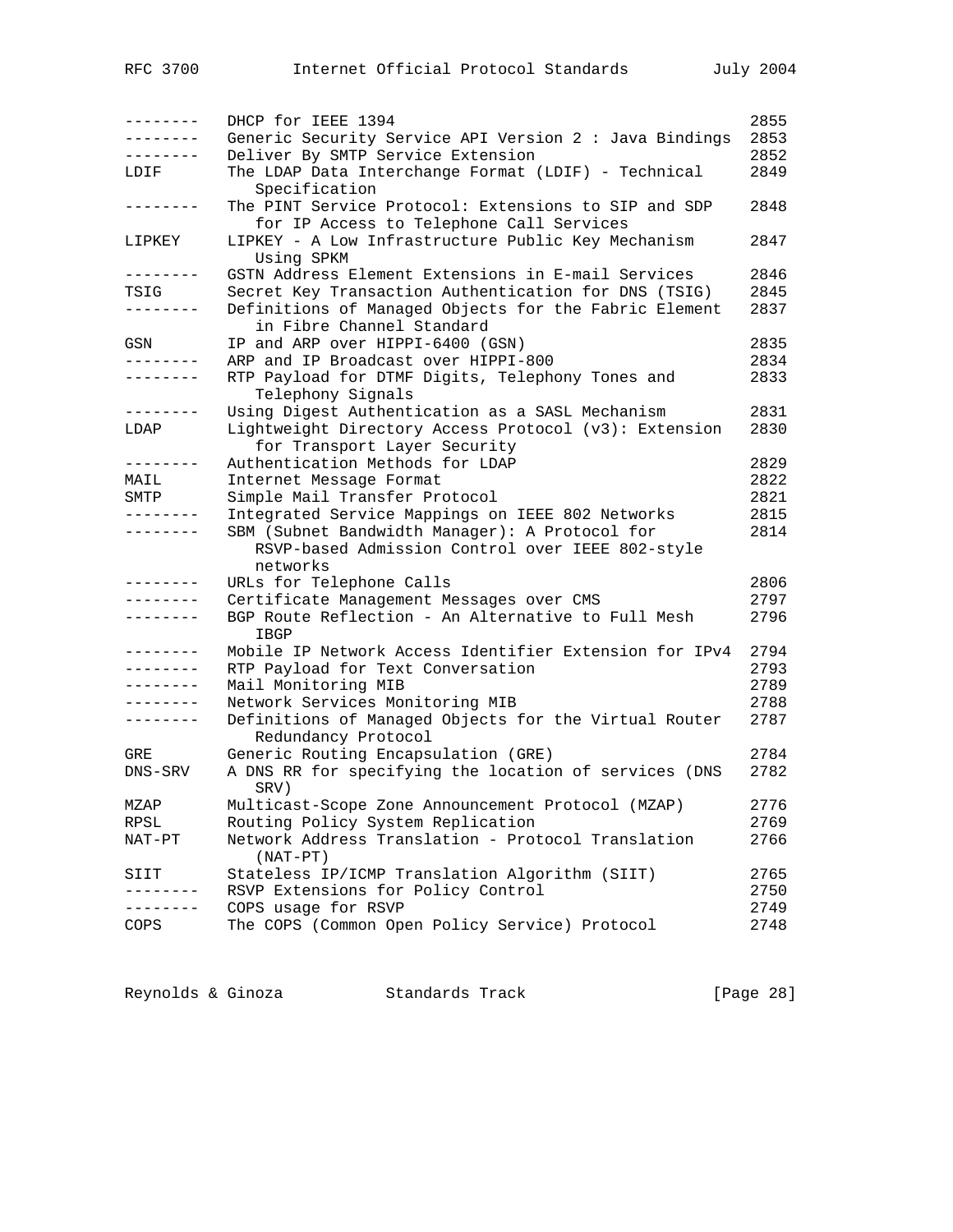| --------          | RSVP Cryptographic Authentication                      | 2747 |
|-------------------|--------------------------------------------------------|------|
| --------          | RSVP Operation Over IP Tunnels                         | 2746 |
| --------          | RSVP Diagnostic Messages                               | 2745 |
| --------          | Generic Security Service API Version 2 : C-bindings    | 2744 |
| --------          | Generic Security Service Application Program Interface | 2743 |
|                   | Version 2, Update 1                                    |      |
| --------          | OSPF for IPv6                                          | 2740 |
| - - - - - - - -   | Calendar Attributes for yCard and LDAP                 | 2739 |
| $- - - - - - - -$ | Corrections to "A Syntax for Describing Media Feature  | 2738 |
|                   | Sets"                                                  |      |
| .                 | Entity MIB (Version 2)                                 | 2737 |
| .                 | NHRP Support for Virtual Private Networks              | 2735 |
| . <u>.</u>        | IPv4 over IEEE 1394                                    | 2734 |
| - - - - - - - -   | An RTP Payload Format for Generic Forward Error        | 2733 |
|                   | Correction                                             |      |
| $- - - - - - - -$ | Format for Literal IPv6 Addresses in URL's             | 2732 |
| MADCAP            | Multicast Address Dynamic Client Allocation Protocol   | 2730 |
|                   | (MADCAP)                                               |      |
| $- - - - - - -$   | The Transmission of IP Over the Vertical Blanking      | 2728 |
|                   | Interval of a Television Signal                        |      |
| . <u>.</u> .      | PGP Authentication for RIPE Database Updates           | 2726 |
| . <u>.</u> .      | Routing Policy System Security                         | 2725 |
| --------          | Traffic Flow Measurement: Meter MIB                    | 2720 |
| TLS               | Addition of Kerberos Cipher Suites to Transport Layer  | 2712 |
|                   | Security (TLS)                                         |      |
| --------          | IPv6 Router Alert Option                               | 2711 |
| MLD-IPv6          | Multicast Listener Discovery (MLD) for IPv6            | 2710 |
| --------          | Integrated Services Mappings for Low Speed Networks    | 2688 |
| --------          | PPP in a Real-time Oriented HDLC-like Framing          | 2687 |
| --------          | The Multi-Class Extension to Multi-Link PPP            | 2686 |
| VPNI              | Virtual Private Networks Identifier                    | 2685 |
| --------          | Multiprotocol Encapsulation over ATM Adaptation Layer  | 2684 |
|                   | 5                                                      |      |
|                   | A Round-trip Delay Metric for IPPM                     | 2681 |
| -------           | A One-way Packet Loss Metric for IPPM                  | 2680 |
| $- - - - - - -$   | A One-way Delay Metric for IPPM                        | 2679 |
| IPPM-MET          | IPPM Metrics for Measuring Connectivity                | 2678 |
| NHRP-MIB          | Definitions of Managed Objects for the NBMA Next Hop   | 2677 |
|                   | Resolution Protocol (NHRP)                             |      |
| --------          | IPv6 Jumbograms                                        | 2675 |
|                   | Definitions of Managed Objects for Bridges with        | 2674 |
|                   | Traffic Classes, Multicast Filtering and Virtual LAN   |      |
|                   | Extensions                                             |      |
| - - - - -         | Non-Terminal DNS Name Redirection                      | 2672 |
| EDNS0             | Extension Mechanisms for DNS (EDNS0)                   | 2671 |
|                   | Radio Frequency (RF) Interface Management Information  | 2670 |
|                   | Base for MCNS/DOCSIS compliant RF interfaces           |      |

| Reynolds & Ginoza | Standards Track | [Page 29] |
|-------------------|-----------------|-----------|
|                   |                 |           |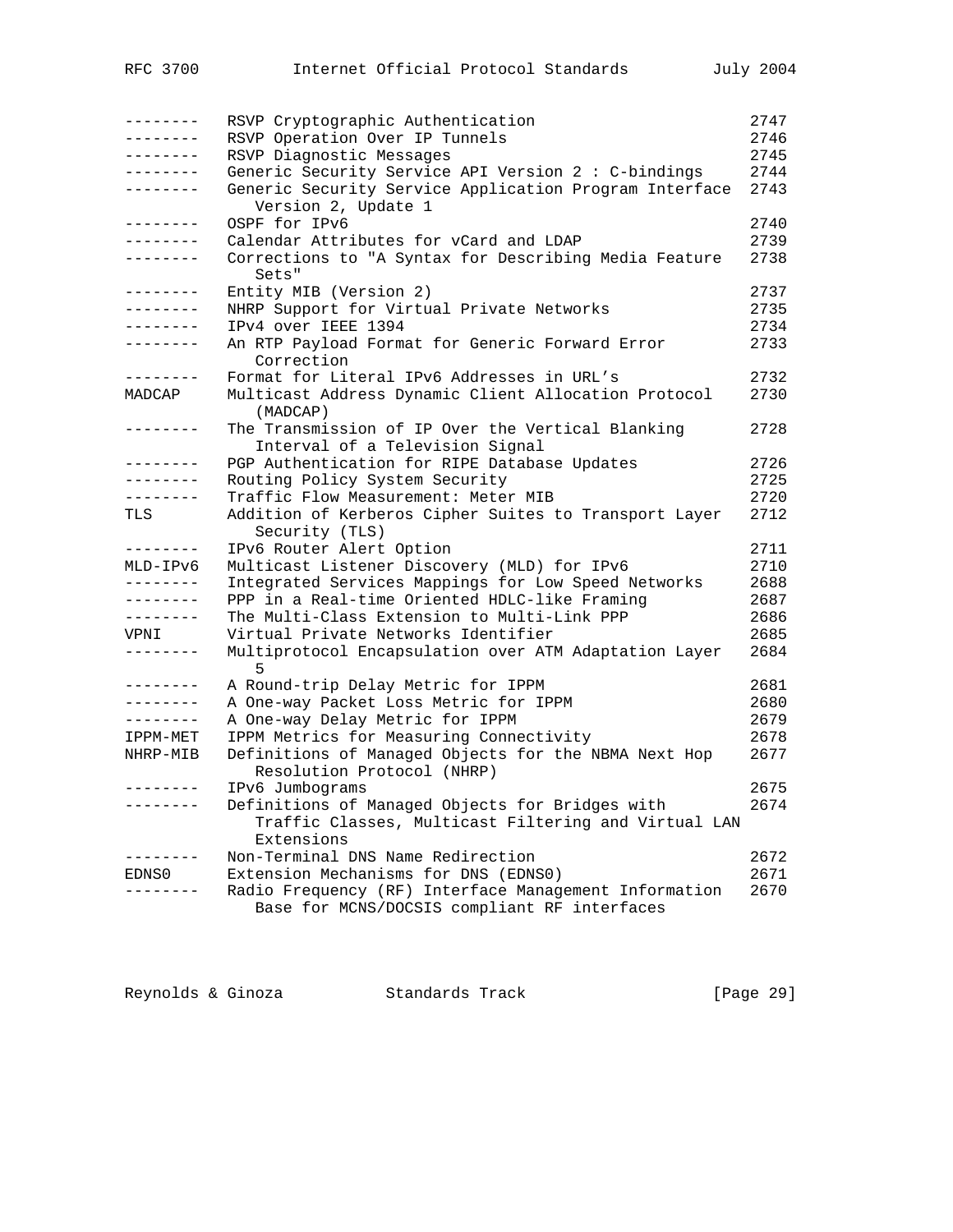| RFC 3700          | Internet Official Protocol Standards                                                                    | July 2004    |
|-------------------|---------------------------------------------------------------------------------------------------------|--------------|
|                   | DOCSIS Cable Device MIB Cable Device Management<br>Information Base for DOCSIS compliant Cable Modems   | 2669         |
|                   | and Cable Modem Termination Systems                                                                     |              |
| --------          | IP Tunnel MIB                                                                                           | 2667         |
| --------          | Definitions of Managed Objects for the ADSL Lines                                                       | 2662         |
| L2TP<br>--------  | Layer Two Tunneling Protocol "L2TP"                                                                     | 2661         |
| --------          | RTP Payload Format for PureVoice(tm) Audio                                                              | 2658<br>2653 |
| --------          | CIP Transport Protocols                                                                                 | 2652         |
|                   | MIME Object Definitions for the Common Indexing<br>Protocol (CIP)                                       |              |
| CIP               | The Architecture of the Common Indexing Protocol (CIP)                                                  | 2651         |
| ODMR-SMTP         | ON-DEMAND MAIL RELAY (ODMR) SMTP with Dynamic IP<br>Addresses                                           | 2645         |
| --------          | Internationalization of the File Transfer Protocol                                                      | 2640         |
| --------          | Enhanced Security Services for S/MIME                                                                   | 2634         |
| --------          | Diffie-Hellman Key Agreement Method                                                                     | 2631         |
| --------          | IP and ARP over Fibre Channel                                                                           | 2625         |
| --------          | NFS Version 2 and Version 3 Security Issues and the<br>NFS Protocol's Use of RPCSEC_GSS and Kerberos V5 | 2623         |
| RPSL              | Routing Policy Specification Language (RPSL)                                                            | 2622         |
| --------          | RADIUS Authentication Server MIB                                                                        | 2619         |
| --------          | RADIUS Authentication Client MIB                                                                        | 2618         |
| --------          | PPP over SONET/SDH                                                                                      | 2615         |
| --------          | Remote Network Monitoring MIB Extensions for Switched<br>Networks Version 1.0                           | 2613         |
| --------          | DHCP Options for Service Location Protocol                                                              | 2610         |
| --------          | Service Templates and Service: Schemes                                                                  | 2609         |
| --------          | Directory Server Monitoring MIB                                                                         | 2605         |
| --------          | ILMI-Based Server Discovery for NHRP                                                                    | 2603         |
| ---------         | ILMI-Based Server Discovery for MARS                                                                    | 2602         |
| --------          | ILMI-Based Server Discovery for ATMARP                                                                  | 2601         |
| --------          | Assured Forwarding PHB Group                                                                            | 2597         |
| --------          | Using TLS with IMAP, POP3 and ACAP                                                                      | 2595         |
| $- - - - - - - -$ | Definitions of Managed Objects for WWW Services                                                         | 2594         |
| --------          | Transmission of IPv6 Packets over Frame Relay Networks<br>Specification                                 | 2590         |
| LDAPv3            | Lightweight Directory Access Protocol (v3): Extensions<br>for Dynamic Directory Services                | 2589         |
| .                 | Internet X.509 Public Key Infrastructure LDAPv2 Schema                                                  | 2587         |
|                   | Internet X.509 Public Key Infrastructure Operational<br>Protocols: FTP and HTTP                         | 2585         |
| --------          | Definitions of Managed Objects for APPN/HPR in IP<br>Networks                                           | 2584         |
| TCP-CC            | TCP Congestion Control                                                                                  | 2581         |
| APP-MIB           | Application Management MIB                                                                              | 2564         |
|                   | DHCP Option to Disable Stateless Auto-Configuration in<br>IPv4 Clients                                  | 2563         |
|                   |                                                                                                         |              |

| Reynolds & Ginoza |  | Standards Track |  | [Page 30] |  |
|-------------------|--|-----------------|--|-----------|--|
|-------------------|--|-----------------|--|-----------|--|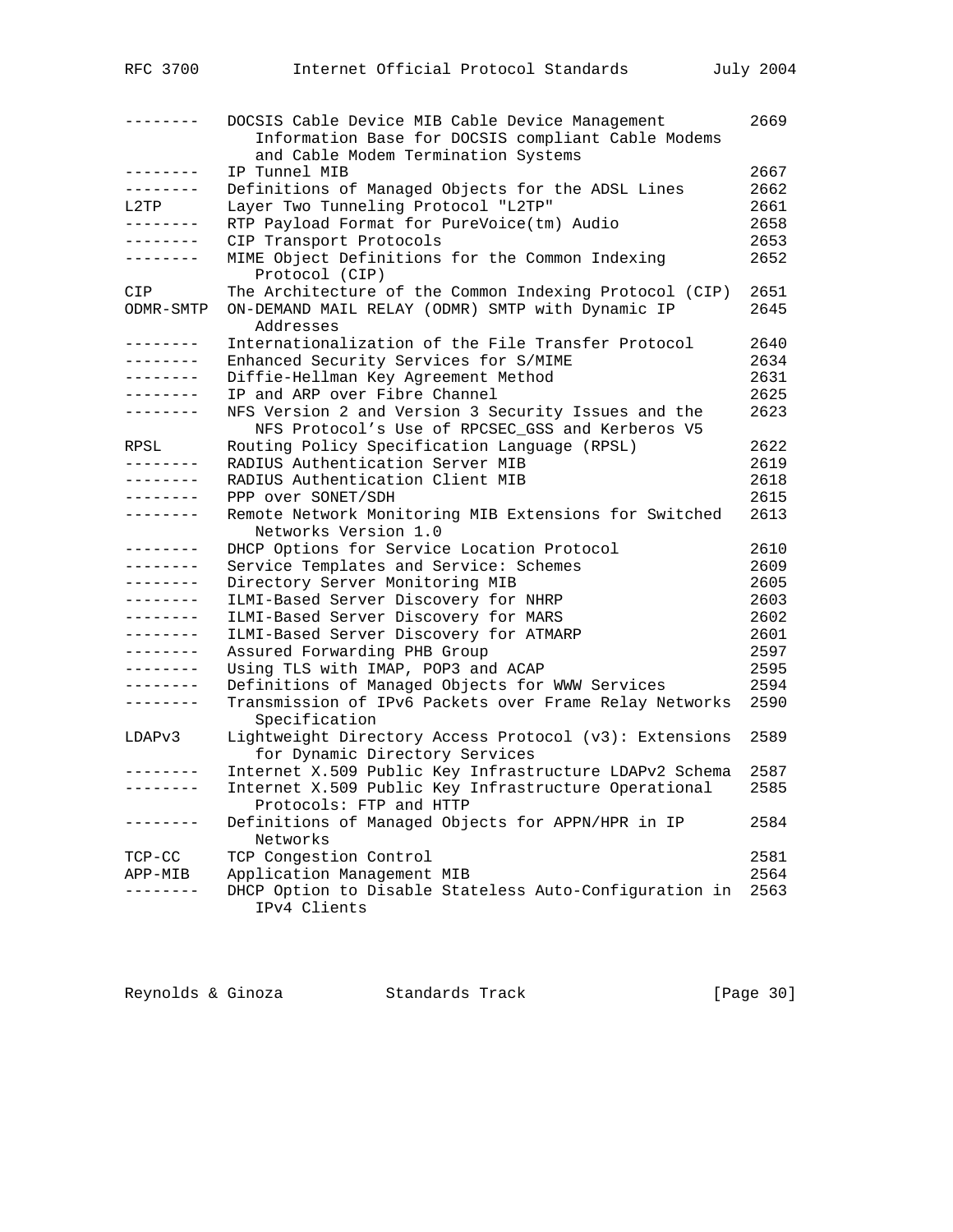|                      | TN2370E-RT Definitions of Protocol and Managed Objects for<br>TN3270E Response Time Collection Using SMIv2                  | 2562         |
|----------------------|-----------------------------------------------------------------------------------------------------------------------------|--------------|
|                      | $(TN3270E-RT-MIB)$<br>Base Definitions of Managed Objects for TN3270E Using<br>SMI <sub>v2</sub>                            | 2561         |
| PKIX                 | X.509 Internet Public Key Infrastructure Online<br>Certificate Status Protocol - OCSP                                       | 2560         |
| MHTML                | MIME Encapsulation of Aggregate Documents, such as<br>HTML (MHTML)                                                          | 2557         |
| --------<br>-------- | SMTP Service Extension for Authentication<br>Use of BGP-4 Multiprotocol Extensions for IPv6<br>Inter-Domain Routing         | 2554<br>2545 |
| DHK-DNS              | Storage of Diffie-Hellman Keys in the Domain Name<br>System (DNS)                                                           | 2539         |
| SC-DNS               | Storing Certificates in the Domain Name System (DNS)                                                                        | 2538         |
|                      | DSA KEYs and SIGs in the Domain Name System (DNS)                                                                           | 2536         |
|                      | DNS-SECEXT Domain Name System Security Extensions                                                                           | 2535         |
| --------             | Media Features for Display, Print, and Fax                                                                                  | 2534         |
| --------             | A Syntax for Describing Media Feature Sets                                                                                  | 2533         |
| . <u>.</u>           | Extended Facsimile Using Internet Mail                                                                                      | 2532         |
| . <u>.</u> .         | Indicating Supported Media Features Using Extensions<br>to DSN and MDN                                                      | 2530         |
| . _ _ _ _ _ _ _      | Transmission of IPv6 over IPv4 Domains without<br>Explicit Tunnels                                                          | 2529         |
| --------             | Reserved IPv6 Subnet Anycast Addresses                                                                                      | 2526         |
| WEBDAV               | HTTP Extensions for Distributed Authoring -- WEBDAV                                                                         | 2518         |
|                      | ATM-MIBMAN Definitions of Managed Objects for ATM Management                                                                | 2515         |
|                      | ATM-TC-OID Definitions of Textual Conventions and<br>OBJECT-IDENTITIES for ATM Management                                   | 2514         |
| $- - - - - - - -$    | Managed Objects for Controlling the Collection and<br>Storage of Accounting Information for<br>Connection-Oriented Networks | 2513         |
| $- - - - - - -$      | Accounting Information for ATM Networks                                                                                     | 2512         |
|                      | X.509-CRMF Internet X.509 Certificate Request Message Format                                                                | 2511         |
| PKICMP               | Internet X.509 Public Key Infrastructure Certificate<br>Management Protocols                                                | 2510         |
| . – – – – – – –      | Compressing IP/UDP/RTP Headers for Low-Speed Serial<br>Links                                                                | 2508         |
| --------             | IP Header Compression                                                                                                       | 2507         |
| --------             | Transmission of IPv6 Packets over ARCnet Networks                                                                           | 2497         |
|                      | DS3-E3-MIB Definitions of Managed Object for the DS3/E3 Interface<br>Type                                                   | 2496         |
|                      | Definitions of Managed Objects for the DS1, E1, DS2<br>and E2 Interface Types                                               | 2495         |
|                      | Definitions of Managed Objects for the DS0 and DS0<br>Bundle Interface Type                                                 | 2494         |
|                      | IPV6ATMNET IPV6 over ATM Networks                                                                                           | 2492         |

| Reynolds & Ginoza | Standards Track | [Page 31] |  |
|-------------------|-----------------|-----------|--|
|                   |                 |           |  |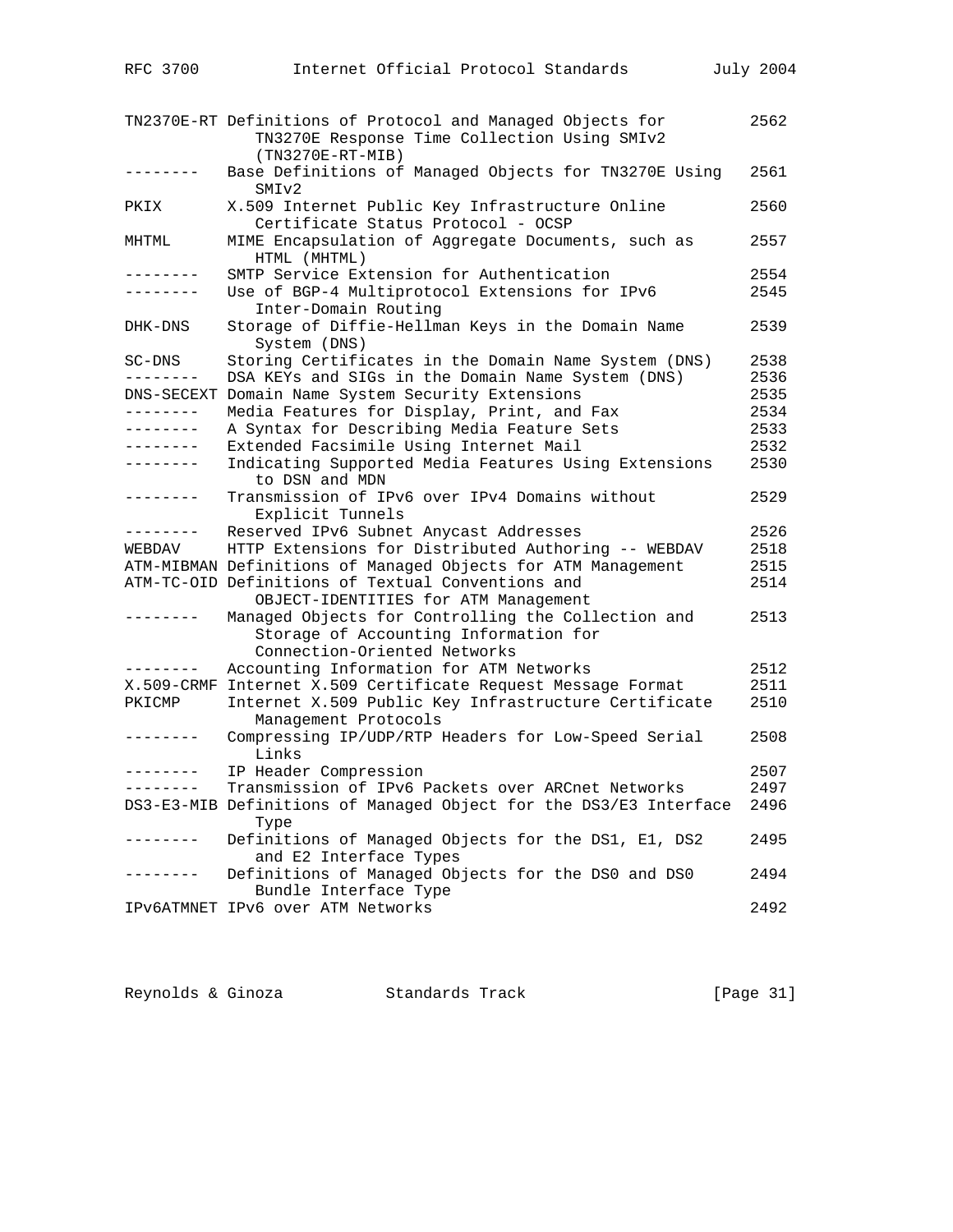| IPv6-NBMA    | IPv6 over Non-Broadcast Multiple Access (NBMA)<br>networks                                                                     | 2491 |
|--------------|--------------------------------------------------------------------------------------------------------------------------------|------|
| NAI          | The Network Access Identifier                                                                                                  | 2486 |
| --------     | DHCP Option for The Open Group's User Authentication<br>Protocol                                                               | 2485 |
| --------     | PPP LCP Internationalization Configuration Option                                                                              | 2484 |
| --------     | Gateways and MIME Security Multiparts                                                                                          | 2480 |
| --------     | The Simple and Protected GSS-API Negotiation Mechanism                                                                         | 2478 |
| . <u>.</u> . | Message Submission                                                                                                             | 2476 |
| --------     | Definition of the Differentiated Services Field (DS<br>Field) in the IPv4 and IPv6 Headers                                     | 2474 |
| --------     | Generic Packet Tunneling in IPv6 Specification                                                                                 | 2473 |
| $IPv6-PPP$   | IP Version 6 over PPP                                                                                                          | 2472 |
| ---------    | Transmission of IPv6 Packets over Token Ring Networks                                                                          | 2470 |
| --------     | Transmission of IPv6 Packets over FDDI Networks                                                                                | 2467 |
|              | ICMPv6-MIB Management Information Base for IP Version 6: ICMPv6<br>Group                                                       | 2466 |
| --------     | Management Information Base for IP Version 6: Textual<br>Conventions and General Group                                         | 2465 |
| --------     | Transmission of IPv6 Packets over Ethernet Networks                                                                            | 2464 |
| EBN-MIB      | Definitions of Managed Objects for Extended Border<br>Node                                                                     | 2457 |
| --------     | Definitions of Managed Objects for APPN TRAPS                                                                                  | 2456 |
| APPN-MIB     | Definitions of Managed Objects for APPN                                                                                        | 2455 |
| --------     | IP Version 6 Management Information Base for the User<br>Datagram Protocol                                                     | 2454 |
| --------     | IP Version 6 Management Information Base for the<br>Transmission Control Protocol                                              | 2452 |
| --------     | The ESP CBC-Mode Cipher Algorithms                                                                                             | 2451 |
| $POP3 - EXT$ | POP3 Extension Mechanism                                                                                                       | 2449 |
| IMIP         | iCalendar Message-Based Interoperability Protocol<br>(iMIP)                                                                    | 2447 |
| ITIP         | iCalendar Transport-Independent Interoperability<br>Protocol (iTIP) Scheduling Events, BusyTime, To-dos<br>and Journal Entries | 2446 |
| ICALENDAR    | Internet Calendaring and Scheduling Core Object<br>Specification (iCalendar)                                                   | 2445 |
| OTP-SASL     | The One-Time-Password SASL Mechanism                                                                                           | 2444 |
| --------     | OpenPGP Message Format                                                                                                         | 2440 |
| --------     | BGP Route Flap Damping                                                                                                         | 2439 |
| -------      | RTP Payload Format for JPEG-compressed Video                                                                                   | 2435 |
|              | RTP Payload Format for BT.656 Video Encoding                                                                                   | 2431 |
|              | RTP Payload Format for the 1998 Version of ITU-T Rec.<br>H.263 Video (H.263+)                                                  | 2429 |
| $- - - - -$  | FTP Extensions for IPv6 and NATs                                                                                               | 2428 |
|              | MIME-VCARD vCard MIME Directory Profile                                                                                        | 2426 |
| TXT-DIR      | A MIME Content-Type for Directory Information                                                                                  | 2425 |
| MIME-VPIM    | VPIM Voice Message MIME Sub-type Registration                                                                                  | 2423 |
|              |                                                                                                                                |      |

| Reynolds & Ginoza |  | Standards Track | [Page 32] |  |
|-------------------|--|-----------------|-----------|--|
|-------------------|--|-----------------|-----------|--|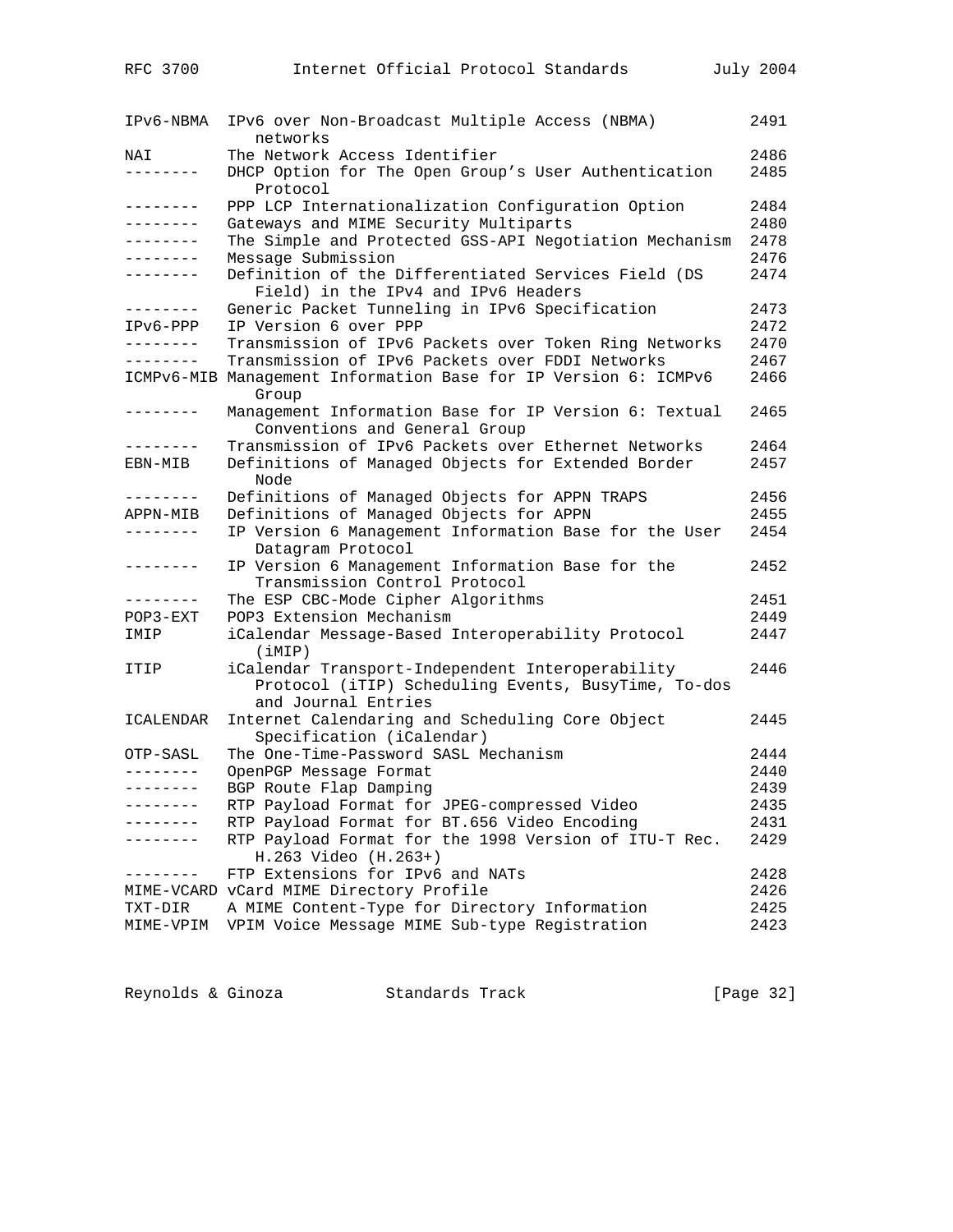| 3DESE           | The PPP Triple-DES Encryption Protocol (3DESE)                         | 2420 |
|-----------------|------------------------------------------------------------------------|------|
| DESE-bis        | The PPP DES Encryption Protocol, Version 2 (DESE-bis)                  | 2419 |
| --------        | Definitions of Managed Objects for Multicast over UNI                  | 2417 |
|                 | 3.0/3.1 based ATM Networks                                             |      |
| ---------       | The NULL Encryption Algorithm and Its Use With IPsec                   | 2410 |
| IKE             | The Internet Key Exchange (IKE)                                        | 2409 |
| ISAKMP          | Internet Security Association and Key Management                       | 2408 |
|                 | Protocol (ISAKMP)                                                      |      |
| ISAKMPSEC       | The Internet IP Security Domain of Interpretation for<br><b>ISAKMP</b> | 2407 |
| ESP             | IP Encapsulating Security Payload (ESP)                                | 2406 |
|                 | ESPDES-CBC The ESP DES-CBC Cipher Algorithm With Explicit IV           | 2405 |
| --------        | The Use of HMAC-SHA-1-96 within ESP and AH                             | 2404 |
| . - - - - - - - | The Use of HMAC-MD5-96 within ESP and AH                               | 2403 |
| IP-AUTH         | IP Authentication Header                                               | 2402 |
| <b>IPSEC</b>    | Security Architecture for the Internet Protocol                        | 2401 |
| DATA-URL        | The "data" URL scheme                                                  | 2397 |
|                 | CIDMID-URL Content-ID and Message-ID Uniform Resource Locators         | 2392 |
| ---------       | Feature negotiation mechanism for the File Transfer                    | 2389 |
|                 | Protocol                                                               |      |
| --------        | Returning Values from Forms: multipart/form-data                       | 2388 |
| MIME-RELAT      | The MIME Multipart/Related Content-type                                | 2387 |
| --------        | Protection of BGP Sessions via the TCP MD5 Signature<br>Option         | 2385 |
| $POP-URL$       | POP URL Scheme                                                         | 2384 |
|                 | Interoperation of Controlled-Load Service and                          | 2381 |
|                 | Guaranteed Service with ATM                                            |      |
| --------        | RSVP over ATM Implementation Requirements                              | 2380 |
| TIPV3           | Transaction Internet Protocol Version 3.0                              | 2371 |
| OSPF-LSA        | The OSPF Opaque LSA Option                                             | 2370 |
| --------        | The Use of URLs as Meta-Syntax for Core Mail List                      | 2369 |
|                 | Commands and their Transport through Message Header<br>Fields          |      |
| URLMAILTO       | The mailto URL scheme                                                  | 2368 |
| $PPP-AAL$       | PPP Over AAL5                                                          | 2364 |
| PPP-FUNI        | PPP Over FUNI                                                          | 2363 |
|                 | IMAP4UIDPL IMAP4 UIDPLUS extension                                     | 2359 |
| IMAP4NAME       | IMAP4 Namespace                                                        | 2342 |
| NHRP-SCSP       | A Distributed NHRP Service Using SCSP                                  | 2335 |
| SCSP            | Server Cache Synchronization Protocol (SCSP)                           | 2334 |
|                 |                                                                        | 2333 |
|                 | NHRP Protocol Applicability Statement                                  |      |
| NHRP            | NBMA Next Hop Resolution Protocol (NHRP)                               | 2332 |
| UNI-SIG         | ATM Signalling Support for IP over ATM - UNI                           | 2331 |
|                 | Signalling 4.0 Update                                                  |      |
| SDP             | SDP: Session Description Protocol                                      | 2327 |
| RTSP            | Real Time Streaming Protocol (RTSP)                                    | 2326 |
| IPOA-MIB        | Definitions of Managed Objects for Classical IP and                    | 2320 |
|                 | ARP Over ATM Using SMIv2 (IPOA-MIB)                                    |      |

Reynolds & Ginoza Standards Track [Page 33]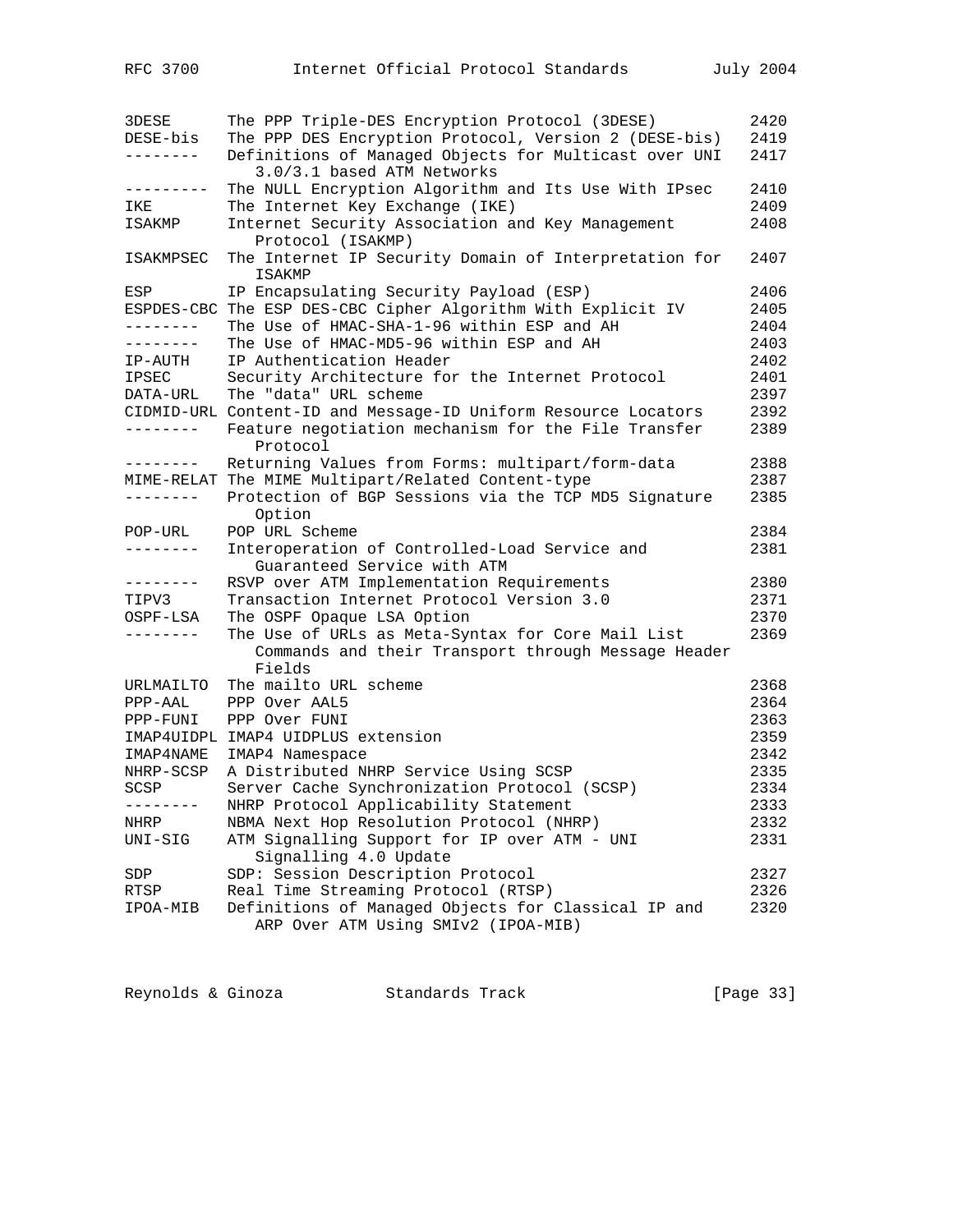|            | DNS-NCACHE Negative Caching of DNS Queries (DNS NCACHE)                                      | 2308 |
|------------|----------------------------------------------------------------------------------------------|------|
| SMFAX-IM   | A Simple Mode of Facsimile Using Internet Mail                                               | 2305 |
| FFIF       | File Format for Internet Fax                                                                 | 2301 |
| OR-ADD     | Representing the O/R Address hierarchy in the X.500<br>Directory Information Tree            | 2294 |
| SUBTABLE   | Representing Tables and Subtrees in the X.500                                                | 2293 |
|            | Directory                                                                                    |      |
| --------   | Mobile-IPv4 Configuration Option for PPP IPCP                                                | 2290 |
| SLM-APP    | Definitions of System-Level Managed Objects for                                              | 2287 |
|            | Applications                                                                                 |      |
| --------   | Definitions of Managed Objects for IEEE 802.12                                               | 2266 |
|            | Repeater Devices                                                                             |      |
| --------   | A Summary of the X.500(96) User Schema for use with<br>LDAPv3                                | 2256 |
| LDAP-URL   | The LDAP URL Format                                                                          | 2255 |
| STR-LDAP   | The String Representation of LDAP Search Filters                                             | 2254 |
| LDAP3-UTF8 | Lightweight Directory Access Protocol (v3): UTF-8                                            | 2253 |
|            | String Representation of Distinguished Names                                                 |      |
| LDAP3-ATD  | Lightweight Directory Access Protocol (v3): Attribute<br>Syntax Definitions                  | 2252 |
| LDAPV3     | Lightweight Directory Access Protocol (v3)                                                   | 2251 |
| RTP-MPEG   | RTP Payload Format for MPEG1/MPEG2 Video                                                     | 2250 |
| ---------  | Using Domains in LDAP/X.500 Distinguished Names                                              | 2247 |
| --------   | The TLS Protocol Version 1.0                                                                 | 2246 |
| SASL-ANON  | Anonymous SASL Mechanism                                                                     | 2245 |
| ACAP       | ACAP -- Application Configuration Access Protocol                                            | 2244 |
| OTP-ER     | OTP Extended Responses                                                                       | 2243 |
| NETWAREIP  | NetWare/IP Domain Name and Information                                                       | 2242 |
| DHCP-NDS   | DHCP Options for Novell Directory Services                                                   | 2241 |
| HPR-MIB    | Definitions of Managed Objects for HPR using SMIv2                                           | 2238 |
| ABNF       | Augmented BNF for Syntax Specifications: ABNF                                                | 2234 |
| DLUR-MIB   | Definitions of Managed Objects for DLUR using SMIv2                                          | 2232 |
| MIME-EXT   | MIME Parameter Value and Encoded Word Extensions:                                            | 2231 |
|            | Character Sets, Languages, and Continuations                                                 |      |
| FTPSECEXT  | FTP Security Extensions                                                                      | 2228 |
| ---------  | Simple Hit-Metering and Usage-Limiting for HTTP                                              | 2227 |
| ---------  | IP Broadcast over ATM Networks                                                               | 2226 |
| IP-ATM     | Classical IP and ARP over ATM                                                                | 2225 |
| SASL       | Simple Authentication and Security Layer (SASL)                                              | 2222 |
|            | IMAP4LOGIN IMAP4 Login Referrals                                                             | 2221 |
| ---------- | A Common Schema for the Internet White Pages Service                                         | 2218 |
| -------    | General Characterization Parameters for Integrated<br>Service Network Elements               | 2215 |
|            | Integrated Services Management Information Base<br>Guaranteed Service Extensions using SMIv2 | 2214 |
|            | Integrated Services Management Information Base using<br>SMIv2                               | 2213 |
| GQOS       | Specification of Guaranteed Quality of Service                                               | 2212 |

Reynolds & Ginoza Standards Track [Page 34]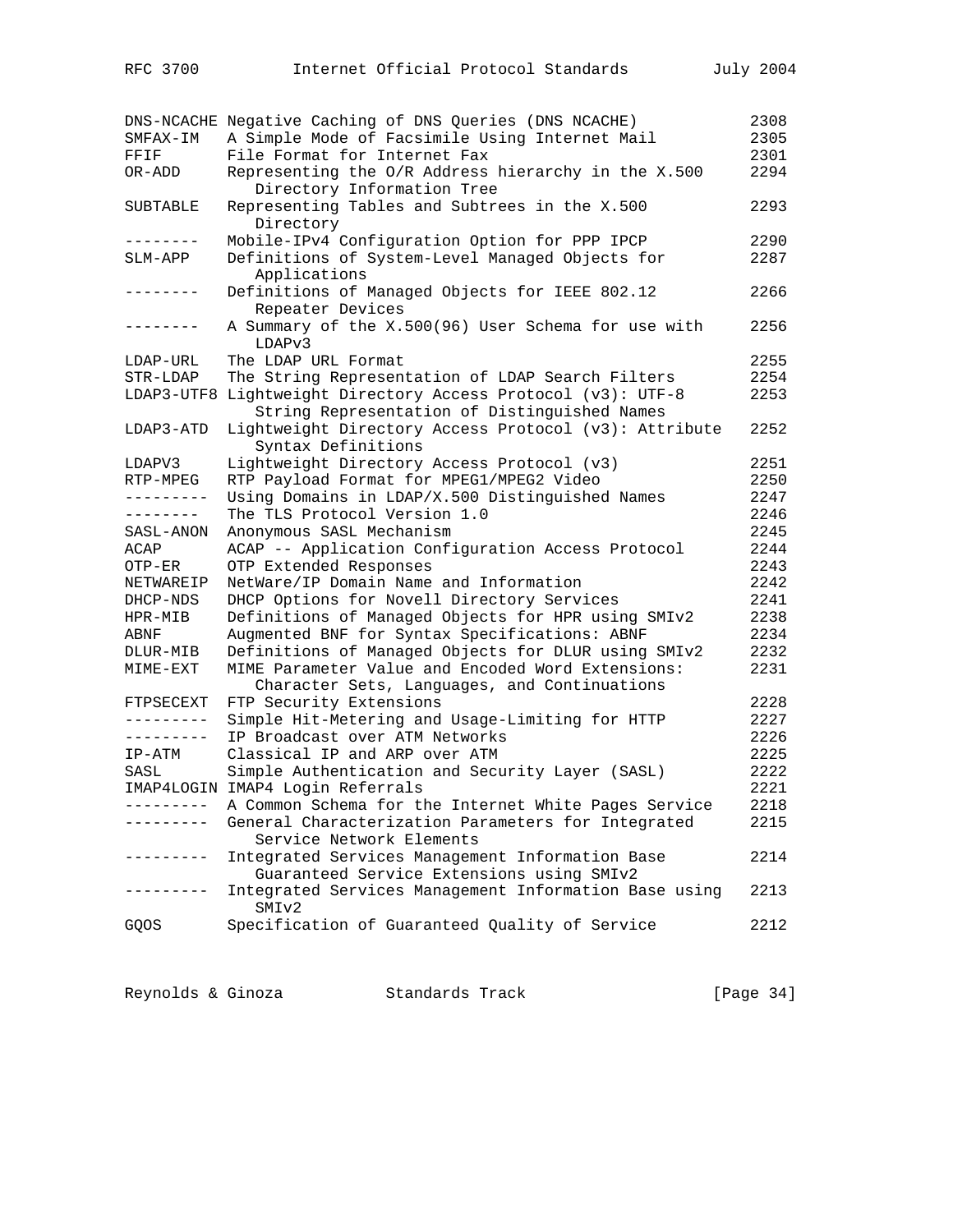| --------- | Specification of the Controlled-Load Network Element<br>Service                       | 2211 |
|-----------|---------------------------------------------------------------------------------------|------|
| RSVP-IS   | The Use of RSVP with IETF Integrated Services                                         | 2210 |
|           | RSVP-IPSEC RSVP Extensions for IPSEC Data Flows                                       | 2207 |
| RSVP-MIB  | RSVP Management Information Base using SMIv2                                          | 2206 |
| RSVP      | Resource ReSerVation Protocol (RSVP) -- Version 1                                     | 2205 |
|           | Functional Specification                                                              |      |
|           | RPCSEC-GSS RPCSEC_GSS Protocol Specification                                          | 2203 |
| RTP-RAD   | RTP Payload for Redundant Audio Data                                                  | 2198 |
| IMAPPOPAU | IMAP/POP AUTHorize Extension for Simple                                               | 2195 |
|           | Challenge/Response                                                                    |      |
| IMAP4MAIL | IMAP4 Mailbox Referrals                                                               | 2193 |
| IMAP-URL  | IMAP URL Scheme                                                                       | 2192 |
| --------- | RTP Payload Format for H.263 Video Streams                                            | 2190 |
| --------- | Communicating Presentation Information in Internet                                    | 2183 |
|           | Messages: The Content-Disposition Header Field                                        |      |
| DNS-CLAR  | Clarifications to the DNS Specification                                               | 2181 |
|           | IMAP4-IDLE IMAP4 IDLE command                                                         | 2177 |
| SLP       | Service Location Protocol                                                             | 2165 |
| --------- | Use of an X.500/LDAP directory to support MIXER                                       | 2164 |
|           | address mapping                                                                       |      |
| DNS-MCGAM | Using the Internet DNS to Distribute MIXER Conformant                                 | 2163 |
|           | Global Address Mapping (MCGAM)                                                        |      |
|           | Carrying PostScript in X.400 and MIME                                                 | 2160 |
|           | A MIME Body Part for FAX                                                              | 2159 |
|           | X.400 Image Body Parts                                                                | 2158 |
| --------- | Mapping between X.400 and RFC-822/MIME Message Bodies                                 | 2157 |
| MIXER     | MIXER (Mime Internet X.400 Enhanced Relay): Mapping<br>between X.400 and RFC 822/MIME | 2156 |
| MAIL-SERV | Mailbox Names for Common Services, Roles and Functions                                | 2142 |
|           | URN-SYNTAX URN Syntax                                                                 | 2141 |
|           | DNS-UPDATE Dynamic Updates in the Domain Name System (DNS UPDATE)                     | 2136 |
| DC-MIB    | Dial Control Management Information Base using SMIv2                                  | 2128 |
| ISDN-MIB  | ISDN Management Information Base using SMIv2                                          | 2127 |
| ITOT      | ISO Transport Service on top of TCP (ITOT)                                            | 2126 |
| BAP-BACP  | The PPP Bandwidth Allocation Protocol (BAP) / The PPP                                 | 2125 |
|           | Bandwidth Allocation Control Protocol (BACP)                                          |      |
| VEMMI-URL | VEMMI URL Specification                                                               | 2122 |
|           | ROUT-ALERT IP Router Alert Option                                                     | 2113 |
| 802.3-MIB | Definitions of Managed Objects for IEEE 802.3 Repeater                                | 2108 |
|           | Devices using SMIv2                                                                   |      |
| PPP-NBFCP | The PPP NetBIOS Frames Control Protocol (NBFCP)                                       | 2097 |
| TABLE-MIB | IP Forwarding Table MIB                                                               | 2096 |
| RIP-TRIG  | Triggered Extensions to RIP to Support Demand Circuits                                | 2091 |
| IMAP4-LIT | IMAP4 non-synchronizing literals                                                      | 2088 |
| IMAP4-QUO | IMAP4 QUOTA extension                                                                 | 2087 |
| IMAP4-ACL | IMAP4 ACL extension                                                                   | 2086 |
| HMAC-MD5  | HMAC-MD5 IP Authentication with Replay Prevention                                     | 2085 |
|           |                                                                                       |      |

Reynolds & Ginoza Standards Track [Page 35]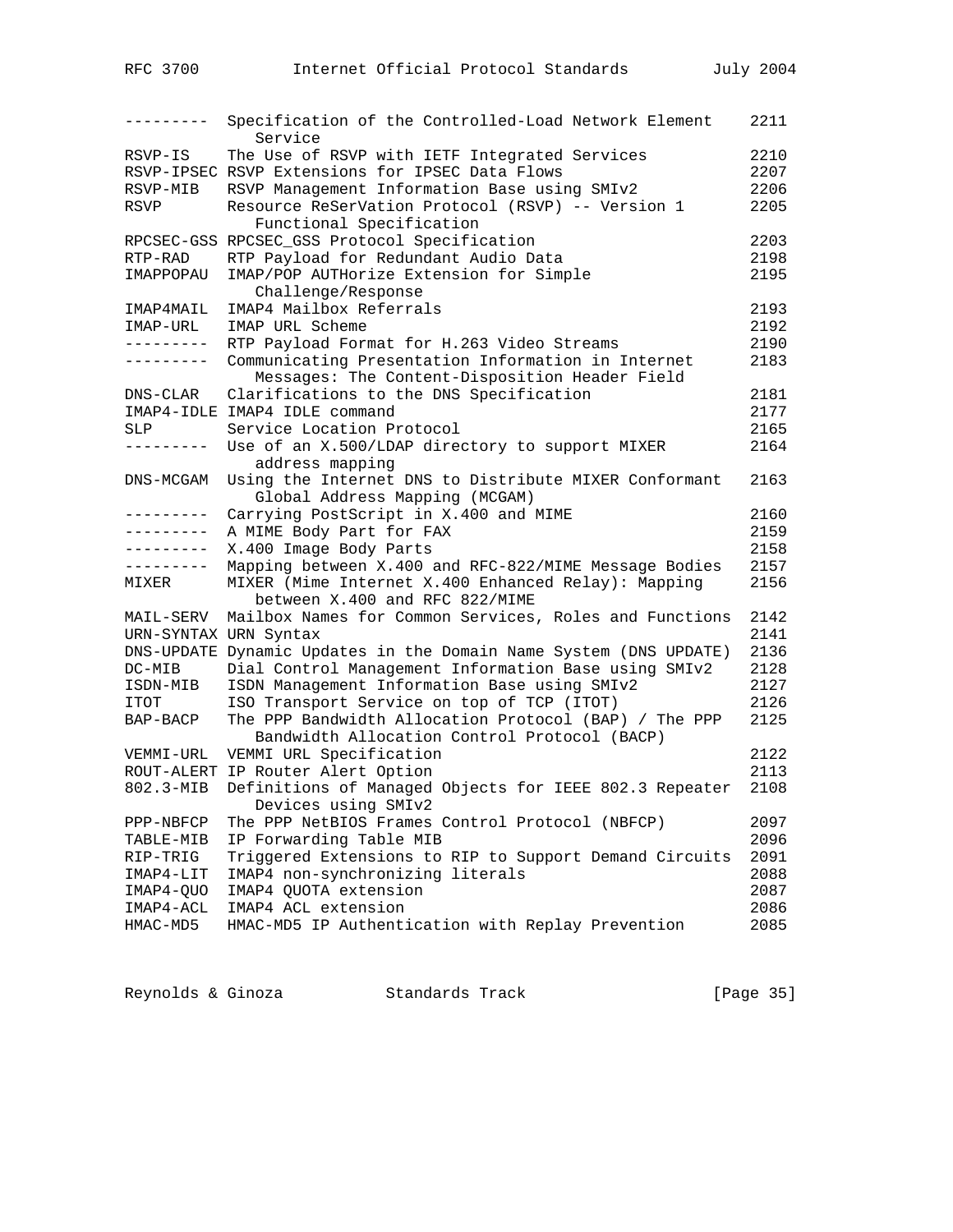| RIP2-MD5    | RIP-2 MD5 Authentication<br>RIPNG-IPV6 RIPng for IPv6                                                                                       | 2082<br>2080 |
|-------------|---------------------------------------------------------------------------------------------------------------------------------------------|--------------|
| URI-ATT     | Definition of an X.500 Attribute Type and an Object                                                                                         | 2079         |
|             | Class to Hold Uniform Resource Identifiers (URIs)<br>MIME-MODEL The Model Primary Content Type for Multipurpose<br>Internet Mail Extensions | 2077         |
| URLZ39.50   | Uniform Resource Locators for Z39.50                                                                                                        | 2056         |
|             | SNANAU-APP Definitions of Managed Objects for APPC using SMIv2                                                                              | 2051         |
| PPP-SNACP   | The PPP SNA Control Protocol (SNACP)                                                                                                        | 2043         |
| SMTP-ENH    | SMTP Service Extension for Returning Enhanced Error<br>Codes                                                                                | 2034         |
| RTP-H.261   | RTP Payload Format for H.261 Video Streams                                                                                                  | 2032         |
| RTP-CELLB   | RTP Payload Format of Sun's CellB Video Encoding                                                                                            | 2029         |
| SPKM        | The Simple Public-Key GSS-API Mechanism (SPKM)                                                                                              | 2025         |
| DLSW-MIB    | Definitions of Managed Objects for Data Link Switching<br>using SMIv2                                                                       | 2024         |
| MULTI-UNI   | Support for Multicast over UNI 3.0/3.1 based ATM<br>Networks                                                                                | 2022         |
| RMON-MIB    | Remote Network Monitoring Management Information Base<br>Version 2 using SMIv2                                                              | 2021         |
|             | 802.12-MIB IEEE 802.12 Interface MIB                                                                                                        | 2020         |
| TCP-ACK     | TCP Selective Acknowledgement Options                                                                                                       | 2018         |
| URL-ACC     | Definition of the URL MIME External-Body Access-Type                                                                                        | 2017         |
| MIME-PGP    | MIME Security with Pretty Good Privacy (PGP)                                                                                                | 2015         |
| MIB-UDP     | SNMPv2 Management Information Base for the User<br>Datagram Protocol using SMIv2                                                            | 2013         |
| $MIB-TCP$   | SNMPv2 Management Information Base for the<br>Transmission Control Protocol using SMIv2                                                     | 2012         |
| MIB-IP      | SNMPv2 Management Information Base for the Internet<br>Protocol using SMIv2                                                                 | 2011         |
|             | MOBILEIPMI The Definitions of Managed Objects for IP Mobility<br>Support using SMIv2                                                        | 2006         |
| --------    | Applicability Statement for IP Mobility Support                                                                                             | 2005         |
| MINI-IP     | Minimal Encapsulation within IP                                                                                                             | 2004         |
| IPENCAPIP   | IP Encapsulation within IP                                                                                                                  | 2003         |
| BGP-COMM    | BGP Communities Attribute                                                                                                                   | 1997         |
|             | DNS-NOTIFY A Mechanism for Prompt Notification of Zone Changes<br>(DNS NOTIFY)                                                              | 1996         |
| $DNS - IZT$ | Incremental Zone Transfer in DNS                                                                                                            | 1995         |
| SMTP-ETRN   | SMTP Service Extension for Remote Message Queue<br>Starting                                                                                 | 1985         |
| SNA         | Serial Number Arithmetic                                                                                                                    | 1982         |
| PPP-FRAME   | PPP in Frame Relay                                                                                                                          | 1973         |
| $PPP-ECP$   | The PPP Encryption Control Protocol (ECP)                                                                                                   | 1968         |
|             | GSSAPI-KER The Kerberos Version 5 GSS-API Mechanism                                                                                         | 1964         |
| $PPP-CCP$   | The PPP Compression Control Protocol (CCP)                                                                                                  | 1962         |
|             | GSSAPI-SOC GSS-API Authentication Method for SOCKS Version 5                                                                                | 1961         |
|             | AUTH-SOCKS Username/Password Authentication for SOCKS V5                                                                                    | 1929         |

Reynolds & Ginoza Standards Track [Page 36]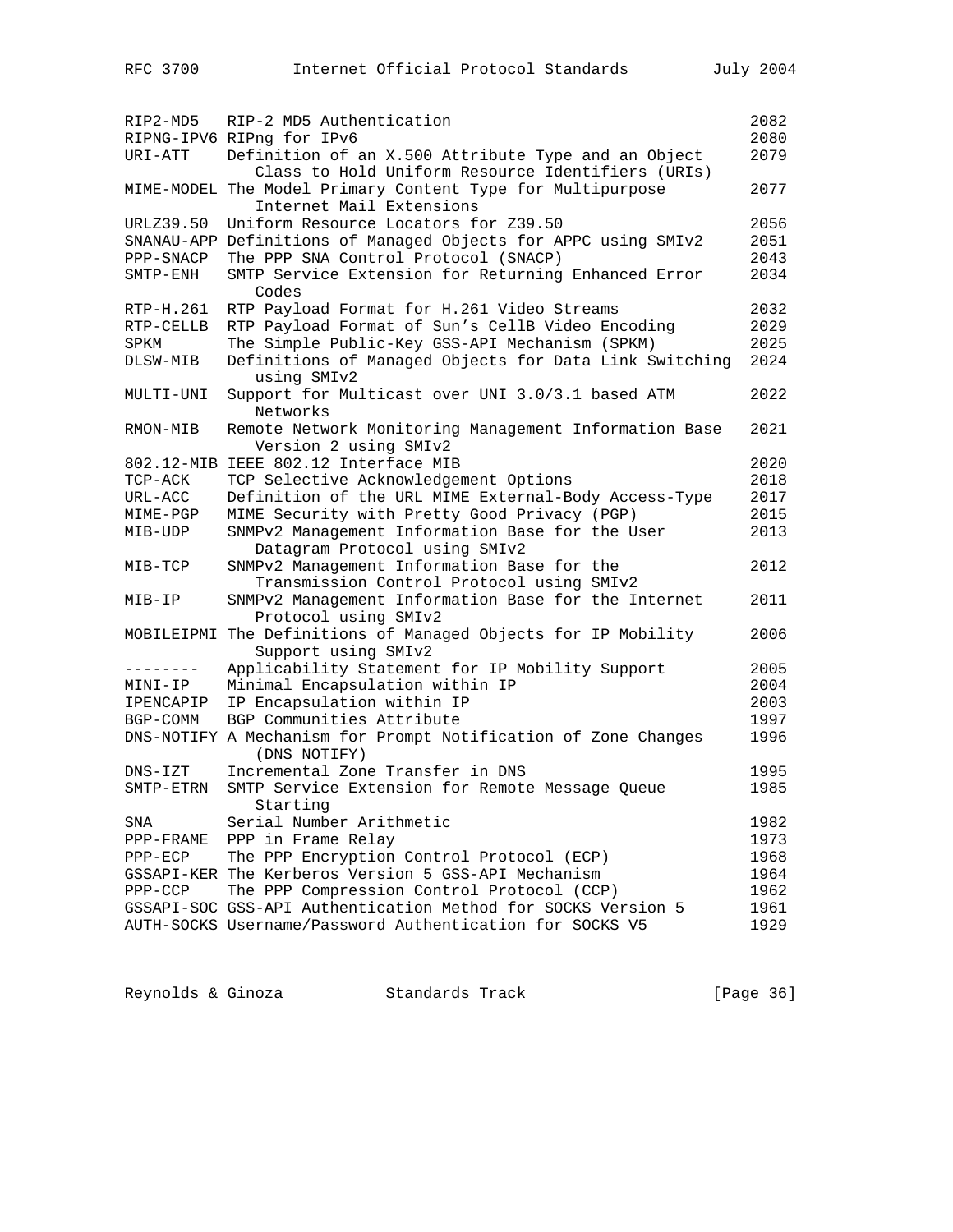| SOCKSV5   | SOCKS Protocol Version 5                                                       | 1928 |
|-----------|--------------------------------------------------------------------------------|------|
| WHOIS++M  | How to Interact with a Whois++ Mesh                                            | 1914 |
| WHOIS++A  | Architecture of the Whois++ Index Service                                      | 1913 |
| MIME-Sec  | MIME Object Security Services                                                  | 1848 |
|           | MIME-Encyp Security Multiparts for MIME: Multipart/Signed and                  | 1847 |
|           | Multipart/Encrypted                                                            |      |
| WHOIS++   | Architecture of the WHOIS++ service                                            | 1835 |
| .         | Binding Protocols for ONC RPC Version 2                                        | 1833 |
| RPC       | RPC: Remote Procedure Call Protocol Specification                              | 1831 |
|           | Version 2                                                                      |      |
| --------  | The ESP DES-CBC Transform                                                      | 1829 |
| --------  | IP Authentication using Keyed MD5                                              | 1828 |
| --------  | Requirements for IP Version 4 Routers                                          | 1812 |
| URL       | Relative Uniform Resource Locators                                             | 1808 |
| OSPF-DC   | Extending OSPF to Support Demand Circuits                                      | 1793 |
| MIME-EDI  | MIME Encapsulation of EDI Objects                                              | 1767 |
| XNSCP     | The PPP XNS IDP Control Protocol (XNSCP)                                       | 1764 |
| BVCP      | The PPP Banyan Vines Control Protocol (BVCP)                                   | 1763 |
|           |                                                                                | 1755 |
| ATM       | ATM Signaling Support for IP over ATM                                          |      |
| IPNG      | The Recommendation for the IP Next Generation Protocol                         | 1752 |
| 802.5-SSR | IEEE 802.5 Station Source Routing MIB using SMIv2                              | 1749 |
| SDLCSMIv2 | Definitions of Managed Objects for SNA Data Link<br>Control (SDLC) using SMIv2 | 1747 |
| AT-MIB    | AppleTalk Management Information Base II                                       | 1742 |
| MacMIME   | MIME Encapsulation of Macintosh Files - MacMIME                                | 1740 |
| URL       | Uniform Resource Locators (URL)                                                | 1738 |
| POP3-AUTH | POP3 AUTHentication command                                                    | 1734 |
|           | IMAP4-AUTH IMAP4 Authentication Mechanisms                                     | 1731 |
| RDBMS-MIB | Relational Database Management System (RDBMS)                                  | 1697 |
|           | Management Information Base (MIB) using SMIv2                                  |      |
| MODEM-MIB | Modem Management Information Base (MIB) using SMIv2                            | 1696 |
| TMUX      | Transport Multiplexing Protocol (TMux)                                         | 1692 |
|           | SNANAU-MIB Definitions of Managed Objects for SNA NAUs using                   | 1666 |
|           | SMIv2                                                                          |      |
| PPP-TRANS | PPP Reliable Transmission                                                      | 1663 |
| --------- | Postmaster Convention for X.400 Operations                                     | 1648 |
| UPS-MIB   | UPS Management Information Base                                                | 1628 |
| PPP-ISDN  | PPP over ISDN                                                                  | 1618 |
| $PPP-X25$ | PPP in $X.25$                                                                  | 1598 |
|           | OSPF-Multi Multicast Extensions to OSPF                                        | 1584 |
| RIP-DC    | Extensions to RIP to Support Demand Circuits                                   | 1582 |
|           | TOPT-ENVIR Telnet Environment Option                                           | 1572 |
| $PPP-LCP$ | PPP LCP Extensions                                                             | 1570 |
| CIPX      | Compressing IPX Headers Over WAN Media (CIPX)                                  | 1553 |
| IPXCP     | The PPP Internetworking Packet Exchange Control                                | 1552 |
|           | Protocol (IPXCP)                                                               |      |
| SRB-MIB   | Definitions of Managed Objects for Source Routing                              | 1525 |
|           | <b>Bridges</b>                                                                 |      |
|           |                                                                                |      |

Reynolds & Ginoza Standards Track [Page 37]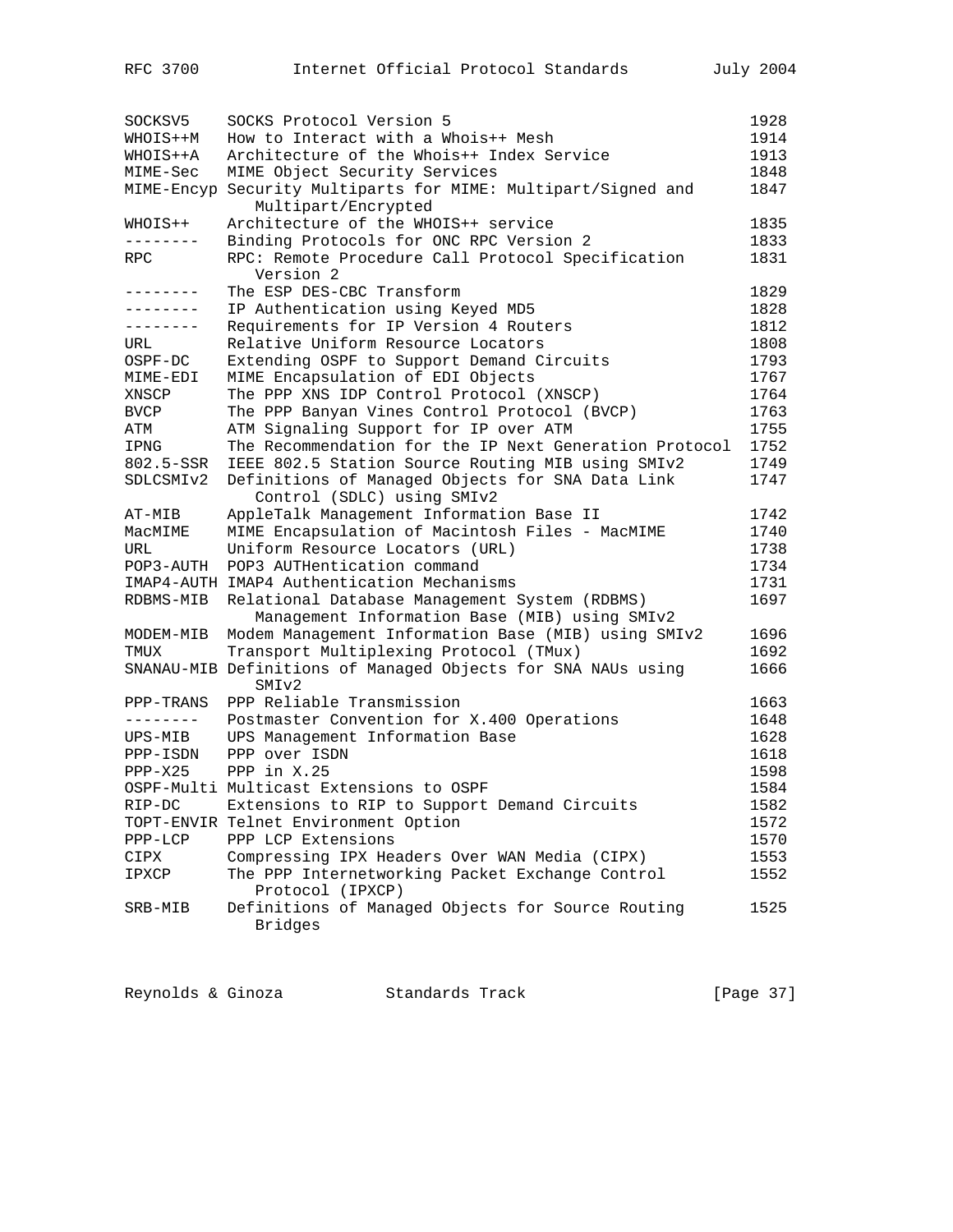| RFC 3700                 | Internet Official Protocol Standards                                                                           | July 2004    |
|--------------------------|----------------------------------------------------------------------------------------------------------------|--------------|
|                          |                                                                                                                |              |
| CIDR-STRA                | Classless Inter-Domain Routing (CIDR): an Address                                                              | 1519         |
|                          | Assignment and Aggregation Strategy                                                                            |              |
| CIDR-ARCH                | An Architecture for IP Address Allocation with CIDR                                                            | 1518         |
| CIDR                     | Applicability Statement for the Implementation of                                                              | 1517         |
| -------                  | Classless Inter-Domain Routing (CIDR)<br>Token Ring Extensions to the Remote Network Monitoring                | 1513         |
|                          | MIB                                                                                                            |              |
| FDDI-MIB                 | FDDI Management Information Base                                                                               | 1512         |
| KERBEROS                 | The Kerberos Network Authentication Service (V5)                                                               | 1510         |
| . <i>.</i> .             | X.400 Use of Extended Character Sets                                                                           | 1502         |
| HARPOON                  | Rules for downgrading messages from X.400/88 to                                                                | 1496         |
|                          | X.400/84 when MIME content-types are present in the<br>messages                                                |              |
| Equiv                    | Equivalences between 1988 X.400 and RFC-822 Message                                                            | 1494         |
|                          | Bodies                                                                                                         |              |
| IDPR                     | Inter-Domain Policy Routing Protocol Specification:                                                            | 1479         |
|                          | Version 1                                                                                                      |              |
| IDPR-ARCH                | An Architecture for Inter-Domain Policy Routing                                                                | 1478         |
|                          | PPP/Bridge The Definitions of Managed Objects for the Bridge<br>Network Control Protocol of the Point-to-Point | 1474         |
|                          | Protocol                                                                                                       |              |
| PPP/IPMIB                | The Definitions of Managed Objects for the IP Network                                                          | 1473         |
|                          | Control Protocol of the Point-to-Point Protocol                                                                |              |
|                          | PPP/SECMIB The Definitions of Managed Objects for the Security                                                 | 1472         |
|                          | Protocols of the Point-to-Point Protocol                                                                       |              |
|                          | PPP/LCPMIB The Definitions of Managed Objects for the Link<br>Control Protocol of the Point-to-Point Protocol  | 1471         |
| $IP-TR-MC$               | IP Multicast over Token-Ring Local Area Networks                                                               | 1469         |
| $X25 - MIB$              | SNMP MIB extension for Multiprotocol Interconnect over                                                         | 1461         |
|                          | X.25                                                                                                           |              |
| PEM-KEY                  | Privacy Enhancement for Internet Electronic Mail:                                                              | 1424         |
|                          | Part IV                                                                                                        |              |
| PEM-ALG                  | Privacy Enhancement for Internet Electronic Mail:<br>Part III                                                  | 1423         |
| PEM-CKM                  | Privacy Enhancement for Internet Electronic Mail:                                                              | 1422         |
|                          | Part II                                                                                                        |              |
| PEM-ENC                  | Privacy Enhancement for Internet Electronic Mail:<br>Part I                                                    | 1421         |
| SNMP-IPX                 | SNMP over IPX                                                                                                  | 1420         |
| SNMP-AT                  | SNMP over AppleTalk                                                                                            | 1419         |
| SNMP-OSI                 | SNMP over OSI                                                                                                  | 1418         |
| FTP                      | FTP-FTAM Gateway Specification                                                                                 | 1415         |
| IDENT-MIB                | Identification MIB                                                                                             | 1414         |
| IDENT                    | Identification Protocol                                                                                        | 1413         |
|                          | Default Route Advertisement In BGP2 and BGP3 Version                                                           | 1397         |
|                          | of The Border Gateway Protocol                                                                                 |              |
| $SNMP-X.25$<br>SNMP-LAPB | SNMP MIB Extension for the X.25 Packet Layer<br>SNMP MIB Extension for X.25 LAPB                               | 1382<br>1381 |
|                          |                                                                                                                |              |

| Reynolds & Ginoza |  | Standards Track | [Page 38] |  |
|-------------------|--|-----------------|-----------|--|
|-------------------|--|-----------------|-----------|--|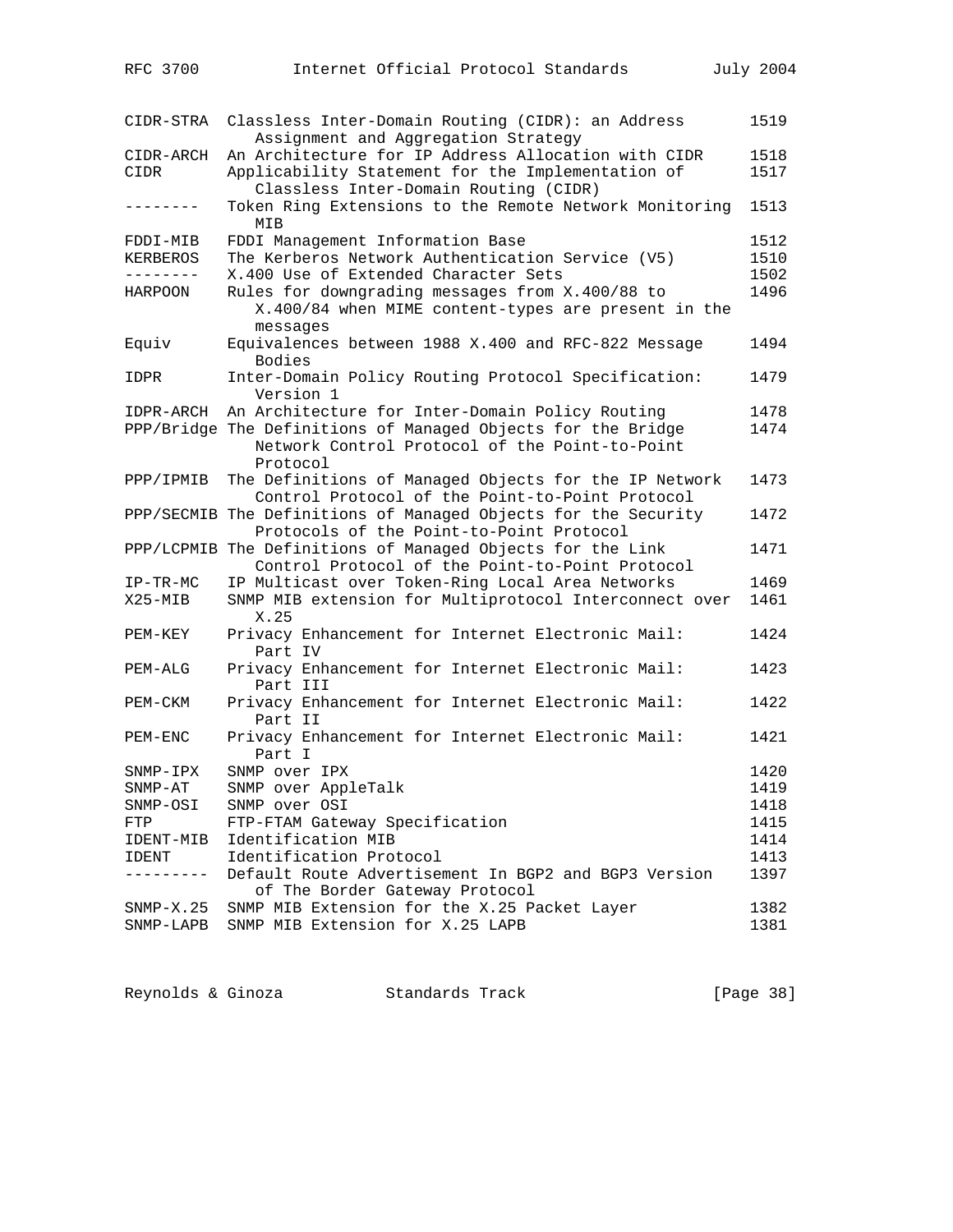| PPP-ATCP    | The PPP AppleTalk Control Protocol (ATCP)             | 1378 |
|-------------|-------------------------------------------------------|------|
| PPP-OSINLC  | The PPP OSI Network Layer Control Protocol (OSINLCP)  | 1377 |
| TOPT-RFC    | Telnet Remote Flow Control Option                     | 1372 |
| --------    | Applicability Statement for OSPF                      | 1370 |
| PPP-IPCP    | The PPP Internet Protocol Control Protocol (IPCP)     | 1332 |
| --------    | X.400 1988 to 1984 downgrading                        | 1328 |
| TCP-EXT     | TCP Extensions for High Performance                   | 1323 |
| NETFAX      | A File Format for the Exchange of Images in the       | 1314 |
|             | Internet                                              |      |
| FDDI-MIB    | FDDI Management Information Base                      | 1285 |
| ---------   | Encoding Network Addresses to Support Operation over  | 1277 |
|             | Non-OSI Lower Layers                                  |      |
|             | Replication and Distributed Operations extensions to  | 1276 |
|             | provide an Internet Directory using X.500             |      |
| .           | The COSINE and Internet X.500 Schema                  | 1274 |
| BGP-MIB     | Definitions of Managed Objects for the Border Gateway | 1269 |
|             | Protocol: Version 3                                   |      |
| ICMP-ROUT   | ICMP Router Discovery Messages                        | 1256 |
| STD-MIBs    | Reassignment of experimental MIBs to standard MIBs    | 1239 |
| IPX-IP      | Tunneling IPX traffic through IP networks             | 1234 |
| $IS-IS$     | Use of OSI IS-IS for routing in TCP/IP and dual       | 1195 |
|             | environments                                          |      |
| IP-CMPRS    | Compressing TCP/IP headers for low-speed serial links | 1144 |
| TOPT-XDL    | Telnet X display location option                      | 1096 |
| TOPT-TERM   | Telnet terminal-type option                           | 1091 |
| TOPT-TS     | Telnet terminal speed option                          | 1079 |
| TOPT-NAWS   | Telnet window size option                             | 1073 |
| TOPT-X.3    | Telnet X.3 PAD option                                 | 1053 |
| TOPT-DATA   | Telnet Data Entry Terminal option: DODIIS             | 1043 |
|             | implementation                                        |      |
| TOPT-3270   | Telnet 3270 regime option                             | 1041 |
| <b>NNTP</b> | Network News Transfer Protocol                        | 977  |
| TOPT-TLN    | Telnet terminal location number option                | 946  |
| TOPT-OM     | Output marking Telnet option                          | 933  |
| TOPT-TACAC  | TACACS user identification Telnet option              | 927  |
| TOPT-EOR    | Telnet end of record option                           | 885  |
| TOPT-SNDL   | Telnet send-location option                           | 779  |
| TOPT-SUPO   | Telnet SUPDUP-Output option                           | 749  |
| TOPT-SUP    | Telnet SUPDUP option                                  | 736  |
| TOPT-BYTE   | Revised Telnet byte macro option                      | 735  |
| TOPT-LOGO   | Telnet logout option                                  | 727  |
| TOPT-REM    | Remote Controlled Transmission and Echoing Telnet     | 726  |
|             | option                                                |      |
| TOPT-EXT    | Telnet extended ASCII option                          | 698  |
|             |                                                       |      |

 [Note: an asterisk at the end of a line indicates a change from the previous edition of this document.]

Reynolds & Ginoza Standards Track [Page 39]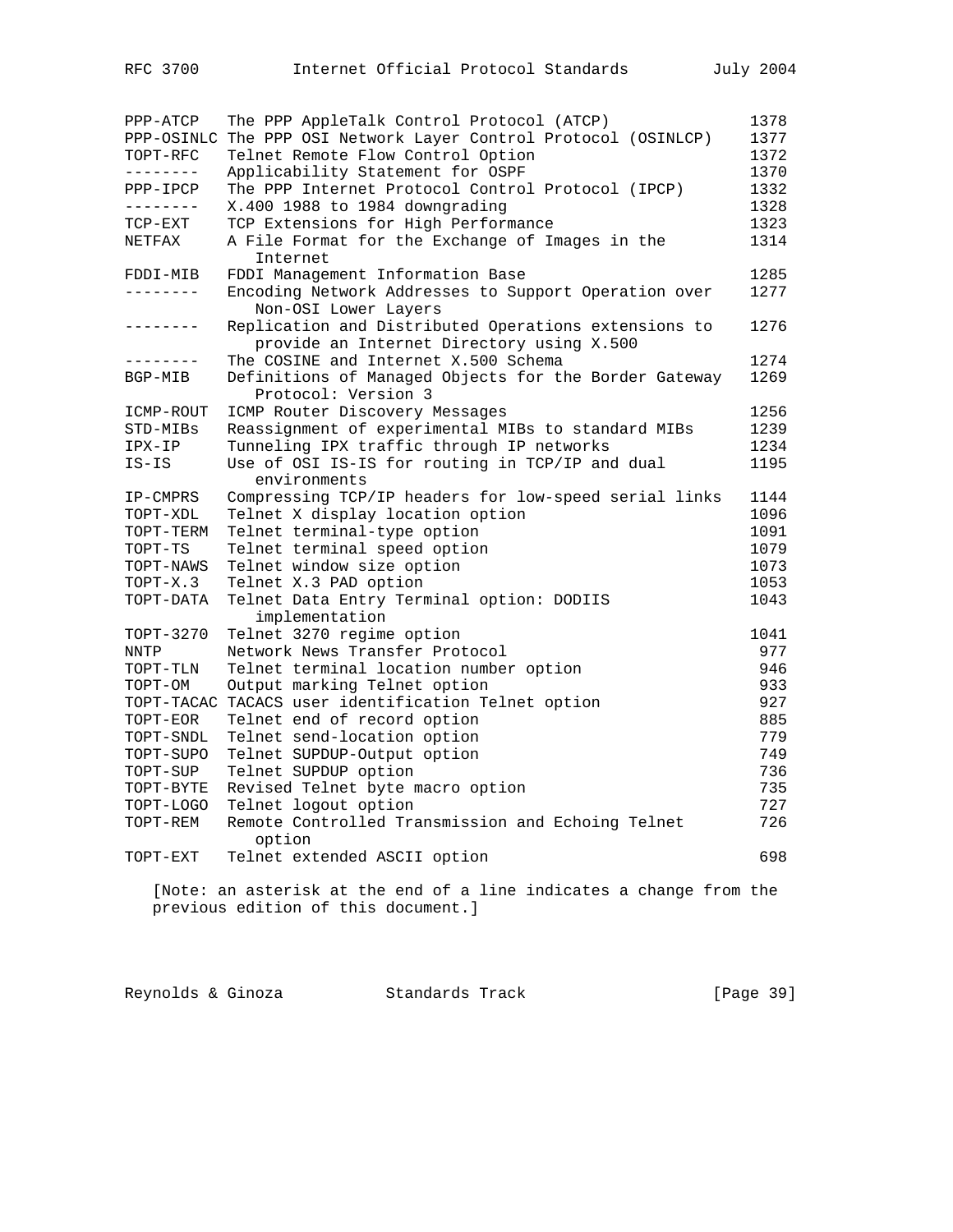## 3.5. Best Current Practice by BCP

| Mnemonic        | Title                                                                                                             | RFC# BCP# |                |
|-----------------|-------------------------------------------------------------------------------------------------------------------|-----------|----------------|
| -------         | Best Current Practices                                                                                            | 1818      | 1              |
| .               | Addendum to RFC 1602 -- Variance Procedure                                                                        | 1871      | $\overline{2}$ |
| . <u>.</u> .    | Variance for The PPP Compression Control Protocol<br>and The PPP Encryption Control Protocol                      | 1915      | 3              |
| . _ _ _ _ _ _ _ | An Appeal to the Internet Community to Return<br>Unsed IP Networks (Prefixes) to the IANA                         | 1917      | 4              |
| .               | Address Allocation for Private Internets                                                                          | 1918      | 5              |
| . <u>.</u> .    | Guidelines for creation, selection, and<br>registration of an Autonomous System (AS)                              | 1930      | 6              |
| . <u>.</u> .    | Implications of Various Address Allocation<br>Policies for Internet Routing                                       | 2008      | 7              |
| $- - - - - - -$ | IRTF Research Group Guidelines and Procedures                                                                     | 2014      | 8              |
| . _ _ _ _ _ _ _ | The Internet Standards Process -- Revision 3                                                                      | 2026      | 9              |
|                 | IAB and IESG Selection, Confirmation, and Recall<br>Process: Operation of the Nominating and Recall<br>Committees | 3777 10   |                |
| -------         | The Organizations Involved in the IETF Standards<br>Process                                                       | 2028 11   |                |
| -------         | Internet Registry IP Allocation Guidelines                                                                        | 2050 12   |                |
| . <u>.</u> .    | Multipurpose Internet Mail Extensions (MIME) Part<br>Four: Registration Procedures                                | 2048 13   |                |
| .               | Key words for use in RFCs to Indicate Requirement<br>Levels                                                       | 2119 14   |                |
| ---------       | Deployment of the Internet White Pages Service                                                                    | 2148 15   |                |
| --------        | Selection and Operation of Secondary DNS Servers                                                                  | 2182 16   |                |
| --------        | Use of DNS Aliases for Network Services                                                                           | 2219 17   |                |
| --------        | IETF Policy on Character Sets and Languages                                                                       | 2277 18   |                |
| --------        | IANA Charset Registration Procedures                                                                              | 2978 19   |                |
| ---------       | Classless IN-ADDR.ARPA delegation                                                                                 | 2317 20   |                |
| --------        | Expectations for Computer Security Incident<br>Response                                                           | 2350 21   |                |
| . <u>.</u> .    | Guide for Internet Standards Writers                                                                              | 2360 22   |                |
| --------        | Administratively Scoped IP Multicast                                                                              | 2365 23   |                |
|                 | RSVP over ATM Implementation Guidelines                                                                           | 2379 24   |                |
| --------        | IETF Working Group Guidelines and Procedures                                                                      | 2418 25   |                |
| --------        | Guidelines for Writing an IANA Considerations<br>Section in RFCs                                                  | 2434 26   |                |
|                 | Advancement of MIB specifications on the IETF<br>Standards Track                                                  | 2438 27   |                |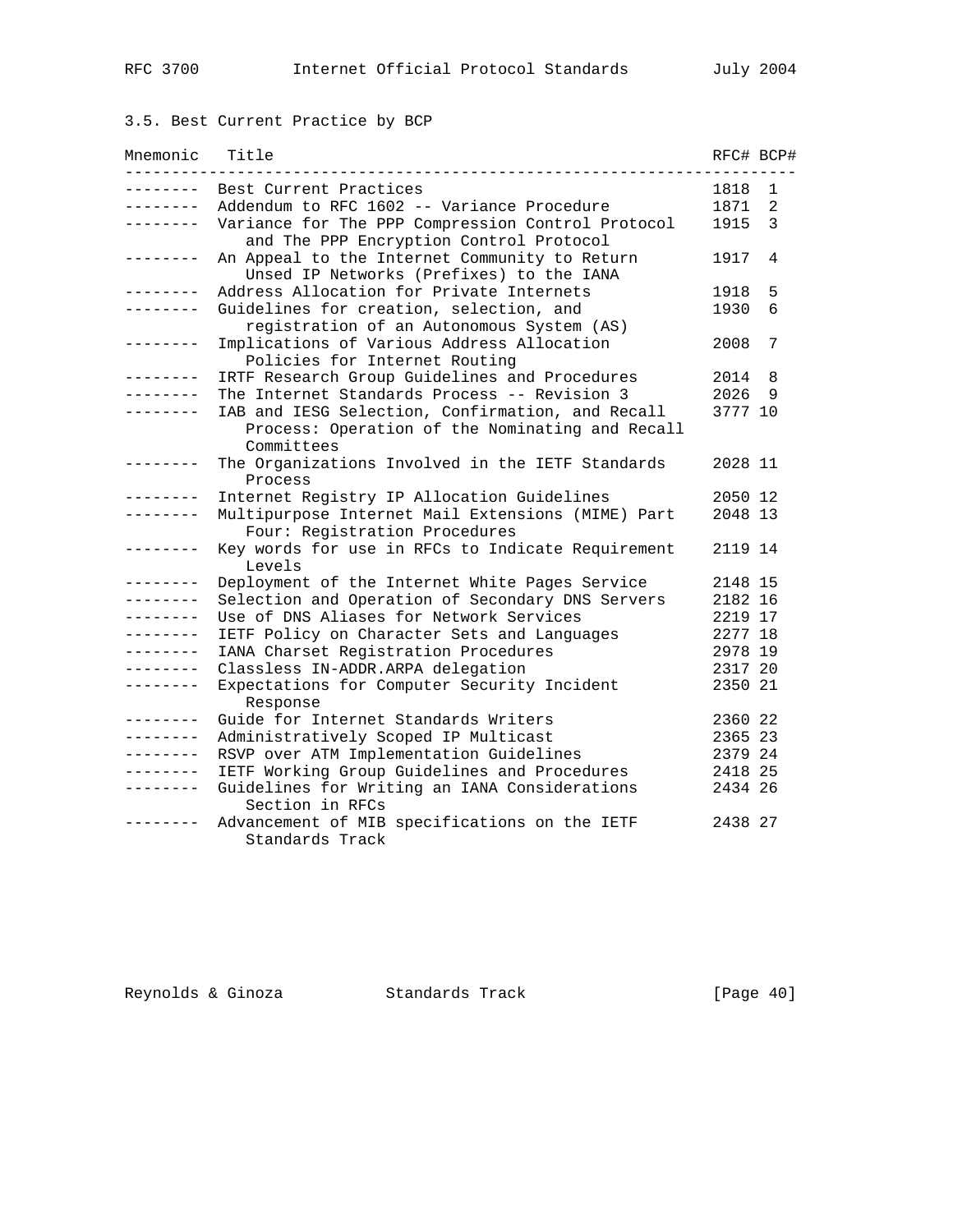| RFC 3700  | Internet Official Protocol Standards                                                                              |         | July 2004 |
|-----------|-------------------------------------------------------------------------------------------------------------------|---------|-----------|
| --------  | Enhancing TCP Over Satellite Channels using<br>Standard Mechanisms                                                | 2488 28 |           |
| --------  | Procedure for Defining New DHCP Options                                                                           | 2489 29 |           |
| --------  | Anti-Spam Recommendations for SMTP MTAs                                                                           | 2505 30 |           |
| --------  | Media Feature Tag Registration Procedure                                                                          | 2506 31 |           |
| --------- | Reserved Top Level DNS Names                                                                                      | 2606 32 |           |
| --------- | URN Namespace Definition Mechanisms                                                                               | 2611 33 |           |
| --------  | Changing the Default for Directed Broadcasts in<br>Routers                                                        | 2644 34 |           |
| --------  | Registration Procedures for URL Scheme Names                                                                      | 2717 35 |           |
| --------  | Guidelines for Writers of RTP Payload Format<br>Specifications                                                    | 2736 36 |           |
| --------  | IANA Allocation Guidelines For Values In the                                                                      | 2780 37 |           |
|           | Internet Protocol and Related Headers                                                                             |         |           |
| --------  | Network Ingress Filtering: Defeating Denial of                                                                    | 2827 38 |           |
|           | Service Attacks which employ IP Source Address<br>Spoofing                                                        |         |           |
| --------- | Charter of the Internet Architecture Board (IAB)                                                                  | 2850 39 |           |
| --------- | Root Name Server Operational Requirements                                                                         | 2870 40 |           |
| --------  | Congestion Control Principles                                                                                     | 2914 41 |           |
| --------  | Domain Name System (DNS) IANA Considerations                                                                      | 2929 42 |           |
| --------  | Procedures and IANA Guidelines for Definition of<br>New DHCP Options and Message Types                            | 2939 43 |           |
| --------  | Use of HTTP State Management                                                                                      | 2964 44 |           |
| --------  | IETF Discussion List Charter                                                                                      | 3005 45 |           |
| --------  | Recommended Internet Service Provider Security<br>Services and Procedures                                         | 3013 46 |           |
| --------  | Tags for the Identification of Languages                                                                          | 3066 47 |           |
| --------- | End-to-end Performance Implications of Slow Links                                                                 | 3150 48 |           |
| --------  | Delegation of IP6.ARPA                                                                                            | 3152 49 |           |
| --------  | End-to-end Performance Implications of Links with<br>Errors                                                       | 3155 50 |           |
| --------  | IANA Guidelines for IPv4 Multicast Address<br>Assignments                                                         | 3171 51 |           |
| --------  | Management Guidelines & Operational Requirements<br>for the Address and Routing Parameter Area<br>Domain ("arpa") | 3172 52 |           |
|           | GLOP Addressing in 233/8                                                                                          | 3180 53 |           |
| --------  | IETF Guidelines for Conduct                                                                                       | 3184 54 |           |
| --------  | Guidelines for Evidence Collection and Archiving                                                                  | 3227 55 |           |
| --------  | On the use of HTTP as a Substrate                                                                                 | 3205 56 |           |
| --------  | IANA Considerations for IPv4 Internet Group<br>Management Protocol (IGMP)                                         | 3228 57 |           |
| --------  | Defining the IETF                                                                                                 | 3233 58 |           |
| --------  | A Transient Prefix for Identifying Profiles under<br>Development                                                  | 3349 59 |           |
| -------   | Inappropriate TCP Resets Considered Harmful                                                                       | 3360 60 |           |

Reynolds & Ginoza Standards Track [Page 41]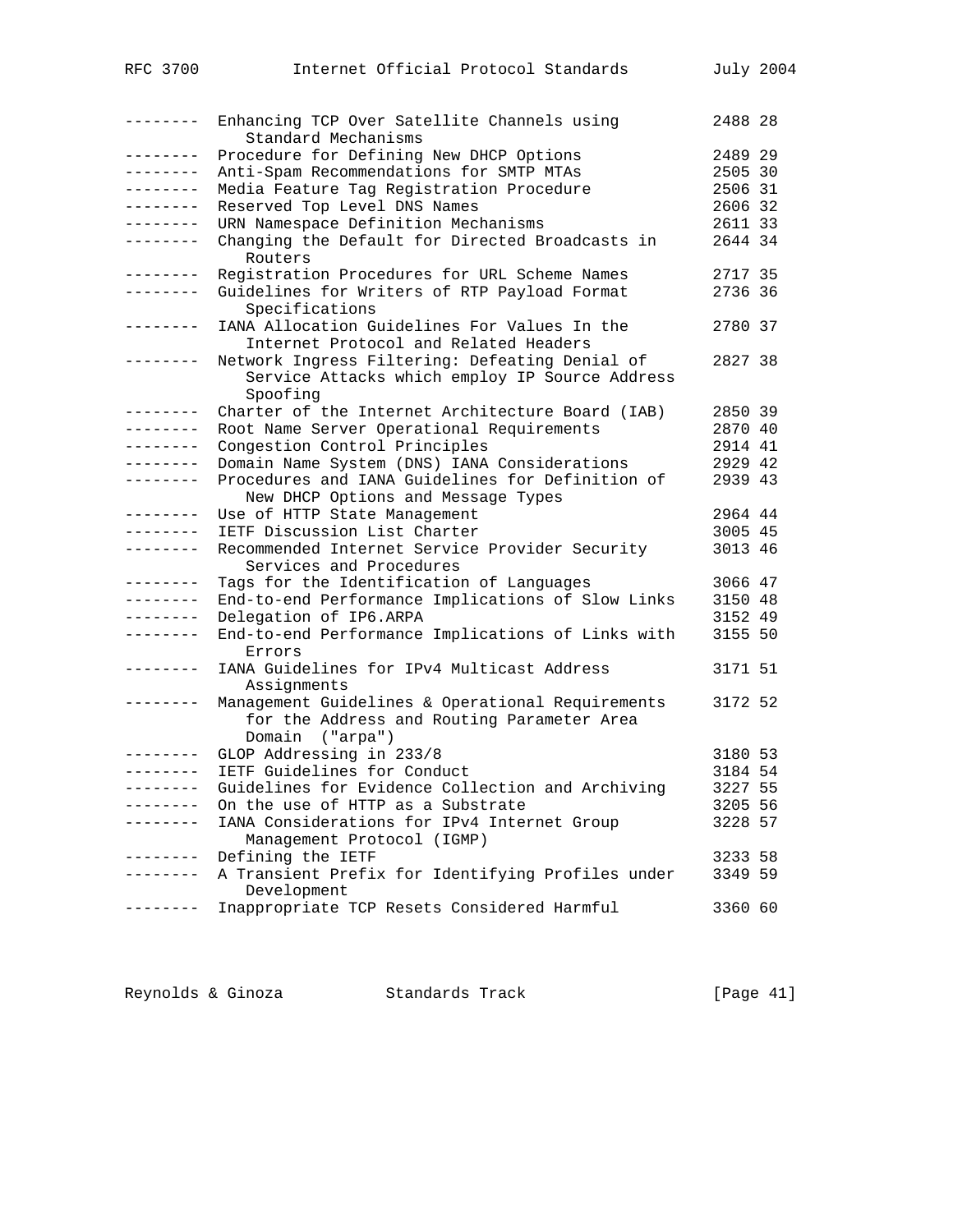| RFC 3700           | Internet Official Protocol Standards                                                   |          | July 2004 |
|--------------------|----------------------------------------------------------------------------------------|----------|-----------|
|                    |                                                                                        |          |           |
| . <u>.</u> .       |                                                                                        |          |           |
|                    | Strong Security Requirements for Internet<br>Engineering Task Force Standard Protocols | 3365 61  |           |
| . <u>.</u> .       | Advice to link designers on link Automatic Repeat                                      | 3366 62  |           |
|                    | reQuest (ARQ)                                                                          |          |           |
| --------           | Session Initiation Protocol (SIP) for Telephones                                       | 3372 63  |           |
|                    | (SIP-T): Context and Architectures                                                     |          |           |
| -------            | Internet Assigned Numbers Authority (IANA)                                             | 3383 64  |           |
|                    | Considerations for the Lightweight Directory                                           |          |           |
| .                  | Access Protocol (LDAP)<br>Dynamic Delegation Discovery System (DDDS)                   | 3405 65  |           |
|                    | Part Five: URI.ARPA Assignment Procedures                                              |          |           |
| .                  | Uniform Resource Names (URN) Namespace Definition                                      | 3406 66  |           |
|                    | Mechanisms                                                                             |          |           |
| --------           | Change Process for the Session Initiation                                              | 3427 67  |           |
|                    | Protocol (SIP)                                                                         |          |           |
| --------           | Layer Two Tunneling Protocol (L2TP) Internet                                           | 3438 68  |           |
|                    | Assigned Numbers Authority (IANA)<br>Considerations Update                             |          |           |
| -------            | TCP Performance Implications of Network Path                                           | 3449 69  |           |
|                    | Asymmetry                                                                              |          |           |
| . <u>.</u> .       | Guidelines for the Use of Extensible Markup                                            | 3470 70  |           |
|                    | Language (XML) within IETF Protocols                                                   |          |           |
| ________           | TCP over Second (2.5G) and Third (3G) Generation                                       | 3481 71  |           |
| -------            | Wireless Networks                                                                      | 3552 72  |           |
|                    | Guidelines for Writing RFC Text on Security<br>Considerations                          |          |           |
|                    | An IETF URN Sub-namespace for Registered Protocol                                      | 3553 73  |           |
|                    | Parameters                                                                             |          |           |
| ________           | Coexistence between Version 1, Version 2, and                                          | 3584 74  |           |
|                    | Version 3 of the Internet-standard Network                                             |          |           |
|                    | Management Framework                                                                   |          |           |
| . _ _ _ _ _ _ _    | Session Initiation Protocol (SIP) Basic Call Flow<br>Examples                          | 3665 75* |           |
| ---------          | Session Initiation Protocol (SIP) Public Switched                                      | 3666 76* |           |
|                    | Telephone                                                                              |          |           |
| --------           | IETF ISOC Board of Trustee Appointment Procedures                                      | 3677 77* |           |
|                    | IETF Rights in Contributions                                                           | 3667 78* |           |
|                    | Intellectual Property Rights in IETF Technology                                        | 3668 79* |           |
| --------           | Delegation of E.F.F.3.IP6.ARPA                                                         | 3681 80* |           |
| ------<br>-------- | The IETF XML Registry                                                                  | 3688 81* |           |
|                    | Assigning Experimental and Testing Numbers<br>Considered Useful                        | 3692 82* |           |
| - - - - - - - -    | A Practice for Revoking Posting Rights to IETF                                         | 3683 83* |           |
|                    | Mailing Lists                                                                          |          |           |
| --------           | Ingress Filtering for Multihomed Networks                                              | 3704 84* |           |
| $- - - - - -$      | Best Current Practices for Third Party Call                                            | 3725 85* |           |
|                    | Control (3pcc) in the Session Initiation                                               |          |           |
|                    | Protocol (SIP)                                                                         |          |           |
|                    |                                                                                        |          |           |

| Reynolds & Ginoza<br>Standards Track | [Page $42$ ] |
|--------------------------------------|--------------|
|--------------------------------------|--------------|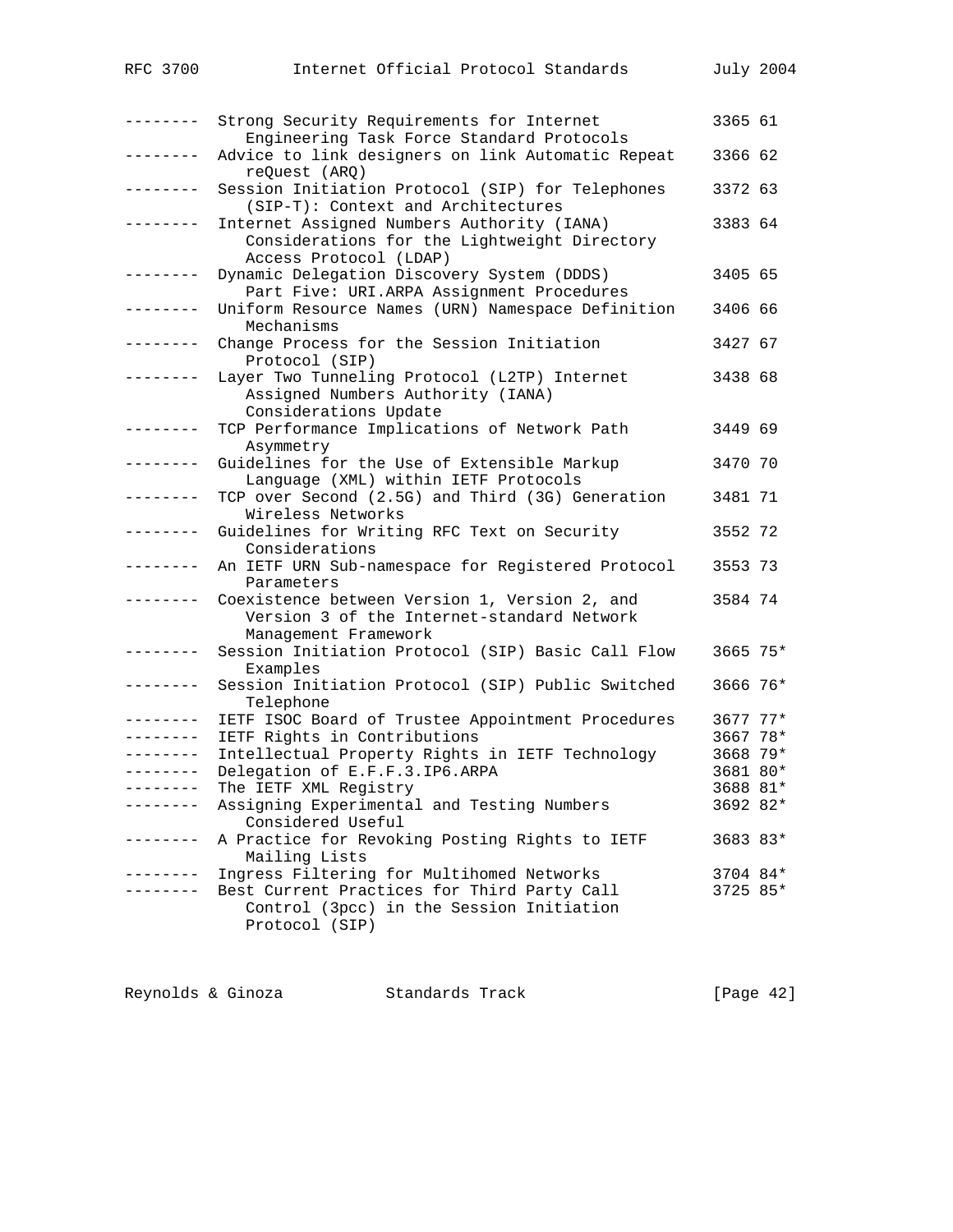| RFC 3700 | Internet Official Protocol Standards                                                              | July 2004 |  |
|----------|---------------------------------------------------------------------------------------------------|-----------|--|
|          | Determining Strengths For Public Keys Used For<br>Exchanging Symmetric Keys                       | 3766 86*  |  |
|          | Use of Interior Gateway Protocol (IGP) Metric as<br>a second MPLS Traffic Engineering (TE) Metric | 3785 87*  |  |
|          | IANA Considerations for the Point-to-Point<br>Protocol (PPP)                                      | 3818 88*  |  |
|          | Advice for Internet Subnetwork Designers                                                          | 3819 89*  |  |

 [Note: an asterisk at the end of a line indicates a change from the previous edition of this document.]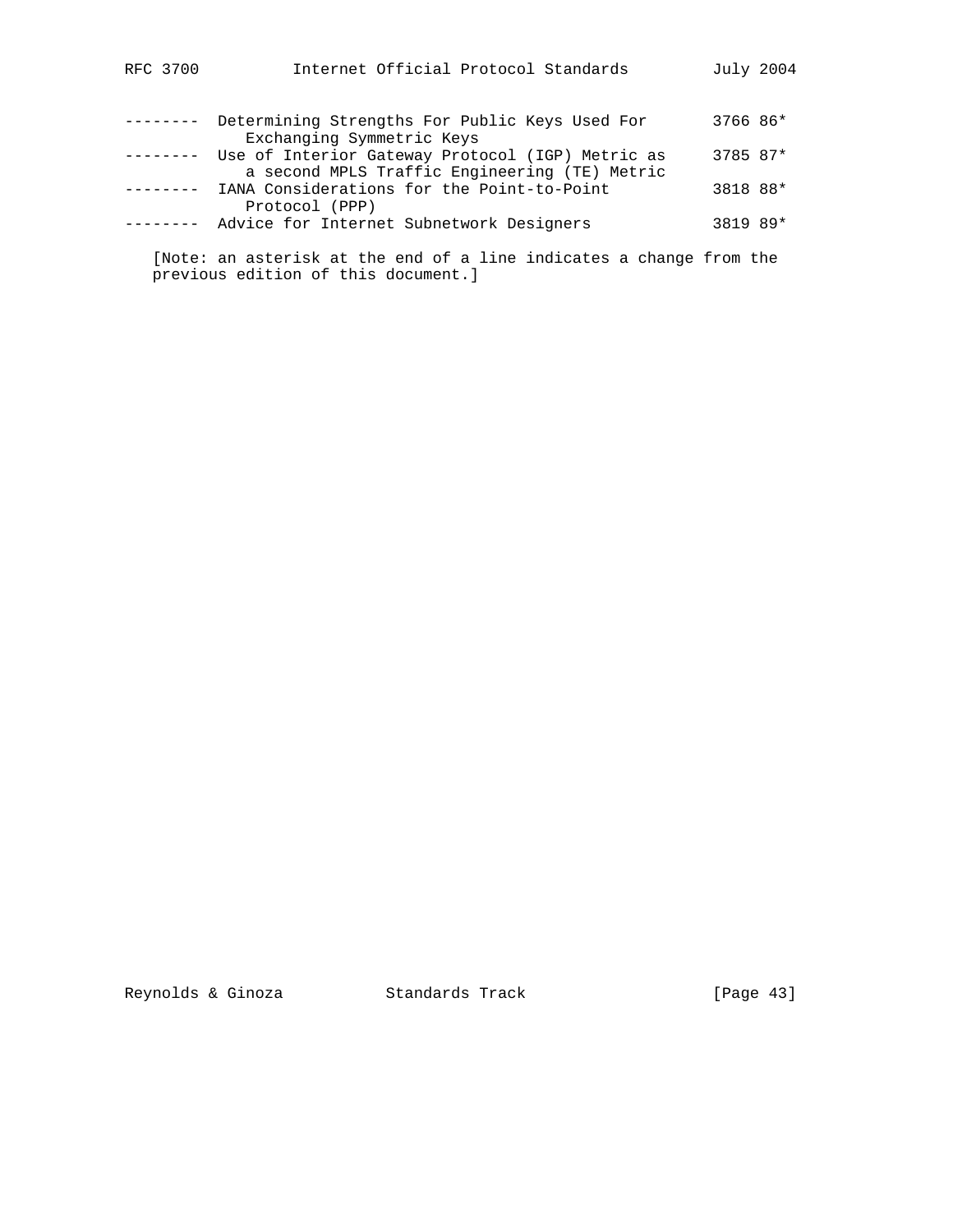# 3.6. Best Current Practice by RFC

| Mnemonic           | Title                                                                                                                                                              | BCP# RFC#            |
|--------------------|--------------------------------------------------------------------------------------------------------------------------------------------------------------------|----------------------|
| ------<br>-------- | Advice for Internet Subnetwork Designers<br>IANA Considerations for the Point-to-Point                                                                             | 89 3819*<br>88 3818* |
|                    | Protocol (PPP)<br>Use of Interior Gateway Protocol (IGP) Metric as                                                                                                 | 87 3785*             |
|                    | a second MPLS Traffic Engineering (TE) Metric<br>IAB and IESG Selection, Confirmation, and Recall<br>Process: Operation of the Nominating and Recall<br>Committees | 10 3777*             |
|                    | Determining Strengths For Public Keys Used For<br>Exchanging Symmetric Keys                                                                                        | 86 3766*             |
|                    | Best Current Practices for Third Party Call<br>Control (3pcc) in the Session Initiation Protocol<br>(SIP)                                                          | 85 3725*             |
|                    | Ingress Filtering for Multihomed Networks                                                                                                                          | 84 3704*             |
|                    | Assigning Experimental and Testing Numbers<br>Considered Useful                                                                                                    | 82 3692*             |
| -------            | The IETF XML Registry                                                                                                                                              | 81 3688*             |
| -------            | A Practice for Revoking Posting Rights to IETF<br>Mailing Lists                                                                                                    | 83 3683*             |
| -------            | Delegation of E.F.F.3.IP6.ARPA                                                                                                                                     | 80 3681*             |
|                    | IETF ISOC Board of Trustee Appointment Procedures                                                                                                                  | 77 3677*             |
| $- - - - - - - -$  | Intellectual Property Rights in IETF Technology                                                                                                                    | 79 3668*             |
| ------             | IETF Rights in Contributions                                                                                                                                       | 78 3667*             |
| البابيات بالبابيات | Session Initiation Protocol (SIP) Public Switched<br>Telephone                                                                                                     | 76 3666*             |
| --------           | Session Initiation Protocol (SIP) Basic Call Flow<br>Examples                                                                                                      | 75 3665*             |
|                    | Coexistence between Version 1, Version 2, and<br>Version 3 of the Internet-standard Network<br>Management Framework                                                | 74 3584              |
|                    | An IETF URN Sub-namespace for Registered Protocol<br>Parameters                                                                                                    | 73 3553              |
|                    | Guidelines for Writing RFC Text on Security<br>Considerations                                                                                                      | 72 3552              |
|                    | TCP over Second (2.5G) and Third (3G) Generation<br>Wireless Networks                                                                                              | 71 3481              |
| ------             | Guidelines for the Use of Extensible Markup<br>Language (XML) within IETF Protocols                                                                                | 70 3470              |
|                    | TCP Performance Implications of Network Path<br>Asymmetry                                                                                                          | 69 3449              |
|                    | Layer Two Tunneling Protocol (L2TP) Internet<br>Assigned Numbers Authority (IANA) Considerations<br>Update                                                         | 68 3438              |

| [Page $44$ ]<br>Reynolds & Ginoza<br>Standards Track |  |
|------------------------------------------------------|--|
|------------------------------------------------------|--|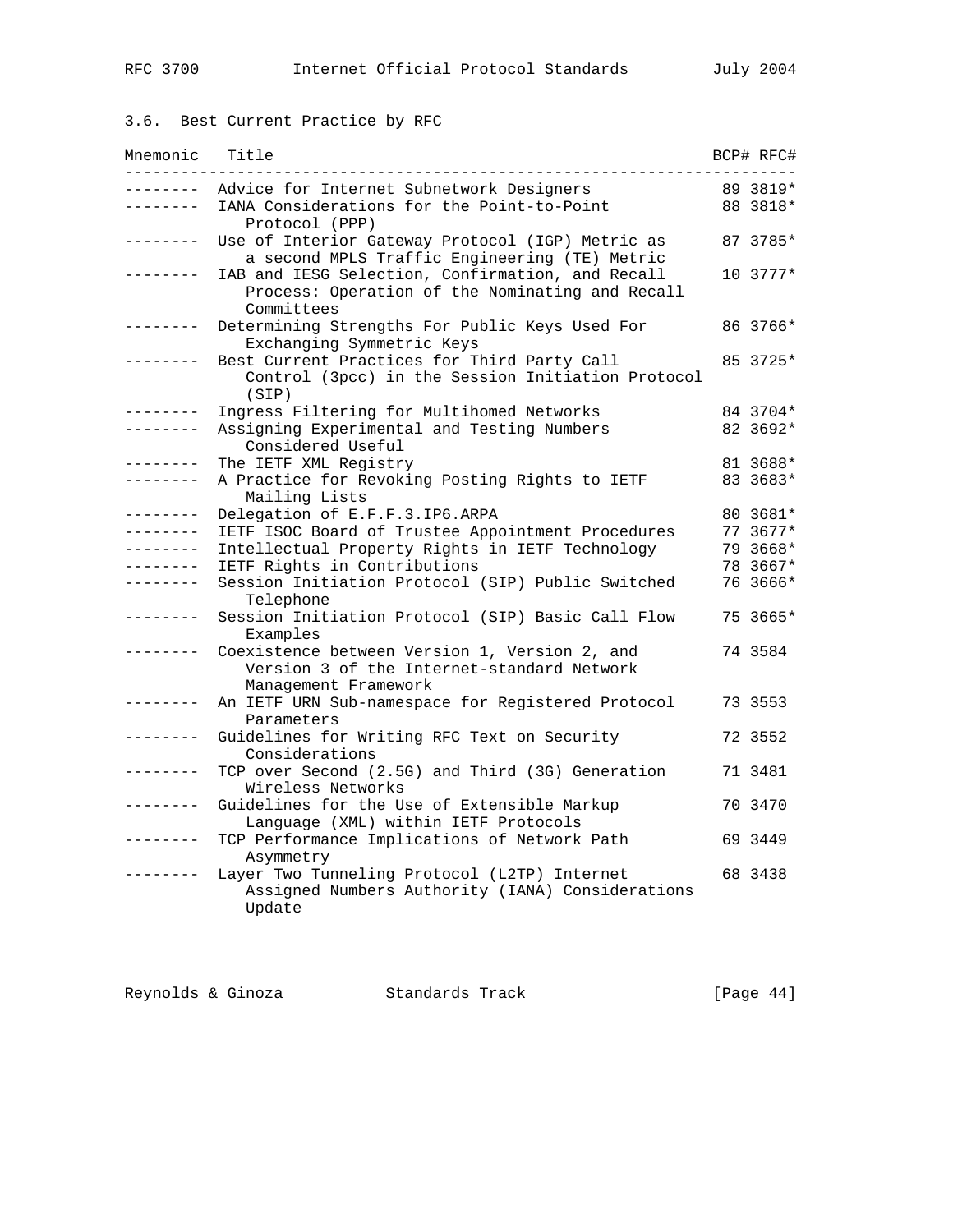| RFC 3700          | Internet Official Protocol Standards                                                                                 | July 2004 |
|-------------------|----------------------------------------------------------------------------------------------------------------------|-----------|
| ---------         | Change Process for the Session Initiation<br>Protocol (SIP)                                                          | 67 3427   |
| --------          | Uniform Resource Names (URN) Namespace Definition<br>Mechanisms                                                      | 66 3406   |
| .                 | Dynamic Delegation Discovery System (DDDS) Part<br>Five: URI.ARPA Assignment Procedures                              | 65 3405   |
| --------          | Internet Assigned Numbers Authority (IANA)<br>Considerations for the Lightweight Directory<br>Access Protocol (LDAP) | 64 3383   |
| -------           | Session Initiation Protocol (SIP) for Telephones<br>(SIP-T): Context and Architectures                               | 63 3372   |
| . <u>.</u> .      | Advice to link designers on link Automatic Repeat<br>reQuest (ARQ)                                                   | 62 3366   |
| --------          | Strong Security Requirements for Internet<br>Engineering Task Force Standard Protocols                               | 61 3365   |
| $- - - - - - - -$ | Inappropriate TCP Resets Considered Harmful                                                                          | 60 3360   |
| --------          | A Transient Prefix for Identifying Profiles under<br>Development                                                     | 59 3349   |
| --------          | Defining the IETF                                                                                                    | 58 3233   |
| . <i>.</i> .      | IANA Considerations for IPv4 Internet Group<br>Management Protocol (IGMP)                                            | 57 3228   |
| ---------         | Guidelines for Evidence Collection and Archiving                                                                     | 55 3227   |
| . <u>.</u> .      | On the use of HTTP as a Substrate                                                                                    | 56 3205   |
| --------          | IETF Guidelines for Conduct                                                                                          | 54 3184   |
| .                 | GLOP Addressing in 233/8                                                                                             | 53 3180   |
| .                 | Management Guidelines & Operational Requirements                                                                     | 52 3172   |
|                   | for the Address and Routing Parameter Area Domain<br>("arga")                                                        |           |
| --------          | IANA Guidelines for IPv4 Multicast Address<br>Assignments                                                            | 51 3171   |
| --------          | End-to-end Performance Implications of Links with<br>Errors                                                          | 50 3155   |
| . <u>.</u> .      | Delegation of IP6.ARPA                                                                                               | 49 3152   |
| .                 | End-to-end Performance Implications of Slow Links                                                                    | 48 3150   |
| . <u>.</u> .      | Tags for the Identification of Languages                                                                             | 47 3066   |
| --------          | Recommended Internet Service Provider Security<br>Services and Procedures                                            | 46 3013   |
|                   | IETF Discussion List Charter                                                                                         | 45 3005   |
| ---------         | IANA Charset Registration Procedures                                                                                 | 19 2978   |
|                   | Use of HTTP State Management                                                                                         | 44 2964   |
| .                 | Procedures and IANA Guidelines for Definition of<br>New DHCP Options and Message Types                               | 43 2939   |
| ---------         | Domain Name System (DNS) IANA Considerations                                                                         | 42 2929   |
| --------          | Congestion Control Principles                                                                                        | 41 2914   |
| $- - - - - - - -$ | Root Name Server Operational Requirements                                                                            | 40 2870   |
| --------          | Charter of the Internet Architecture Board (IAB)                                                                     | 39 2850   |

Reynolds & Ginoza Standards Track [Page 45]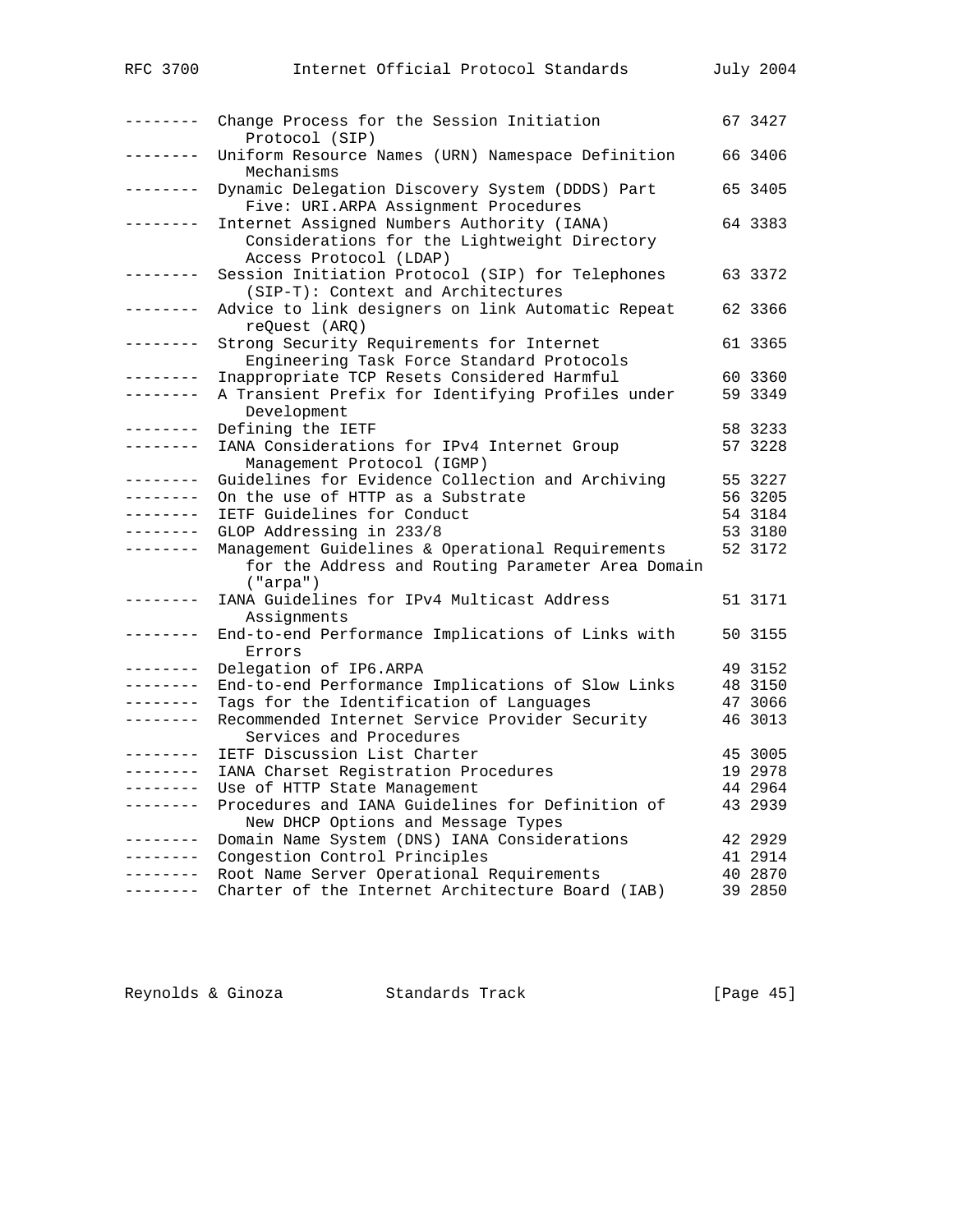| RFC 3700            | Internet Official Protocol Standards                                                                         |    | July 2004 |
|---------------------|--------------------------------------------------------------------------------------------------------------|----|-----------|
|                     |                                                                                                              |    |           |
| --------            | Network Ingress Filtering: Defeating Denial of<br>Service Attacks which employ IP Source Address<br>Spoofing |    | 38 2827   |
| . – – – – – – –     | IANA Allocation Guidelines For Values In the<br>Internet Protocol and Related Headers                        |    | 37 2780   |
| . <u>.</u> .        | Guidelines for Writers of RTP Payload Format<br>Specifications                                               |    | 36 2736   |
| . <u>.</u> .        | Registration Procedures for URL Scheme Names                                                                 |    | 35 2717   |
| . <u>.</u>          | Changing the Default for Directed Broadcasts in<br>Routers                                                   |    | 34 2644   |
| --------            | URN Namespace Definition Mechanisms                                                                          |    | 33 2611   |
| --------            | Reserved Top Level DNS Names                                                                                 |    | 32 2606   |
| --------            | Media Feature Tag Registration Procedure                                                                     |    | 31 2506   |
| --------            | Anti-Spam Recommendations for SMTP MTAs                                                                      |    | 30 2505   |
| --------            | Procedure for Defining New DHCP Options                                                                      |    | 29 2489   |
| ---------           | Enhancing TCP Over Satellite Channels using<br>Standard Mechanisms                                           |    | 28 2488   |
| --------            | Advancement of MIB specifications on the IETF<br>Standards Track                                             |    | 27 2438   |
| --------            | Guidelines for Writing an IANA Considerations<br>Section in RFCs                                             |    | 26 2434   |
| ---------           | IETF Working Group Guidelines and Procedures                                                                 |    | 25 2418   |
| $- - - - - - - - -$ | RSVP over ATM Implementation Guidelines                                                                      |    | 24 2379   |
| $- - - - - - - -$   | Administratively Scoped IP Multicast                                                                         |    | 23 2365   |
| --------            | Guide for Internet Standards Writers                                                                         |    | 22 2360   |
| --------            | Expectations for Computer Security Incident<br>Response                                                      |    | 21 2350   |
| --------            | Classless IN-ADDR.ARPA delegation                                                                            |    | 20 2317   |
| $- - - - - - - - -$ | IETF Policy on Character Sets and Languages                                                                  |    | 18 2277   |
| $- - - - - - - - -$ | Use of DNS Aliases for Network Services                                                                      |    | 17 2219   |
| --------            | Selection and Operation of Secondary DNS Servers                                                             |    | 16 2182   |
| --------            | Deployment of the Internet White Pages Service                                                               |    | 15 2148   |
| --------            | Key words for use in RFCs to Indicate Requirement<br>Levels                                                  |    | 14 2119   |
| . <u>.</u> .        | Internet Registry IP Allocation Guidelines                                                                   |    | 12 2050   |
| --------            | Multipurpose Internet Mail Extensions (MIME) Part<br>Four: Registration Procedures                           |    | 13 2048   |
|                     | The Organizations Involved in the IETF Standards<br>Process                                                  |    | 11 2028   |
|                     | The Internet Standards Process -- Revision 3                                                                 | 9. | 2026      |
|                     | IRTF Research Group Guidelines and Procedures                                                                | 8  | 2014      |
|                     | Implications of Various Address Allocation<br>Policies for Internet Routing                                  | 7  | 2008      |
| -----               | Guidelines for creation, selection, and<br>registration of an Autonomous System (AS)                         | 6  | 1930      |
|                     | Address Allocation for Private Internets                                                                     | 5  | 1918      |
|                     | An Appeal to the Internet Community to Return<br>Unused IP Networks (Prefixes) to the IANA                   | 4  | 1917      |
|                     |                                                                                                              |    |           |

Reynolds & Ginoza Standards Track [Page 46]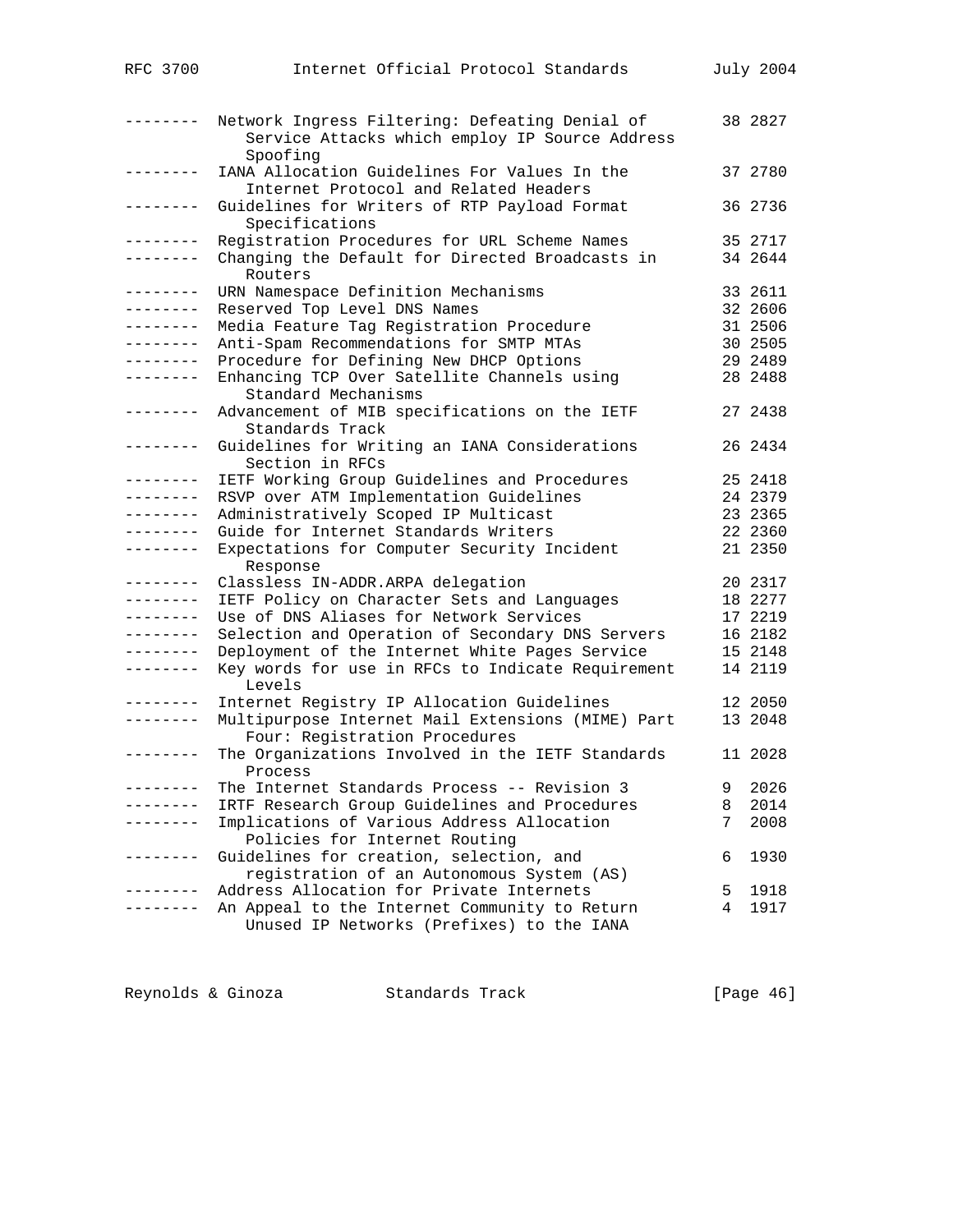| RFC 3700 |  | Internet Official Protocol Standards | July 2004 |  |
|----------|--|--------------------------------------|-----------|--|
|          |  |                                      |           |  |

| _________ | Variance for The PPP Compression Control Protocol | 3 1915  |
|-----------|---------------------------------------------------|---------|
|           | and The PPP Encryption Control Protocol           |         |
|           | Addendum to RFC 1602 -- Variance Procedure        | 2. 1871 |
| _________ | Best Current Practices                            | 1 1818  |
|           |                                                   |         |

 [Note: an asterisk at the end of a line indicates a change from the previous edition of this document.]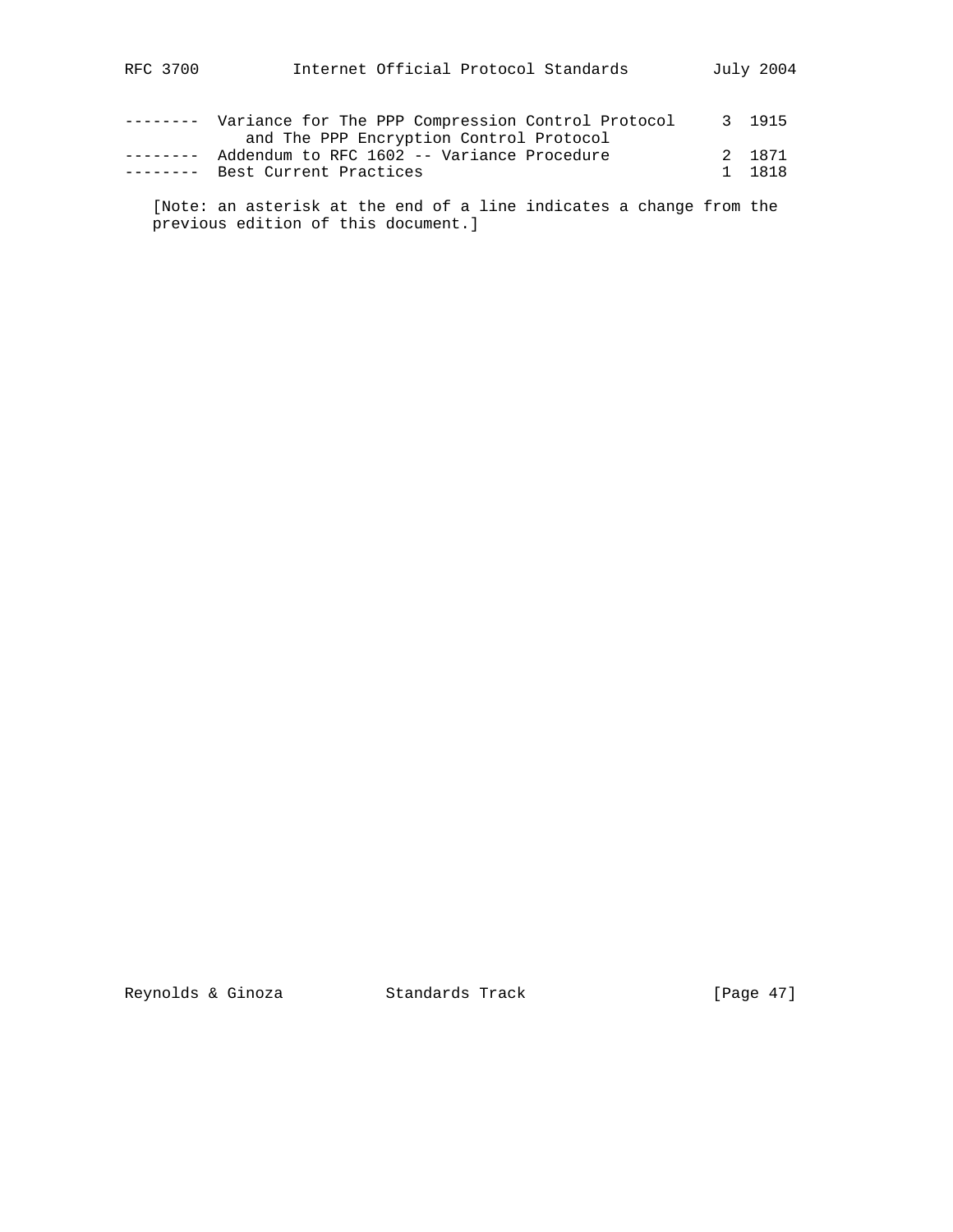## 3.7. Experimental Protocols

| Mnemonic            | Title                                                                                                                                                                                             | RFC#    |
|---------------------|---------------------------------------------------------------------------------------------------------------------------------------------------------------------------------------------------|---------|
| -------             | SMIng - Next Generation Structure of Management<br>Information                                                                                                                                    | 3780*   |
| -------             | Limited Slow-Start for TCP with Large Congestion<br>Windows                                                                                                                                       | $3742*$ |
|                     | Wave and Equation Based Rate Control (WEBRC) Building<br>Block                                                                                                                                    | 3738*   |
|                     | Using TCP Duplicate Selective Acknowledgement<br>(DSACKs) and Stream Control Transmission Protocol<br>(SCTP) Duplicate Transmission Sequence Numbers<br>(TSNs) to Detect Spurious Retransmissions | 3708*   |
|                     | Compact Forward Error Correction (FEC) Schemes                                                                                                                                                    | 3695*   |
|                     | Topology Dissemination Based on Reverse-Path Forwarding 3684*<br>(TBRPF)                                                                                                                          |         |
| -------             | The Generalized TTL Security Mechanism (GTSM)                                                                                                                                                     | 3682*   |
| -------             | Domain Administrative Data in Lightweight Directory<br>Access Protocol (LDAP)                                                                                                                     | $3663*$ |
|                     | The Mailbox Update (MUPDATE) Distributed Mailbox<br>Database Protocol                                                                                                                             | 3656*   |
| --------            | HighSpeed TCP for Large Congestion Windows                                                                                                                                                        | 3649*   |
|                     | Optimized Link State Routing Protocol (OLSR)                                                                                                                                                      | $3626*$ |
| -------             | Multicast Source Discovery Protocol (MSDP)                                                                                                                                                        | 3618*   |
| -------             | Ad hoc On-Demand Distance Vector (AODV) Routing                                                                                                                                                   | 3561*   |
| $- - - - - - - - -$ | Robust Explicit Congestion Notification (ECN)<br>Signaling with Nonces                                                                                                                            | 3540    |
| -------             | Using Extensible Markup Language-Remote Procedure<br>Calling (XML-RPC) in Blocks Extensible Exchange<br>Protocol (BEEP)                                                                           | 3529    |
|                     | Mesh-enhanced Service Location Protocol (mSLP)                                                                                                                                                    | 3528    |
| -------             | The Eifel Detection Algorithm for TCP                                                                                                                                                             | 3522    |
|                     | TCP Congestion Control with Appropriate Byte Counting<br>(ABC)                                                                                                                                    | 3465    |
| --------            | Forward Error Correction (FEC) Building Block                                                                                                                                                     | 3452    |
| . _ _ _ _ _ _ _     | Layered Coding Transport (LCT) Building Block                                                                                                                                                     | 3451    |
| .                   | Simple Network Management Protocol Over Transmission<br>Control Protocol Transport Mapping                                                                                                        | 3430    |
| $- - - - - - - -$   | Select and Sort Extensions for the Service Location<br>Protocol (SLP)                                                                                                                             | 3421    |
|                     | The Application Exchange (APEX) Presence Service                                                                                                                                                  | 3343    |
|                     | Dual Stack Hosts Using "Bump-in-the-API" (BIA)                                                                                                                                                    | 3338    |
|                     | Policy-Based Accounting                                                                                                                                                                           | 3334    |
| . <u>.</u> .        | PGM Reliable Transport Protocol Specification                                                                                                                                                     | 3208    |
| --------            | Domain Security Services using S/MIME                                                                                                                                                             | 3183    |
| SMX                 | Script MIB Extensibility Protocol Version 1.1                                                                                                                                                     | 3179    |
| --------            | ISO/IEC 9798-3 Authentication SASL Mechanism                                                                                                                                                      | 3163    |

Reynolds & Ginoza Standards Track [Page 48]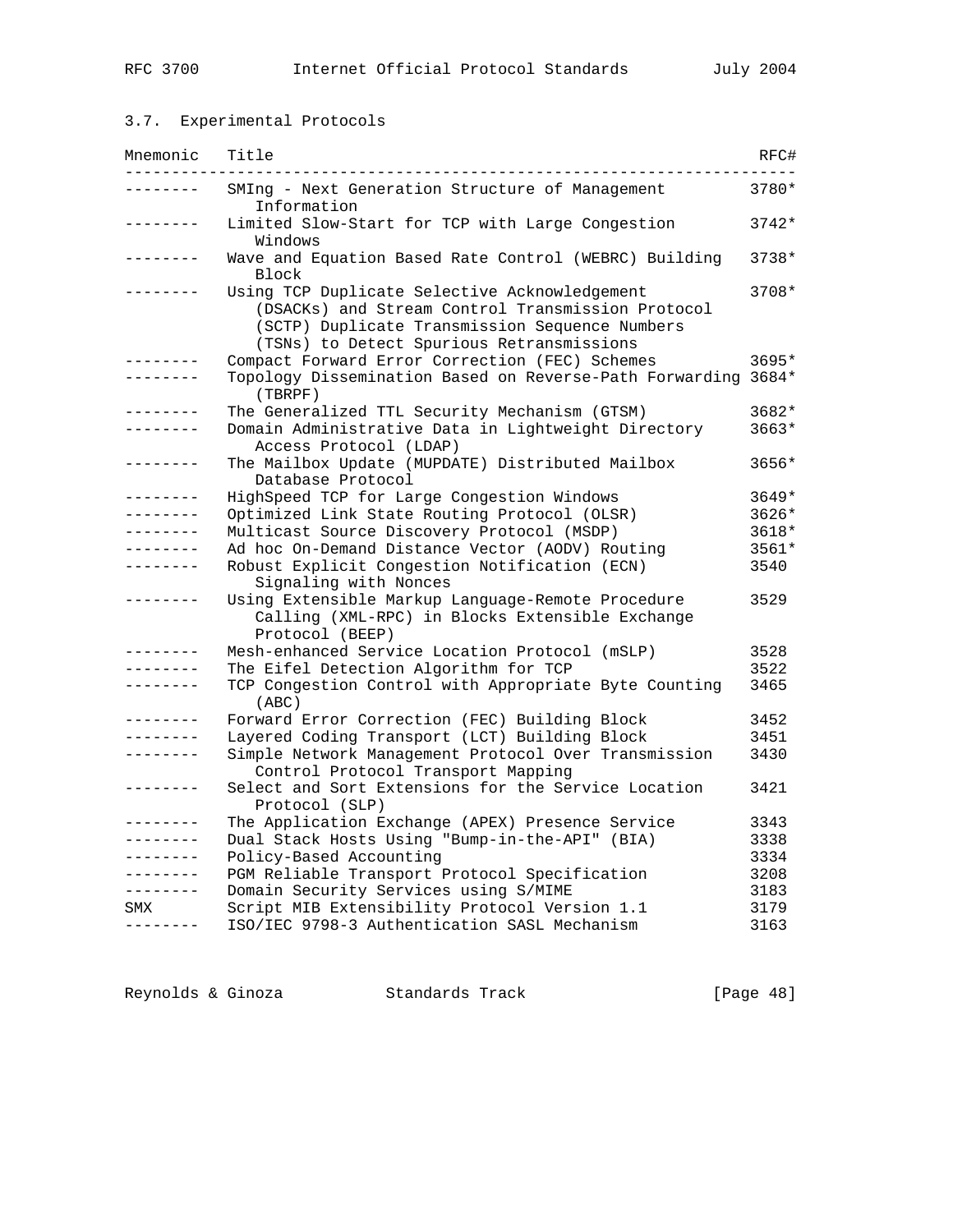| --------     | Electronic Signature Policies                        | 3125 |
|--------------|------------------------------------------------------|------|
| --------     | A DNS RR Type for Lists of Address Prefixes (APL RR) | 3123 |
| --------     | Finding an RSIP Server with SLP                      | 3105 |
| --------     | RSIP Support for End-to-end IPsec                    | 3104 |
| --------     | Realm Specific IP: Protocol Specification            | 3103 |
|              | Realm Specific IP: Framework                         | 3102 |
| --------     | OpenLDAP Root Service An experimental LDAP referral  | 3088 |
|              | service                                              |      |
| --------     | Notification and Subscription for SLP                | 3082 |
| . <u>.</u> . | MPLS Loop Prevention Mechanism                       | 3063 |
| --------     | Internet X.509 Public Key Infrastructure Data        | 3029 |
|              | Validation and Certification Server Protocols        |      |
| --------     | Unified Memory Space Protocol Specification          | 3018 |
| SAP          | Session Announcement Protocol                        | 2974 |
| --------     | Protocol Independent Multicast MIB for IPv4          | 2934 |
| MASC         | The Multicast Address-Set Claim (MASC) Protocol      | 2909 |
| --------     | Generic AAA Architecture                             | 2903 |
| --------     | DNS Extensions to Support IPv6 Address Aggregation   | 2874 |
|              | and Renumbering                                      |      |
| --------     | TCP Congestion Window Validation                     | 2861 |
| TSWTCM       | A Time Sliding Window Three Colour Marker (TSWTCM)   | 2859 |
| .            | OSPF over ATM and Proxy-PAR                          | 2844 |
| PPP-SDL      | PPP over Simple Data Link (SDL) using SONET/SDH      | 2823 |
|              | with ATM-like framing                                |      |
| .            | Diffie-Helman USM Key Management Information Base    | 2786 |
|              | and Textual Convention                               |      |
| --------     | An HTTP Extension Framework                          | 2774 |
| --------     | Encryption using KEA and SKIPJACK                    | 2773 |
| --------     | Sampling of the Group Membership in RTP              | 2762 |
|              | Definitions of Managed Objects for Service Level     | 2758 |
|              | Agreements Performance Monitoring                    |      |
| HTCP         | Hyper Text Caching Protocol (HTCP/0.0)               | 2756 |
| --------     | RTFM: New Attributes for Traffic Flow Measurement    | 2724 |
| --------     | PPP EAP TLS Authentication Protocol                  | 2716 |
| --------     | SPKI Certificate Theory                              | 2693 |
| --------     | SPKI Requirements                                    | 2692 |
| --------     | QoS Routing Mechanisms and OSPF Extensions           | 2676 |
| DNS          | Binary Labels in the Domain Name System              | 2673 |
|              | The Secure HyperText Transfer Protocol               | 2660 |
| --------     | Security Extensions For HTML                         | 2659 |
| --------     | LDAPv2 Client vs. the Index Mesh                     | 2657 |
| -------      | Registration Procedures for SOIF Template Types      | 2656 |
|              | CIP Index Object Format for SOIF Objects             | 2655 |
|              | A Tagged Index Object for use in the Common Indexing | 2654 |
|              | Protocol                                             |      |
| . <i>.</i> . | An LDAP Control and Schema for Holding Operation     | 2649 |
|              | Signatures                                           |      |
|              | Mapping between LPD and IPP Protocols                | 2569 |
|              |                                                      |      |

Reynolds & Ginoza Standards Track [Page 49]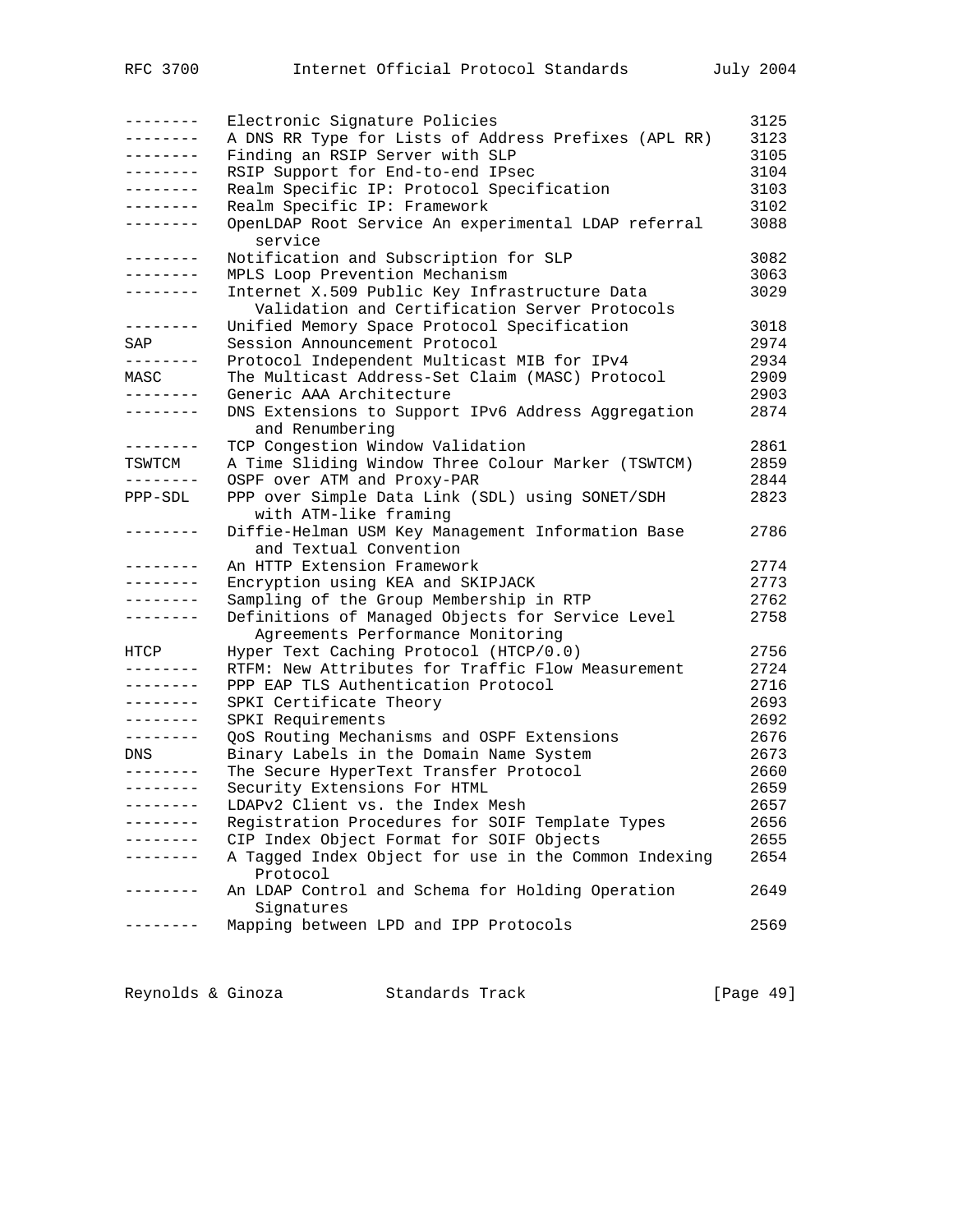| IPP-RAT         | Rationale for the Structure of the Model and Protocol<br>for the Internet Printing Protocol | 2568 |
|-----------------|---------------------------------------------------------------------------------------------|------|
| IPP-DG          | Design Goals for an Internet Printing Protocol                                              | 2567 |
| DNS-INFO        | Detached Domain Name System (DNS) Information                                               | 2540 |
| PHOTURIS-E      | Photuris: Extended Schemes and Attributes                                                   | 2523 |
|                 | PHOTURIS-S Photuris: Session-Key Management Protocol                                        | 2522 |
| ICMP-SEC        | ICMP Security Failures Messages                                                             | 2521 |
|                 | NHRP-MNHCS NHRP with Mobile NHCs                                                            | 2520 |
| --------        | URI Resolution Services Necessary for URN Resolution                                        | 2483 |
| MARS-SCSP       | A Distributed MARS Service Using SCSP                                                       | 2443 |
| PIM-SM          | Protocol Independent Multicast-Sparse Mode                                                  | 2362 |
|                 | (PIM-SM): Protocol Specification                                                            |      |
|                 | Domain Names and Company Name Retrieval                                                     | 2345 |
| RTP-MPEG        | RTP Payload Format for Bundled MPEG                                                         | 2343 |
| --------        | Intra-LIS IP multicast among routers over ATM                                               | 2337 |
|                 | using Sparse Mode PIM                                                                       |      |
| --------        | The Safe Response Header Field                                                              | 2310 |
|                 |                                                                                             |      |
| LDAP-NIS        | An Approach for Using LDAP as a Network Information<br>Service                              | 2307 |
| HTTP-RVSA       | HTTP Remote Variant Selection Algorithm -- RVSA/1.0                                         | 2296 |
| TCN-HTTP        | Transparent Content Negotiation in HTTP                                                     | 2295 |
| TOPT-COMPO      | Telnet Com Port Control Option                                                              | 2217 |
| ---------       | Core Based Trees (CBT) Multicast Routing Architecture                                       | 2201 |
| --------        | Core Based Trees (CBT version 2) Multicast Routing<br>-- Protocol Specification --          | 2189 |
| --------        | A Trivial Convention for using HTTP in URN Resolution                                       | 2169 |
| MAP-MAIL        | MaXIM-11 - Mapping between X.400 / Internet mail<br>and Mail-11 mail                        | 2162 |
| MIME-ODA        | A MIME Body Part for ODA                                                                    | 2161 |
| OSPF-DIG        | OSPF with Digital Signatures                                                                | 2154 |
| IP-SCSI         | Encapsulating IP with the Small Computer System                                             | 2143 |
|                 | Interface                                                                                   |      |
|                 | X.500-NAME Managing the X.500 Root Naming Context                                           | 2120 |
| GKMP-ARCH       | Group Key Management Protocol (GKMP) Architecture                                           | 2094 |
| GKMP-SPEC       | Group Key Management Protocol (GKMP) Specification                                          | 2093 |
|                 | TFTP-MULTI TFTP Multicast Option                                                            | 2090 |
| $IP-{\rm Echo}$ | IP Echo Host Service                                                                        | 2075 |
|                 | TOPT-CHARS TELNET CHARSET Option                                                            | 2066 |
| <b>URAS</b>     | Uniform Resource Agents (URAs)                                                              | 2016 |
| $GPS-AR$        | GPS-Based Addressing and Routing                                                            | 2009 |
| ETFTP           | Experiments with a Simple File Transfer Protocol                                            | 1986 |
|                 | for Radio Links using Enhanced Trivial File<br>Transfer Protocol (ETFTP)                    |      |
| BGP-RR          | BGP Route Reflection An alternative to full mesh IBGP                                       | 1966 |
| SMKD            | Scalable Multicast Key Distribution                                                         | 1949 |
|                 | OSI NSAPs and IPv6                                                                          | 1888 |
| $DNS-LOC$       | A Means for Expressing Location Information in<br>the Domain Name System                    | 1876 |
|                 |                                                                                             |      |

Reynolds & Ginoza Standards Track [Page 50]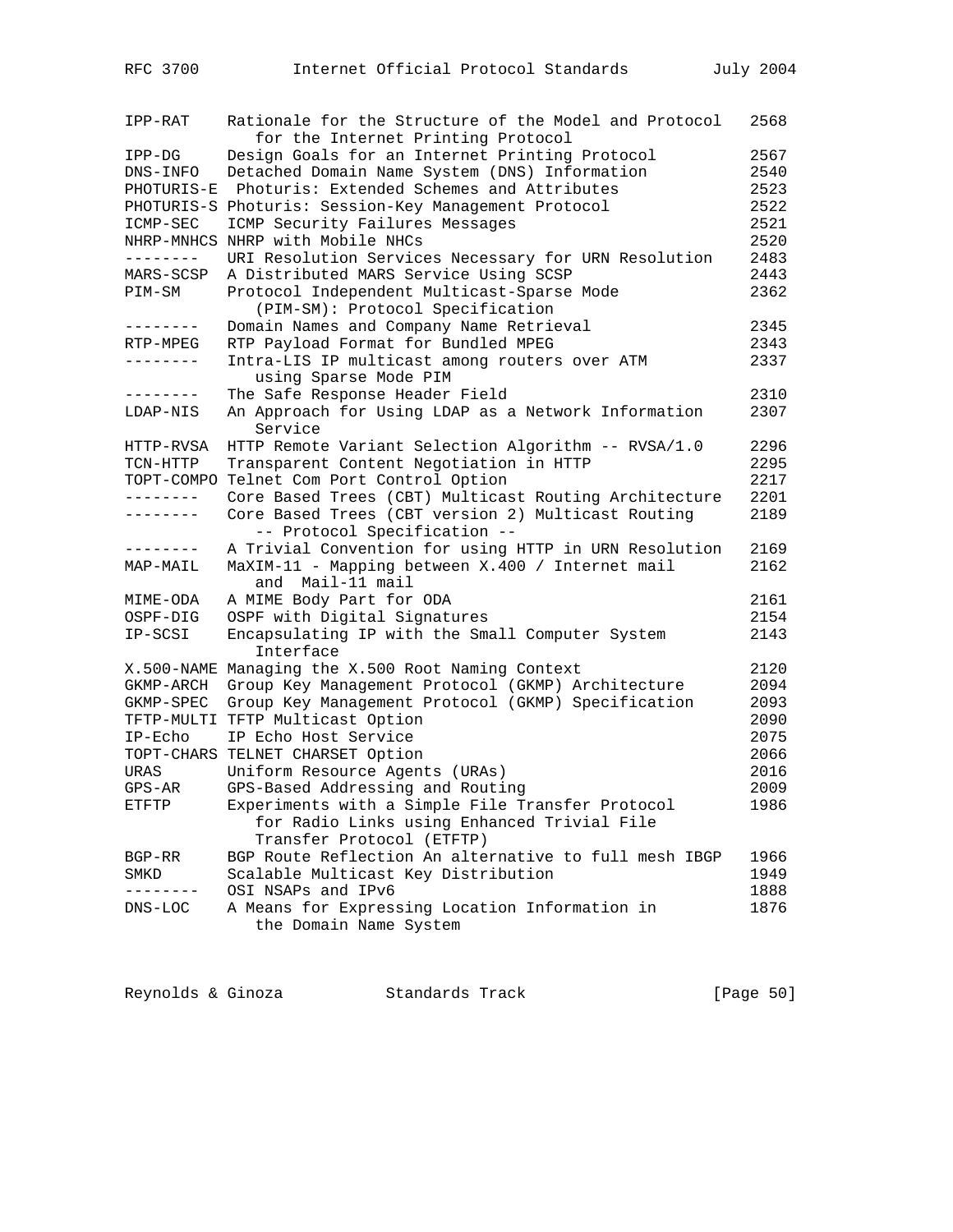| SGML-MT             | SGML Media Types                                                                                           | 1874 |
|---------------------|------------------------------------------------------------------------------------------------------------|------|
| CONT-MT             | Message/External-Body Content-ID Access Type                                                               | 1873 |
| UNARP               | ARP Extension - UNARP                                                                                      | 1868 |
| BGP-IDRP            | A BGP/IDRP Route Server alternative to a full                                                              | 1863 |
|                     | mesh routing                                                                                               |      |
| ESP3DES             | The ESP Triple DES Transform                                                                               | 1851 |
| --------            | SMTP 521 Reply Code                                                                                        | 1846 |
| --------            | SMTP Service Extension for Checkpoint/Restart                                                              | 1845 |
| ST2                 | Internet Stream Protocol Version 2 (ST2) Protocol<br>Specification - Version ST2+                          | 1819 |
| $- - - - - - - - -$ | Communicating Presentation Information in Internet<br>Messages: The Content-Disposition Header             | 1806 |
| .                   | Schema Publishing in X.500 Directory                                                                       | 1804 |
| -------             | MHS use of the X.500 Directory to support MHS Routing                                                      | 1801 |
| --------            | Class A Subnet Experiment                                                                                  | 1797 |
| TCP/IPXMIB          | TCP/IPX Connection Mib Specification                                                                       | 1792 |
| --------            | TCP And UDP Over IPX Networks With Fixed Path MTU                                                          | 1791 |
| ICMP-DM             | ICMP Domain Name Messages                                                                                  | 1788 |
| CLNP-MULT           | Host Group Extensions for CLNP Multicasting                                                                | 1768 |
| OSPF-OVFL           | OSPF Database Overflow                                                                                     | 1765 |
| RWP                 | Remote Write Protocol - Version 1.0                                                                        | 1756 |
| NARP                | NBMA Address Resolution Protocol (NARP)                                                                    | 1735 |
|                     | DNS-ENCODE DNS Encoding of Geographical Location                                                           | 1712 |
| TCP-POS             | An Extension to TCP : Partial Order Service                                                                | 1693 |
| T/TCP               | T/TCP -- TCP Extensions for Transactions Functional<br>Specification                                       | 1644 |
| MIME-UNI            | Using Unicode with MIME                                                                                    | 1641 |
| FOOBAR              | FTP Operation Over Big Address Records (FOOBAR)                                                            | 1639 |
|                     | X500-CHART Charting Networks in the X.500 Directory                                                        | 1609 |
| X500-DIR            | Representing IP Information in the X.500 Directory                                                         | 1608 |
| SNMP-DPI            | Simple Network Management Protocol Distributed<br>Protocol Interface Version 2.0                           | 1592 |
| CLNP-TUBA           | Use of ISO CLNP in TUBA Environments                                                                       | 1561 |
| REM-PRINT           | Principles of Operation for the TPC. INT Subdomain:<br>Remote Printing -- Technical Procedures             | 1528 |
| DASS                | DASS - Distributed Authentication Security Service                                                         | 1507 |
| EHF-MAIL            | Encoding Header Field for Internet Messages                                                                | 1505 |
| RAP                 | RAP: Internet Route Access Protocol                                                                        | 1476 |
| TP-IX               | TP/IX: The Next Internet                                                                                   | 1475 |
| --------            | Routing Coordination for X.400 MHS Services Within<br>a Multi Protocol / Multi Network Environment         | 1465 |
|                     | Table Format V3 for Static Routing<br>Using the Domain Name System To Store Arbitrary<br>String Attributes | 1464 |
| IRCP                | Internet Relay Chat Protocol                                                                               | 1459 |
| SIFT                | SIFT/UFT: Sender-Initiated/Unsolicited File Transfer                                                       | 1440 |
| DIR-ARP             | Directed ARP                                                                                               | 1433 |
| TEL-SPX             | Telnet Authentication: SPX                                                                                 | 1412 |
|                     |                                                                                                            |      |

| [Page 51]<br>Reynolds & Ginoza<br>Standards Track |  |  |
|---------------------------------------------------|--|--|
|---------------------------------------------------|--|--|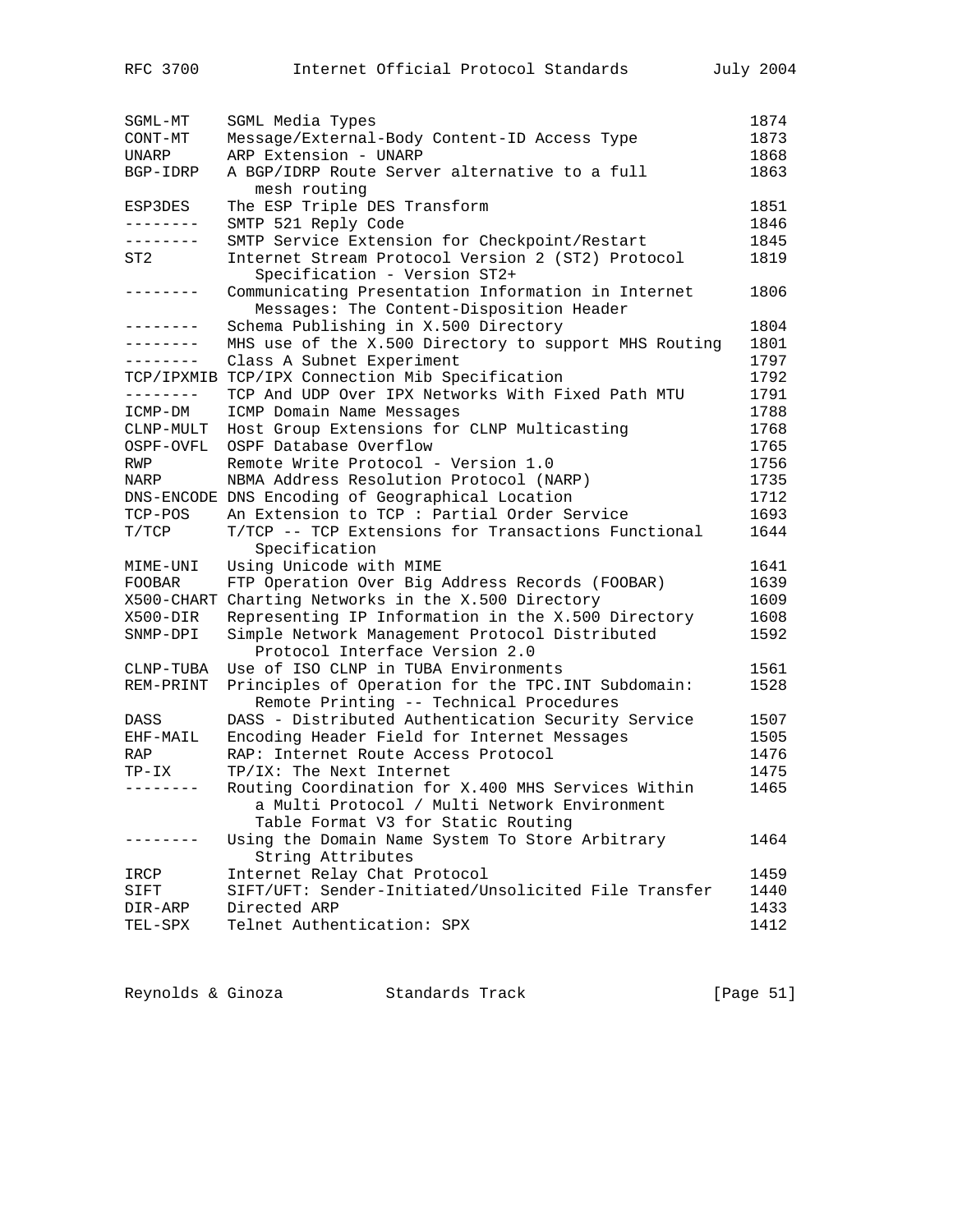| TEL-KER      | Telnet Authentication: Kerberos Version 4                                                                               | 1411 |
|--------------|-------------------------------------------------------------------------------------------------------------------------|------|
| TRACE-IP     | Traceroute Using an IP Option                                                                                           | 1393 |
| $DNS-IP$     | An Experiment in DNS Based IP Routing                                                                                   | 1383 |
| <b>RMCP</b>  | Remote Mail Checking Protocol                                                                                           | 1339 |
| MSP2         | Message Send Protocol 2                                                                                                 | 1312 |
| <b>DSLCP</b> | Dynamically Switched Link Control Protocol                                                                              | 1307 |
|              | X.500 and Domains                                                                                                       | 1279 |
| IN-ENCAP     | Scheme for an internet encapsulation protocol:<br>Version 1                                                             | 1241 |
| CLNS-MIB     | CLNS MIB for use with Connectionless Network Protocol<br>(ISO 8473) and End System to Intermediate<br>System (ISO 9542) | 1238 |
| CFDP         | Coherent File Distribution Protocol                                                                                     | 1235 |
| $IP-AX.25$   | Internet protocol encapsulation of AX.25 frames                                                                         | 1226 |
| ALERTS       | Techniques for managing asynchronously generated<br>alerts                                                              | 1224 |
| MPP          | Message Posting Protocol (MPP)                                                                                          | 1204 |
| SNMP-BULK    | Bulk Table Retrieval with the SNMP                                                                                      | 1187 |
| DNS-RR       | New DNS RR Definitions                                                                                                  | 1183 |
| IMAP2        | Interactive Mail Access Protocol: Version 2                                                                             | 1176 |
| NTP-OSI      | Network Time Protocol (NTP) over the OSI Remote<br>Operations Service                                                   | 1165 |
| DMF-MAIL     | Digest message format                                                                                                   | 1153 |
| <b>RDP</b>   | Version 2 of the Reliable Data Protocol (RDP)                                                                           | 1151 |
| --------     | Standard for the transmission of IP datagrams<br>on avian carriers                                                      | 1149 |
| TCP-ACO      | TCP alternate checksum options                                                                                          | 1146 |
|              | The Q Method of Implementing TELNET Option Negotiation                                                                  | 1143 |
| IP-DVMRP     | Distance Vector Multicast Routing Protocol                                                                              | 1075 |
| VMTP         | VMTP: Versatile Message Transaction Protocol                                                                            | 1045 |
|              | COOKIE-JAR Distributed-protocol authentication scheme                                                                   | 1004 |
| NETBLT       | NETBLT: A bulk data transfer protocol                                                                                   | 998  |
| IRTP         | Internet Reliable Transaction Protocol functional<br>and interface specification                                        | 938  |
| LDP          | Loader Debugger Protocol                                                                                                | 909  |
| <b>RDP</b>   | Reliable Data Protocol                                                                                                  | 908  |
| <b>RLP</b>   | Resource Location Protocol                                                                                              | 887* |
|              |                                                                                                                         |      |

 [Note: an asterisk at the end of a line indicates a change from the previous edition of this document.]

Reynolds & Ginoza Standards Track [Page 52]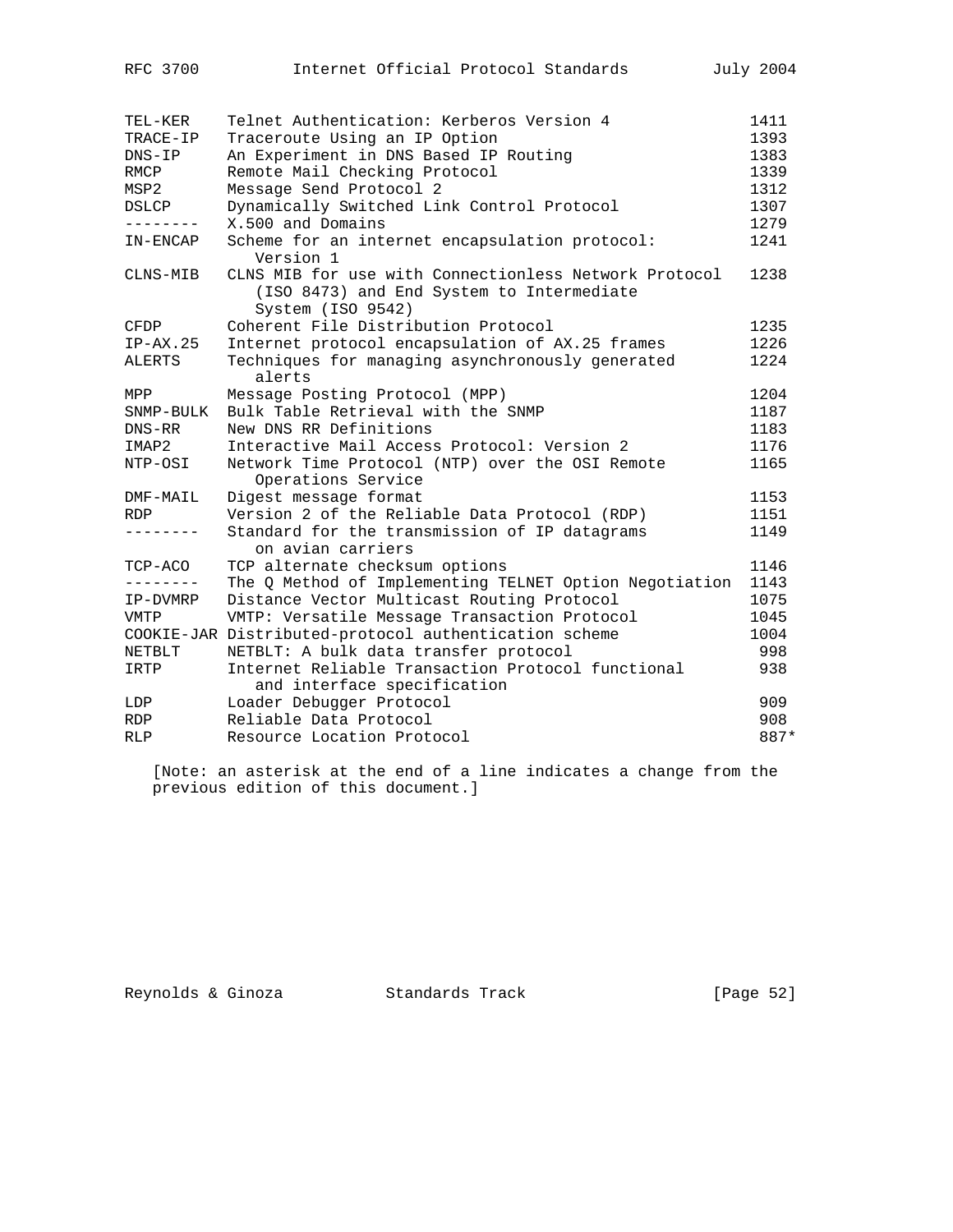### 4. Security Considerations

 This memo does not affect the technical security of the Internet, but it does cite a number of important security specifications.

### 5. Editors' Addresses

 Joyce K. Reynolds USC/Information Sciences Institute 4676 Admiralty Way Marina del Rey, CA 90292

 Phone: +1 310-822-1511 Fax: +1 310-823-6714 EMail: jkrey@ISI.EDU

> Sandy Ginoza USC/Information Sciences Institute 4676 Admiralty Way Marina del Rey, CA 90292

 Phone: +1 310-822-1511 Fax: +1 310-823-6714 EMail: ginoza@ISI.EDU